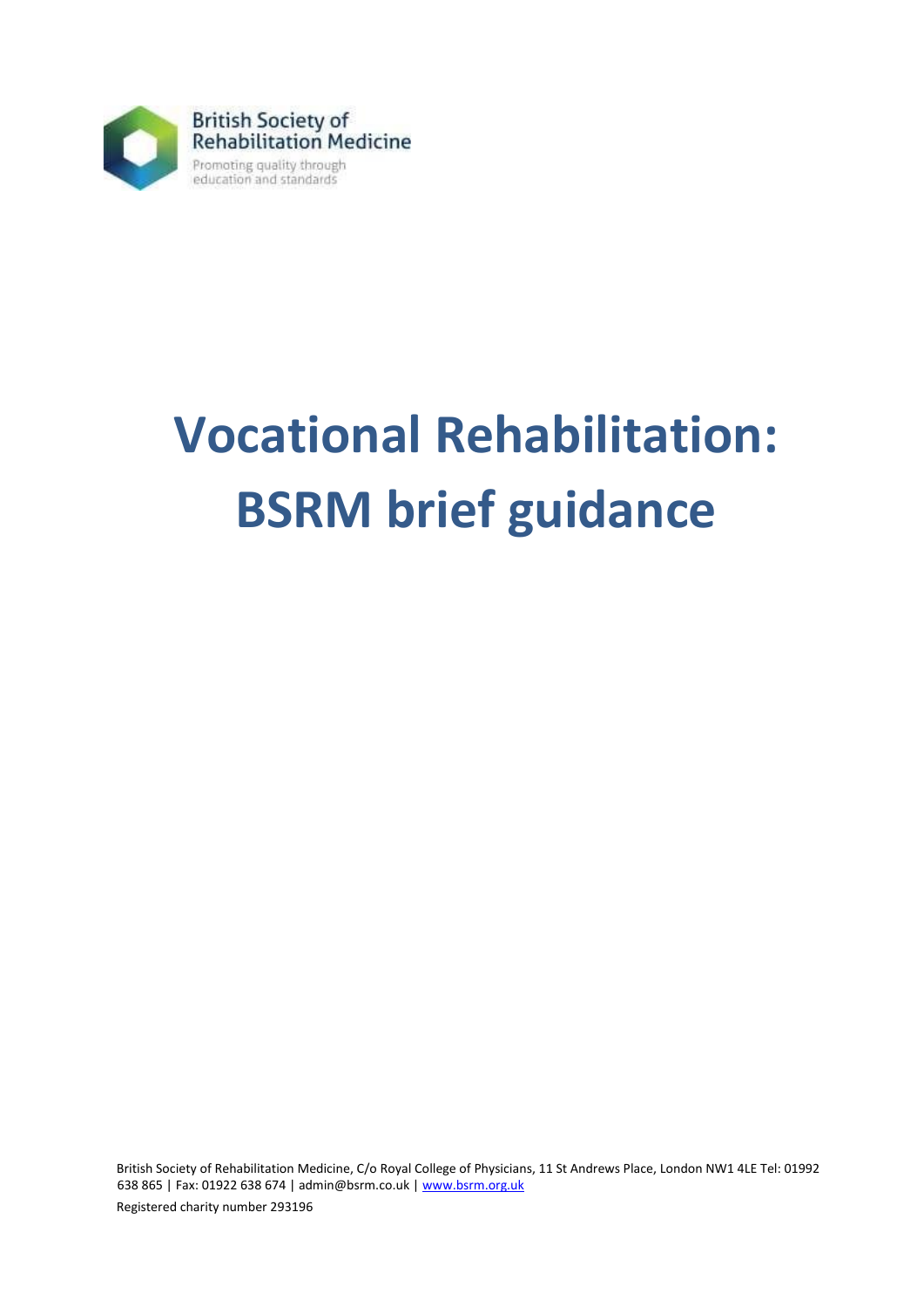#### Contents

| $\mathbf{1}$ . |                                                                                |  |
|----------------|--------------------------------------------------------------------------------|--|
|                |                                                                                |  |
|                |                                                                                |  |
|                |                                                                                |  |
|                |                                                                                |  |
|                |                                                                                |  |
|                |                                                                                |  |
|                |                                                                                |  |
|                |                                                                                |  |
|                |                                                                                |  |
|                |                                                                                |  |
|                |                                                                                |  |
| 2.             |                                                                                |  |
|                |                                                                                |  |
|                |                                                                                |  |
| 3.             |                                                                                |  |
|                |                                                                                |  |
|                |                                                                                |  |
|                |                                                                                |  |
| 4.             |                                                                                |  |
|                |                                                                                |  |
|                |                                                                                |  |
|                |                                                                                |  |
|                |                                                                                |  |
|                |                                                                                |  |
| 5.             |                                                                                |  |
|                |                                                                                |  |
|                |                                                                                |  |
|                | 5.3 Considered which patients would benefit from Vocational Rehabilitation? 17 |  |
|                |                                                                                |  |
|                |                                                                                |  |
| 6.             |                                                                                |  |
| 7.             | Competencies, specialist skills for Consultants in Rehabilitation Medicine  22 |  |
|                |                                                                                |  |
| 8.             |                                                                                |  |
|                |                                                                                |  |
|                |                                                                                |  |
|                |                                                                                |  |
|                |                                                                                |  |
|                |                                                                                |  |
|                |                                                                                |  |
|                |                                                                                |  |
|                |                                                                                |  |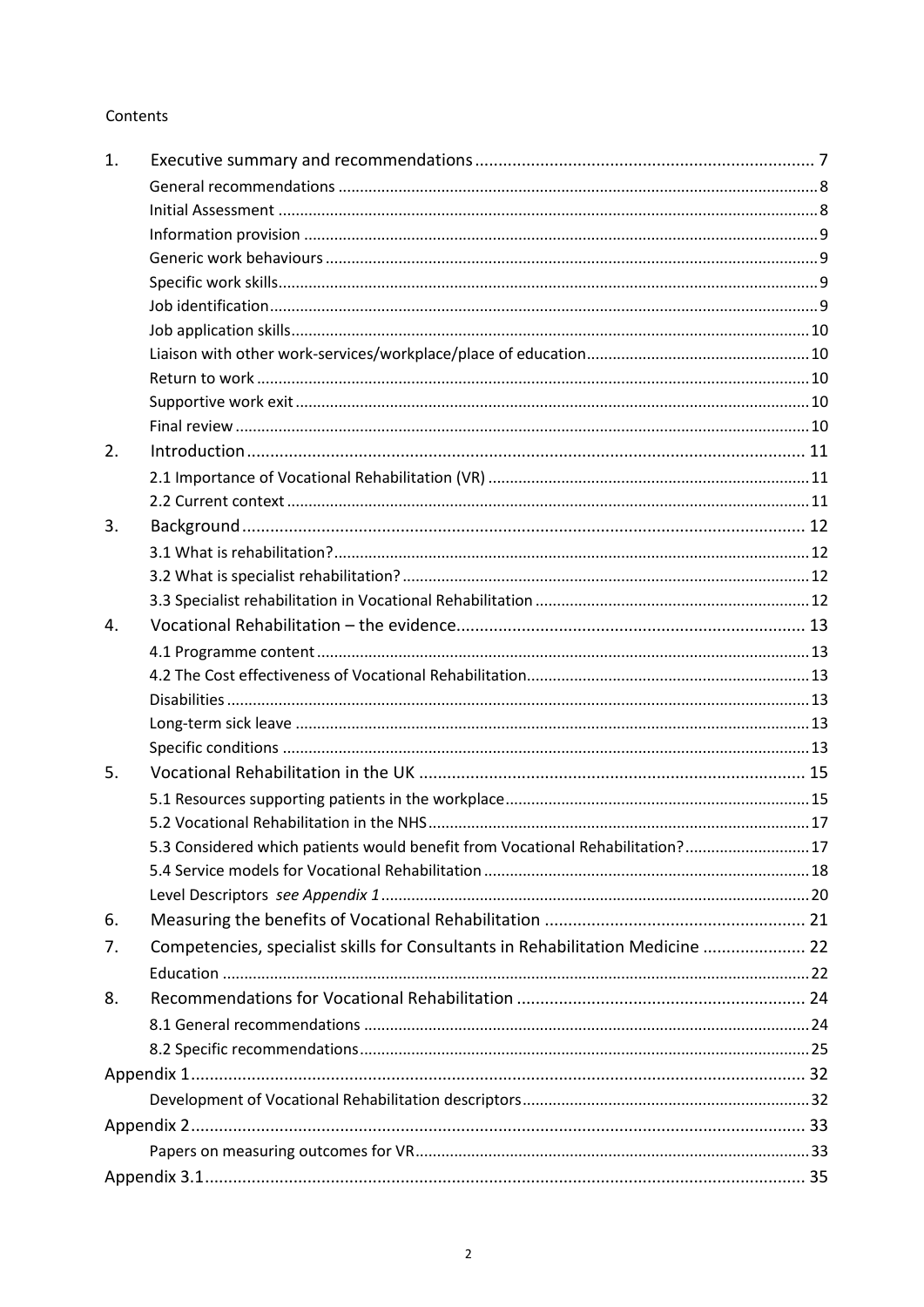| Specialist capabilities in Vocational Rehabilitation for Rehabilitation Medicine trainees Summary |  |
|---------------------------------------------------------------------------------------------------|--|
|                                                                                                   |  |
|                                                                                                   |  |
| Holding a work conversation adapted from Talking work: A guide for doctors discussing work &      |  |
|                                                                                                   |  |
|                                                                                                   |  |
| 3. Understand the limitations and opportunities to patient's work due to their condition  44      |  |
| 4. Consider adjustments that may allow patient to continue working or return to work  44          |  |
|                                                                                                   |  |
|                                                                                                   |  |
|                                                                                                   |  |
|                                                                                                   |  |
|                                                                                                   |  |
|                                                                                                   |  |
|                                                                                                   |  |
|                                                                                                   |  |

# **Tables and Figures**

| e-Learning for Health module content in 'Health and Work in Undergraduate Medical Edition'<br>$\overline{\phantom{2}}$ 22 |  |
|---------------------------------------------------------------------------------------------------------------------------|--|
|                                                                                                                           |  |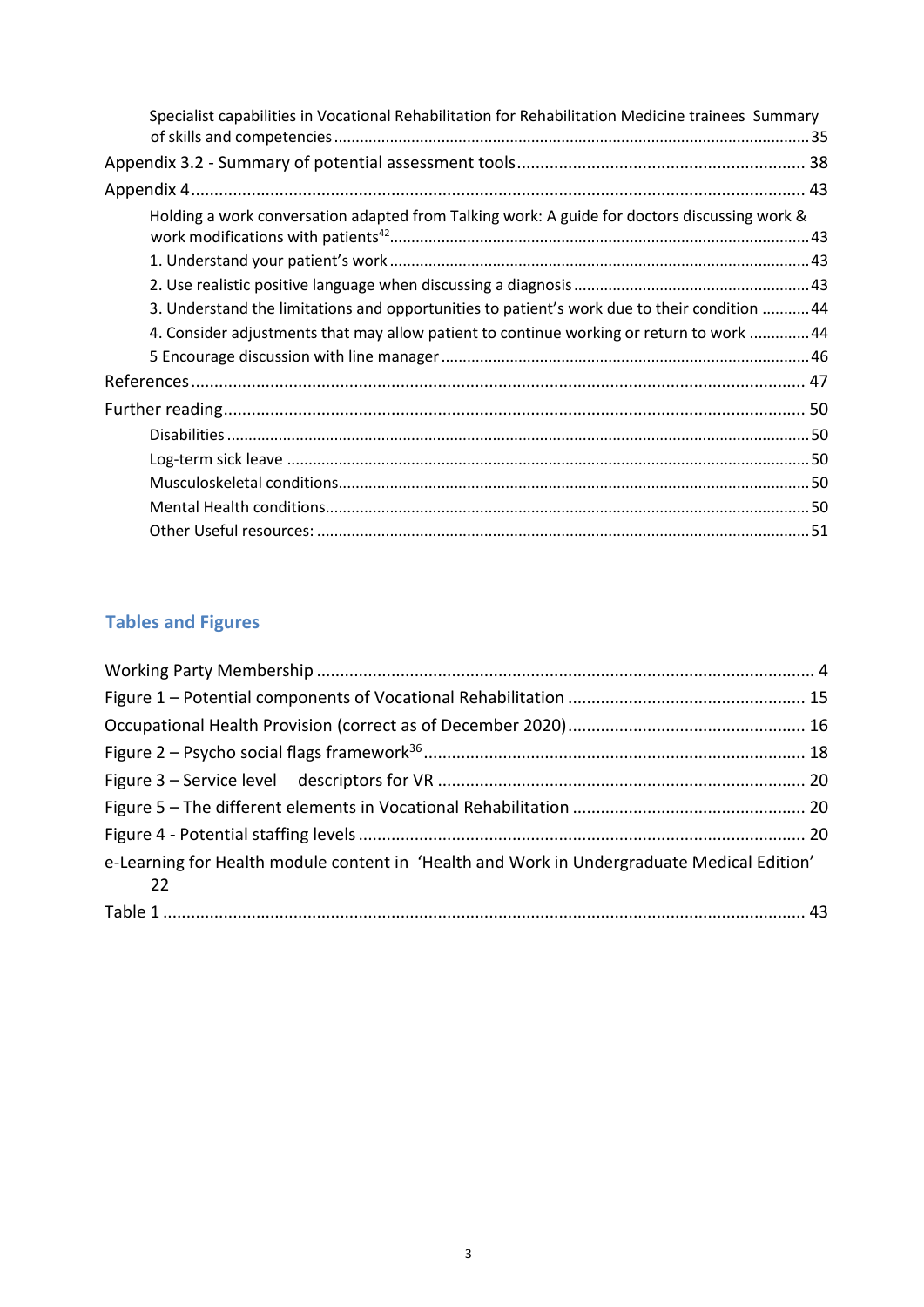### <span id="page-3-0"></span>**Working Party Membership**

| <b>Roles</b>                 | <b>Affiliation</b>        |  |
|------------------------------|---------------------------|--|
| <b>Lead Author</b>           | Diane Playford - BSRM     |  |
|                              |                           |  |
|                              |                           |  |
|                              | Nichola Chater - BSRM     |  |
| Chair of working party       |                           |  |
|                              |                           |  |
|                              |                           |  |
| <b>Working party members</b> | Andrew Frank - BSRM & VRA |  |
|                              | Emer McGilloway - BSRM    |  |
|                              | Joy Reymond - VRA         |  |
|                              | Gemma Simons - BSRM       |  |
|                              |                           |  |
|                              |                           |  |
|                              |                           |  |
|                              |                           |  |
|                              |                           |  |
|                              |                           |  |
|                              |                           |  |
|                              |                           |  |
|                              |                           |  |
|                              |                           |  |
|                              |                           |  |
|                              |                           |  |
|                              |                           |  |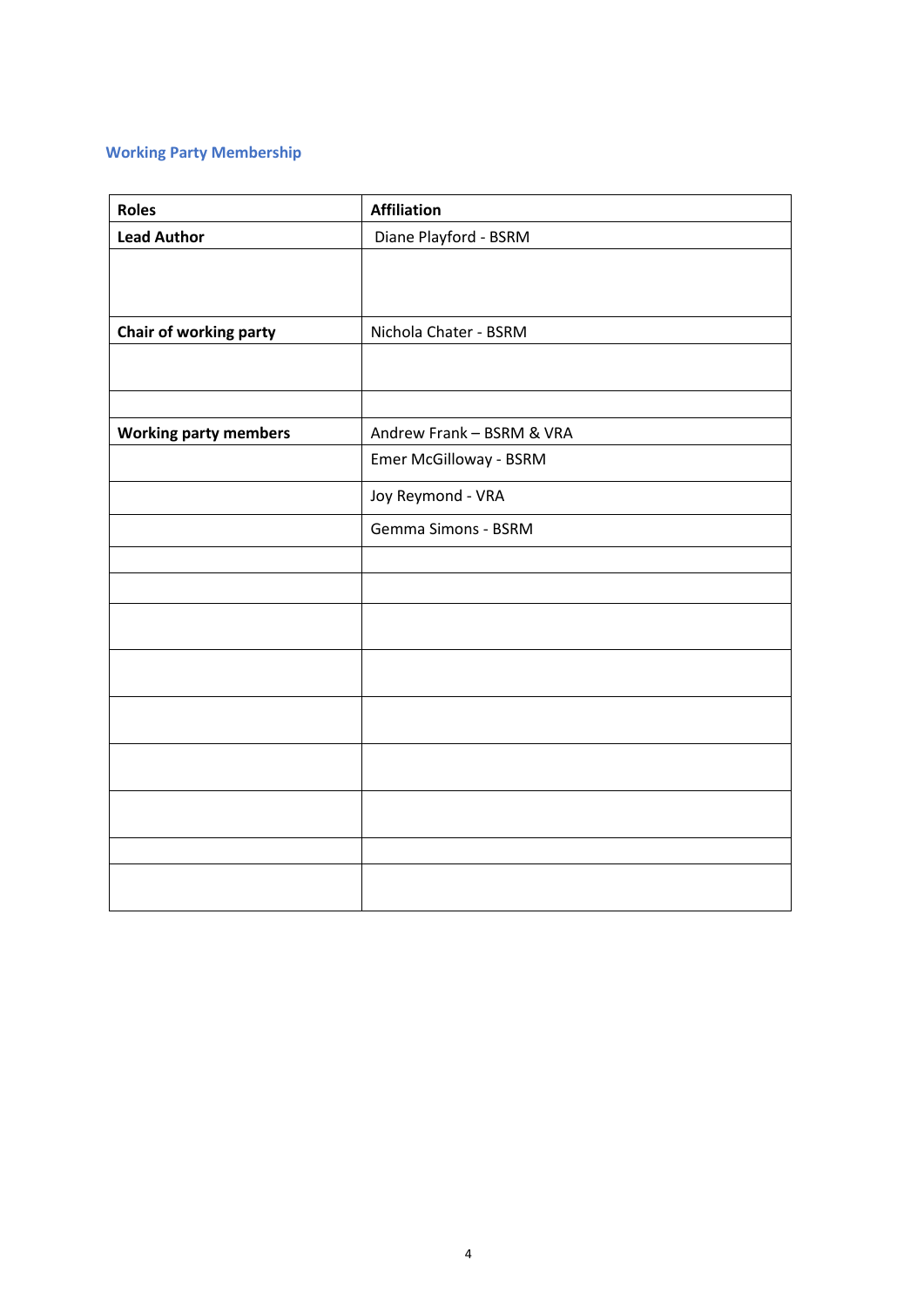#### **FOREWORD**

Foreword by Professor Ewan B. Macdonald OBE, MB ChB, FRCP (G,L,E), FFOM, FFOM(I), DIH Head of Healthy Working Lives Group Institute of Health and Wellbeing University of Glasgow [Ewan.macdonald@glasgow.ac.uk](mailto:Ewan.macdonald@glasgow.ac.uk) Tel 07771776256

Member of the Disability and Carers Benefit Advisory Group, Scotland Bevan Commissioner, Wales Chair of Academic Forum for Health and Work, UK

This brief guidance is very timely because the vocational rehabilitation challenges to health care systems including the NHS, have never been greater. But the risk is that it will only be read by those in training or with a specific interest when in reality the subject and its importance should be part of the training of medical students and all clinicians, whether medical or not.

The guidance is slanted toward the medical clinician as might be expected from the BSRM, but the principles and guidance are part of the universal language of rehabilitation and the need for a multidisciplinary approach and teamwork are appropriately emphasised.

74 years after the formation of the NHS – why is this subject still neglected by a service which still does not provide VR to most of those who need it? The fault lies in the narrow specialisation of modern health care where for example, cardiology does cardiac rehabilitation, respiratory – respiratory rehabilitation, Spinal problems – spinal, upper limb problems – specific rehabilitation , etc, and a patient attending my occupational medicine clinic recently described mentioning a wrist problem to a therapist she was seeing for a neck issue – to be told "I can't deal with that here". Thus the revolving door of often unnecessary referral continues, often with the consequence of job loss.

Our demographics do not help. We have an ageing population and workforce of whom at least 33% have multiple morbidity. While pension age increases the reality is that 50% of the UK workforce fall out of work between 50 and 65 (source ONS 2014).

Policy makers worry about the huge costs of health related benefits and these are increasing, but it can be argued that for a significant number of people work loss can be prevented by low cost VR services.

Adding to this picture is the recent tsunami of long term health problems due to Covid 19 infection, with an additional 1 million people , most of working age , needing multidisciplinary support and VR and at risk of job loss.

Recently the Council for Work and Health wrote to the four CMOs advocating " evidence-based NHS services for people with Long Covid, across the nations of the UK that work with occupational and vocational rehabilitation specialists on return to work."

The CMO response was restricted to a statement that "Developing and delivering effective, research-led support for people with Long COVID is an important part of the recovery from the pandemic "… and that it was funding more research.(6th August 2021)

The challenges facing Vocational Rehabilitation services appear therefore to be very great when even the CMO offices do not understand its effectiveness.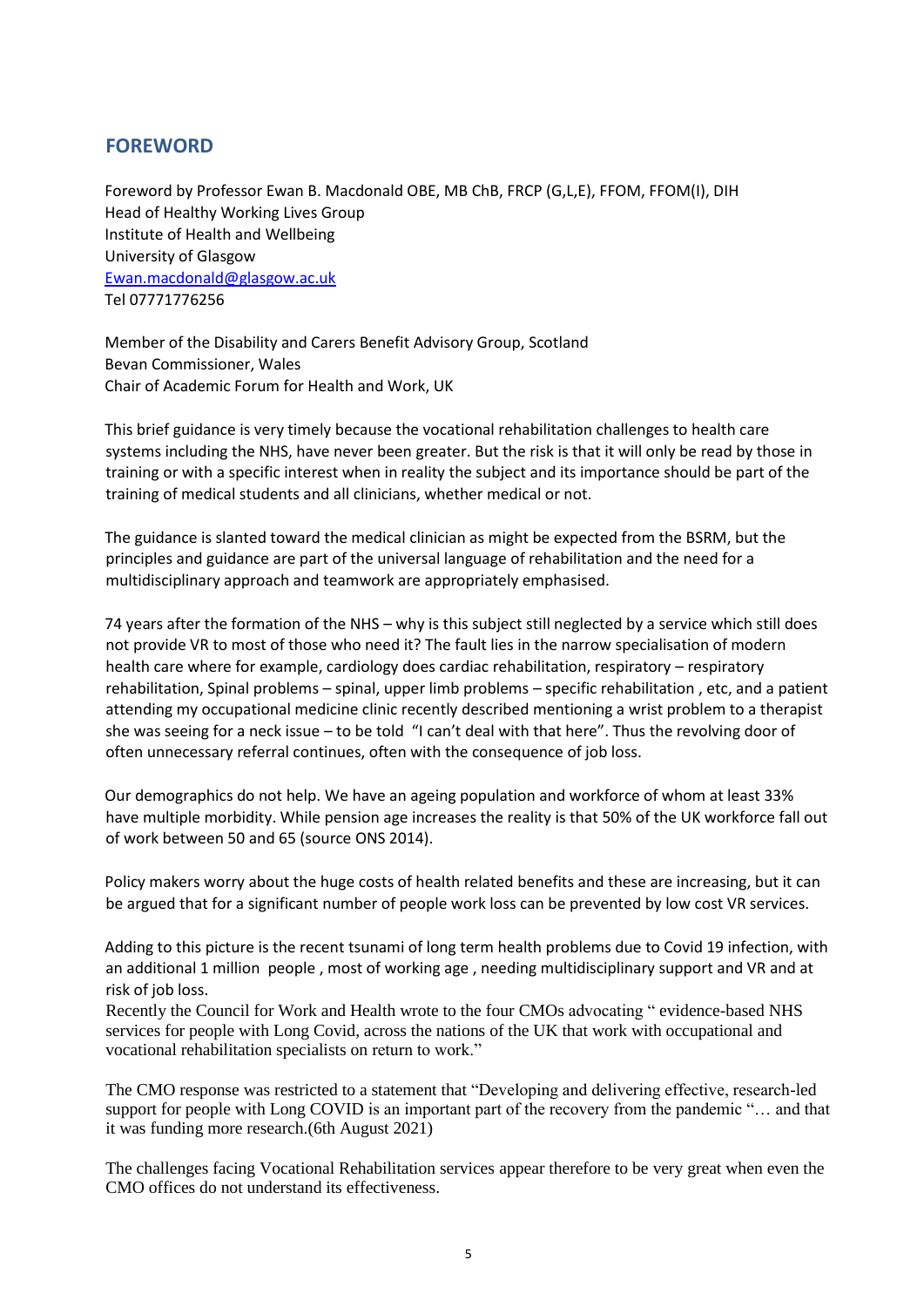More awareness raising needs to be done. This guidance document is a very useful contribution to this and should be widely distributed.

Professor Ewan B Macdonald

12th August 2021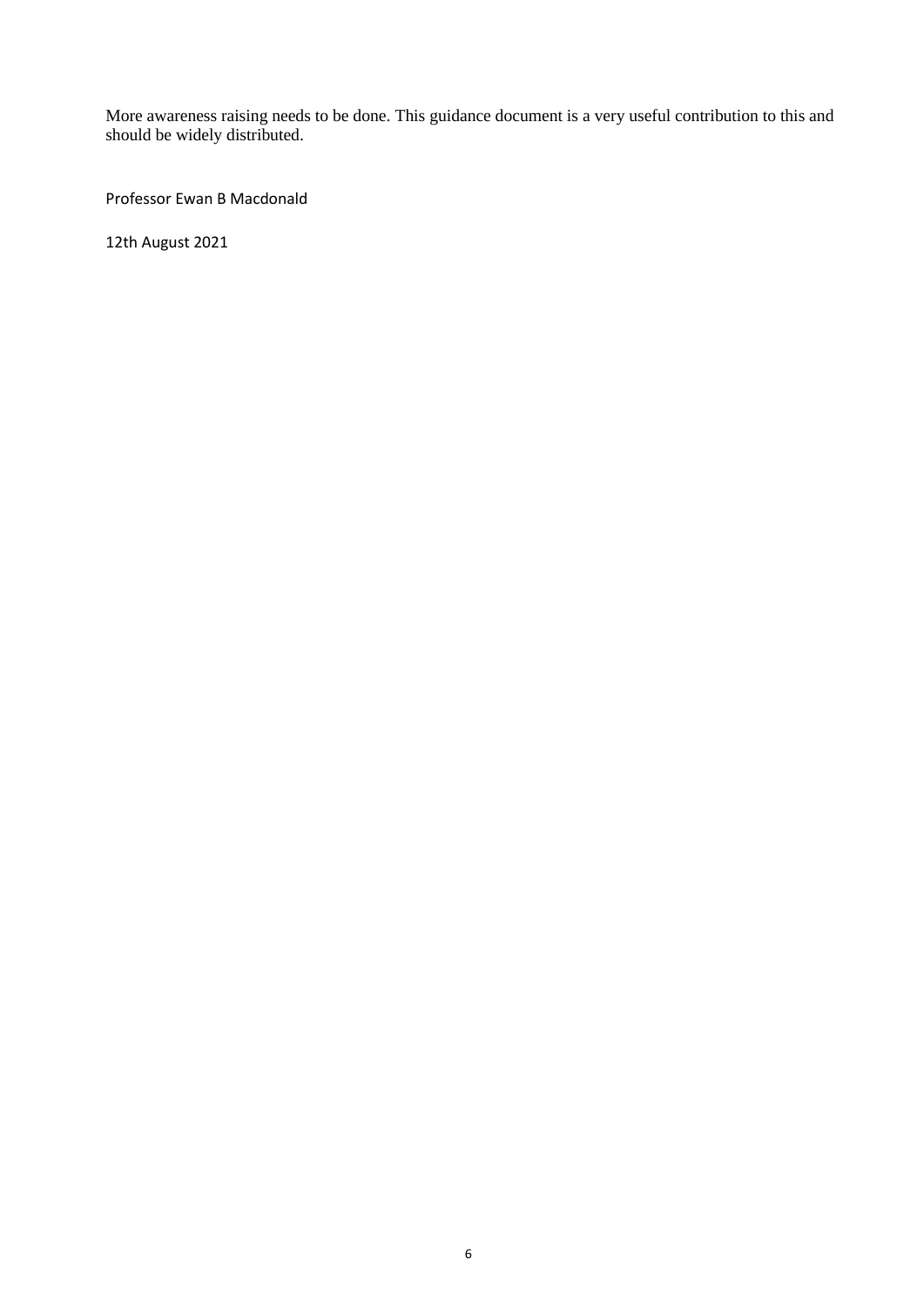## **1. Executive summary and recommendations**

- 1. This document provides brief, practical guidance to support consultants and trainees in Rehabilitation Medicine (RM) and other specialties and disciplines, who offer Vocational Rehabilitation (VR) to adults, and to support consultants in their conversations with service managers and commissioners so that VR services are embedded within health service provision.
- 2. RM Consultants play a vital role in VR and should be closely involved both at a clinical level and in the delivery development and management of VR services.
- 3. There is clear consensus on the elements that are critical to the delivery of a successful VR service, and a substantial body of trial-based evidence and other research internationally, and in the NHS, to support both the effectiveness and cost-effectiveness of VR.
- 4. There are many providers of VR including the Department for Work and Pensions (DWP), voluntary sector, occupational health departments (OH), and private providers including insurers. Individuals also obtain helpful support and advice from unions. The core of the VR intervention is a co-ordinated plan supported by all those working with the employee to optimise their work capability.
- 5. Since inception the NHS has recognised the critical links between work and health and in 2019 the Academy of Medical Royal Colleges, the Royal College of Nursing, and the Allied Health Professionals Federation published a consensus statement for action on health and work. Despite this document and many others, the NHS does not meet the need for VR.
- 6. Any individual with physical, cognitive and psychological impairments or health conditions who is experiencing obstacles to accessing, maintaining or returning to employment or other useful occupation may benefit from VR.
- 7. The RM clinician, with the VR team should work within a biopsychosocial model, aware that psychosocial factors can act as the obstacles to an individual's return to work. The unique contribution of the physician is the understanding of diagnosis and prognosis, and an analysis of how different impairments interact and the treatment of such impairments.
- 8. In general, service provision can be considered as occurring at one of three levels. Level 1 involves the provision of 'positive' messages about work and signposting to relevant information and sources of help. All clinicians should be able to undertake this work. Level 2 should be within the remit of any rehabilitation service and consists of people with 'straightforward problems' needing tailored information, advice and support to help them return to work, and Level 3 describes specialist VR services for patients with the most complex problems.
- 9. Ten different elements in a VR intervention can be identified including the initial assessment, information provision, generic work skills, specific work skills, job identification, applying for jobs, liaison with work and other services, return to work, supportive work exit and the final review. Understanding these elements can help provide a service specification and support business case development.
- 10. All services should capture outcomes but currently there is no national dataset or consensus, so each service will have to decide which measures are most helpful, given the client group and service specification. A sensible data set would include basic demographics, work status, relevant symptom measures, a work instability measure (if available for the client group) and measures of presenteeism, absenteeism and a work-related self-efficacy scale<sup>1</sup>.
- 11. The capabilities and specialist skills for RM physicians are described within the document and map on to the GMC curriculum for specialist training<sup>2</sup>. There are additional capabilities for consultants.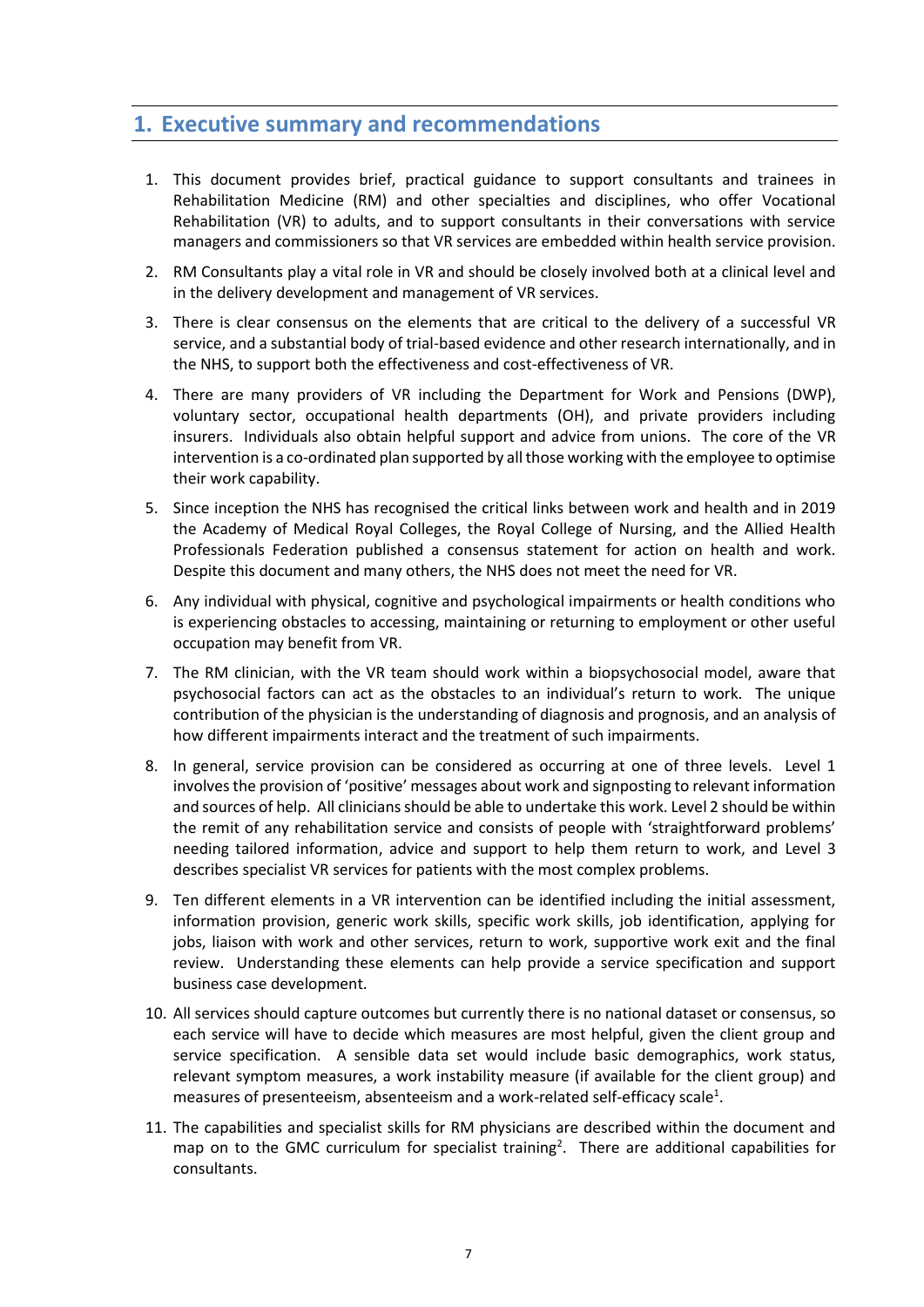12. People wishing to undertake further training in VR are directed towards Health Education England in 'e-Learning for Health' module 'Health and Work in Undergraduate Medical Education'. This module contains appropriate materials for undergraduates and trainees.

#### **General recommendations**

- 1. In order to practice within Vocational Rehabilitation, RM doctors must operate within the ethical framework outlined in Good Medical Practice<sup>3</sup>, and all clinical encounters must be documented accurately. VR doctors need to be aware of the relevant legislation including:
	- $\bullet$  Health and Safety Act<sup>4</sup>
	- Mental Capacity Act<sup>5</sup>
	- $\bullet$  Equality Act<sup>6</sup>
	- General Data Protection Regulations<sup>7</sup>.

The Health and Safety Act<sup>4</sup> is of particular importance as obligations placed on employee and employer take priority over all other legislation.

- 2. Specialists must not share clinical information with other professionals particularly employers, colleagues and Jobcentre Plus, without the express consent of the patient. All documents should be shared with the patient prior to sending to a third party unless the patient expressly states that they do not wish to see the document.
- 3. All doctors should know how to take a full work history.
- 4. RM physicians working in VR should be aware of local resources and services that support people in the workplace and work collaboratively with them.
- 5. Local areas should develop their own regional vocational networks and, over time, these networks share more widely, contributing to the development and maintenance of good practice and offering opportunities for training, collaborative research, case presentation/discussion etc.

#### **Initial Assessment**

- 6. Conduct a comprehensive initial assessment. This should include
	- Medical history
	- Work status
	- Employment history
	- Qualifications
	- Other skills
	- Functional assessment (impairments and disabilities including language)
	- Cognitive and behavioural assessment
	- Environmental and social obstacles.
- 7. Consider whether a third-party report of performance would be helpful, (eg from employer, occupational health or relevant private sector assessment).
- 8. From the initial assessment, identify whether the individual has the pre-vocational skills in place and if not, agree a programme towards achievement, then review.
- 9. Ensure the individual is ready to engage with the vocational process, has identified goals and is committed to action.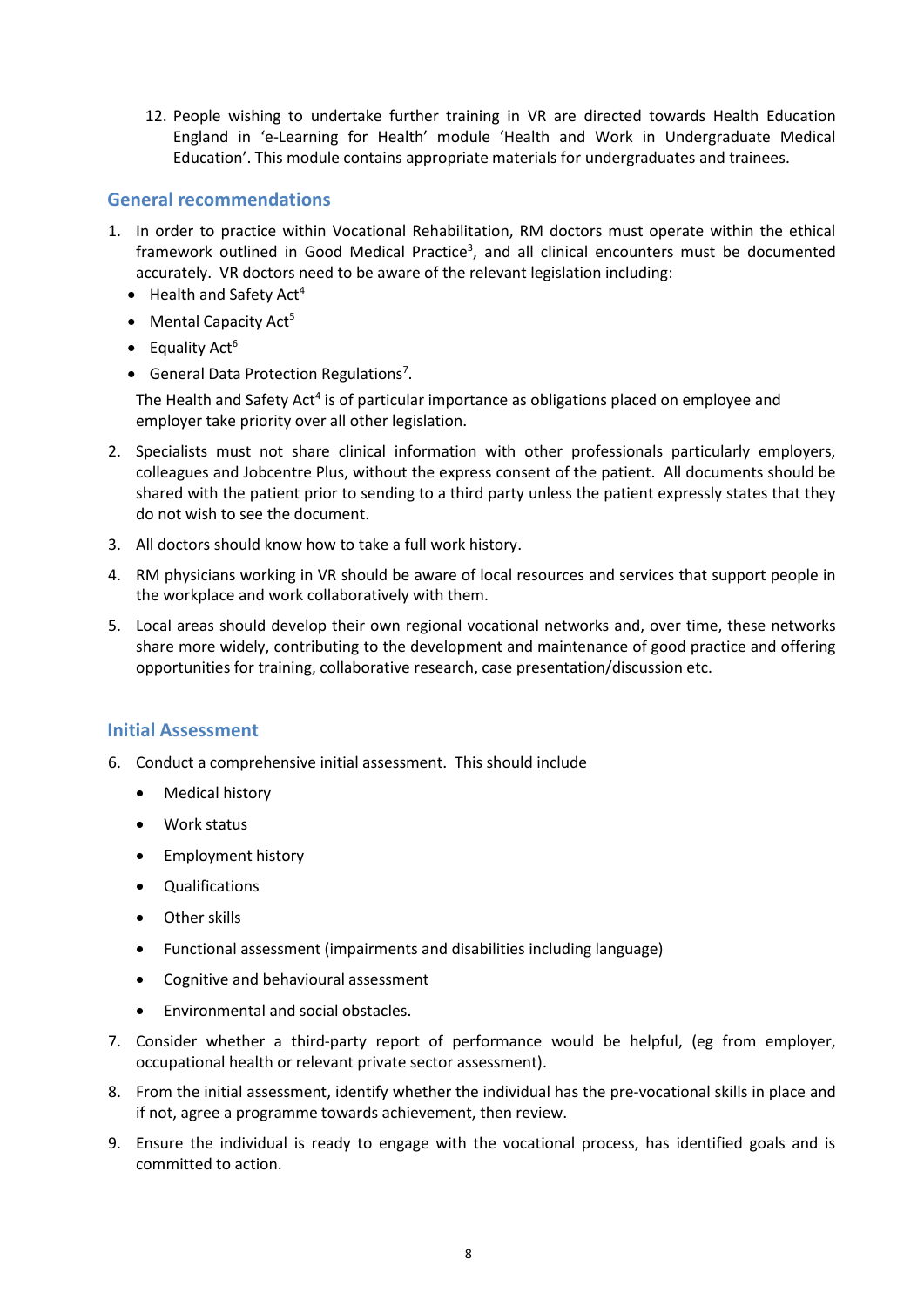- 10. Refer on, where appropriate, for further assessments, (eg specific physical or mental health needs requiring management or advice).
- 11. Agree with the individual a VR plan.

#### **Information provision**

- 12. Discuss the advantages and disadvantages of informing the employer or colleagues of the disability (disclosure), inform the individual that they do not have to disclose, but disclosure is associated with maintaining employment.
- 13. Inform the individual of their obligations under the Health & Safety at Work Act<sup>4</sup>.
- 14. Inform the individual that they are protected by the Equality Act<sup>6</sup>.
- 15. Inform the individual about the nature of a reasonable adjustment.
- 16. Inform the individual, as appropriate, about Access to Work.
- 17. Refer the individual, as appropriate, to vocational assessment, rehabilitation and support services to give every possible opportunity to remain in work.
- 18. Inform the individual about appropriate national and local resources.
- 19. Advise the individual of the need to obtain financial advice about the consequences of changing work patterns.

#### **Generic work behaviours**

- 20. Provide individual or group treatment sessions for identified difficulties that impact on work place behaviours.
- 21. Support, where appropriate, the individual, to work with their employer to manage job demand.

#### **Specific work skills**

- 22. Conduct a detailed work assessment with the support of relevant colleagues (eg occupational health (OH), occupational therapy (OT), physiotherapy, psychology) the individual and their co-workers and supervisors.
- 23. Offer graded task practice to address any identified difficulties.
- 24. Liaise with employer around appropriate work-place adjustments, including the provision of specialist equipment.

#### **Job identification**

- 25. Specialist programmes which support redeployment or identification of potential new jobs should offer:
	- careers guidance and vocational counselling to identify a suitable job
	- links with Jobcentre Plus, or local Employers' Partnership or Employers' Forum
	- 'work tasters' to sample alternative avenues of occupation
	- voluntary work trials
	- permitted work options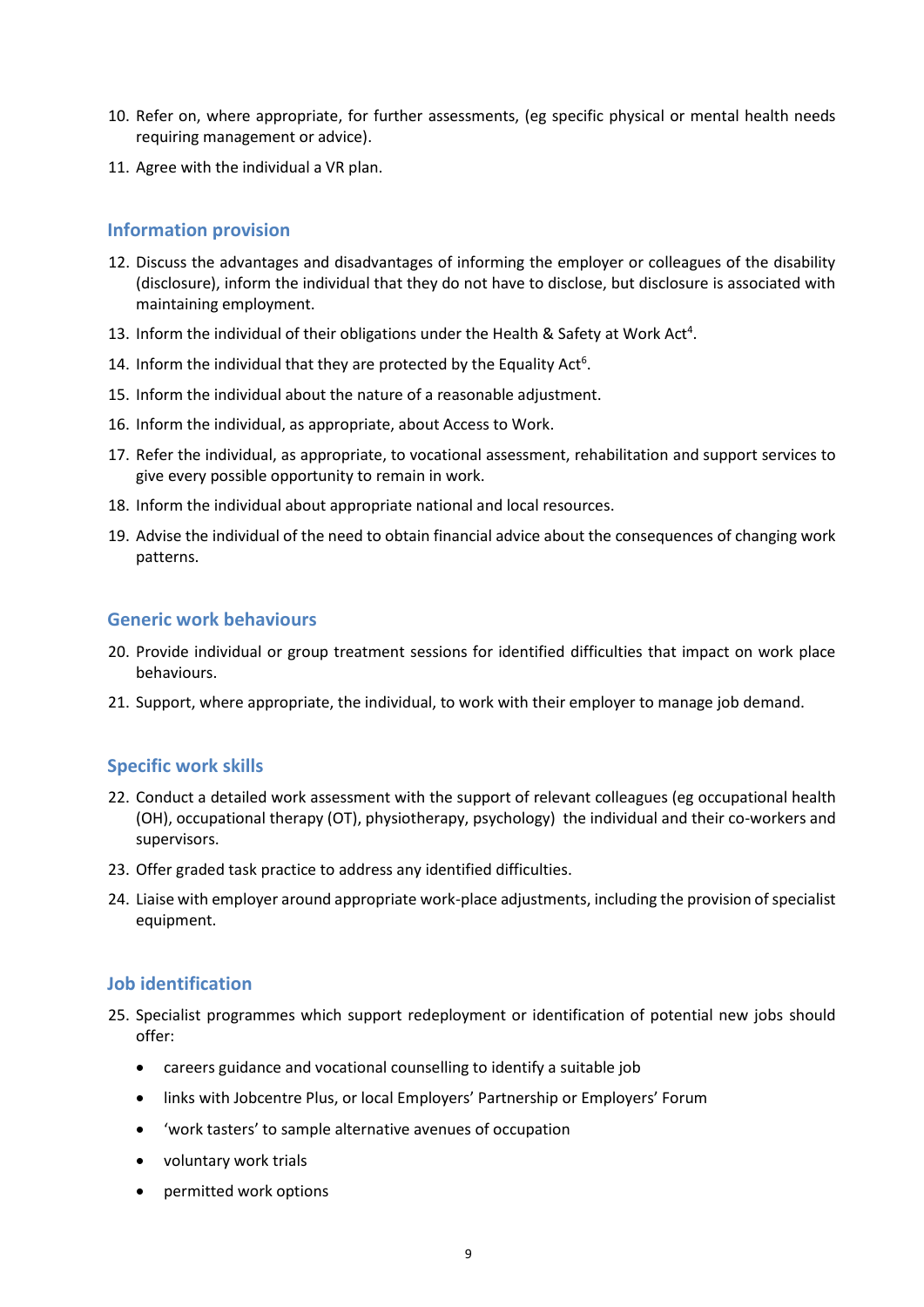• supported work placements.

Such placements need to be well planned and implemented to avoid a negative effect on a person or their relatives. With care they should help to increase confidence in returning to work, help with gaining insight re potential problems (for both patient and employer), allow effective planning to adjust a role or provide appropriate support, plan phased return with supportive review.

#### **Job application skills**

26. Specialist VR programmes which support redeployment or identification of potential new jobs should offer job application skills training.

#### **Liaison with other work-services/workplace/place of education**

- 27. Undertake a detailed workplace assessment.
- 28. When a person is in education or training, contact should be made with the relevant Academic/ Course Tutor and, as appropriate, with the Learning Support Department and/or Personal Tutor, to discuss the identified difficulties and support needs.

#### **Return to work**

- 29. Support individuals with fluctuating conditions (including mental health conditions), to have an agreement with line managers about the actions to be taken in the event of a recurrence.
- 30. Support individuals to have a return to work (RTW) plan that is graded (phased) in terms of hours, and complexity.

#### **Supportive work exit**

31. Support individuals to have planned work exit, addressing financial impact and identifying other meaningful occupation.

#### **Final review**

- 32. Identify if routine reassessment is appropriate.
- 33. Report outcomes on an annual basis for the service in a service report.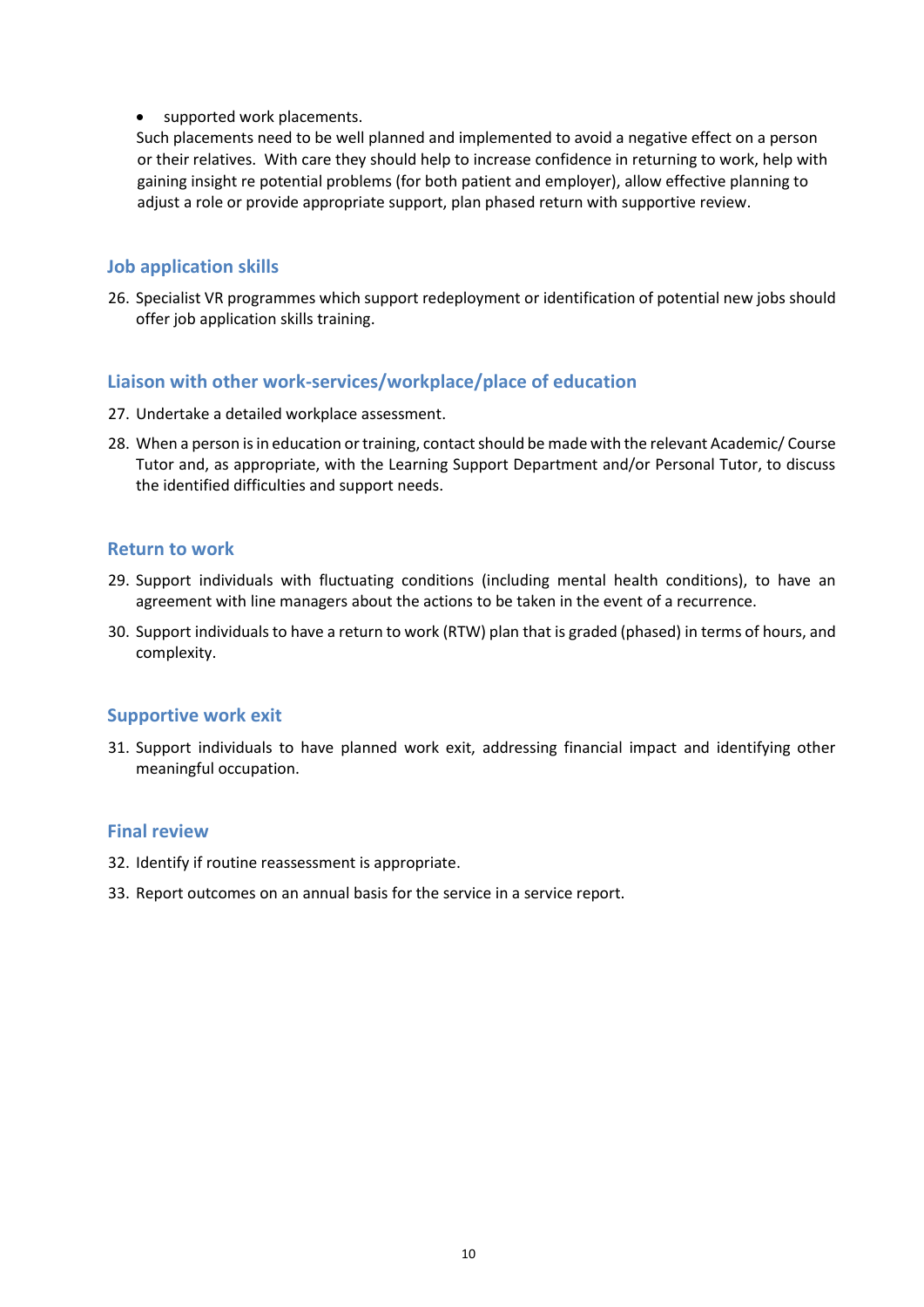# **2. Introduction**

#### **2.1 Importance of Vocational Rehabilitation (VR)**

Access to good work is important. Good work provides structure to the day and companionship. It is associated with improved self-esteem and mental wellbeing, and provides an income.

Every year over 170 million days are lost to sickness absence. The Government's Black Review<sup>8</sup> of the health of the working age population reported the cost to the economy is estimated to be £100bn each year. Research shows that the longer people are off sick, the less likely they are to make a successful return to work. After six months absence from work, there is only a 50 per cent chance of someone making a successful return.

Being able to stay in work or return to work is an essential part of an individual's recovery from a disabling illness. While many patients are able to return to work with little if any need for any assistance, some will need professional help, whether because of ongoing functional changes, workplace concerns, or psychological issues (or a combination of all three factors) and VR is the process which can help them achieve this goal. VR not only supports individuals, but it ensures work-place productivity and is good for the wider society, converting benefits recipients into tax-payers.

Vocational Rehabilitation may be defined as a process which enables persons with physical, cognitive and psychological impairments or health conditions to overcome obstacles to accessing, maintaining or returning to employment or other useful occupation<sup>9</sup>.

#### Alternatively, Vocational Rehabilitation is

*"Whatever helps someone with a health problem to stay at, return to and remain in work: it is an idea and an approach as much as an intervention or a service"*<sup>10</sup>

In addition, for many people with progressive conditions VR should include, at an appropriate time,

Supporting someone with a health problem to have a good exit from the work place which includes

- understanding the financial implications
- knowing helpful habits and routines and
- having identified meaningful occupation.

#### **2.2 Current context**

The BSRM have written four previous documents on VR<sup>9-11-13</sup>, Since the last BSRM guidance in 2010 the work environment has changed. This document has been prepared during the Covid-19 pandemic 2020, and this has sharpened focus on rehabilitation services. Following this pandemic many people will experience fatigue, mild cognitive impairment and emotional distress which may impact on their ability to return to work. In addition, the pandemic has altered work practice, and is expected to lead to a global economic decline, with associated job loss. The number of people working in the 'gig' economy has increased. While zero hours contracts offer flexibility, they also contribute to the causes for people needing more than one job, and to more people experiencing precarious employment.

This document provides brief, practical guidance to support consultants and trainees in Rehabilitation Medicine (RM) and other specialties and disciplines, who offer VR to adults. It will support consultants in their conversations with service managers and commissioners to enable VR services to be embedded within health service provision.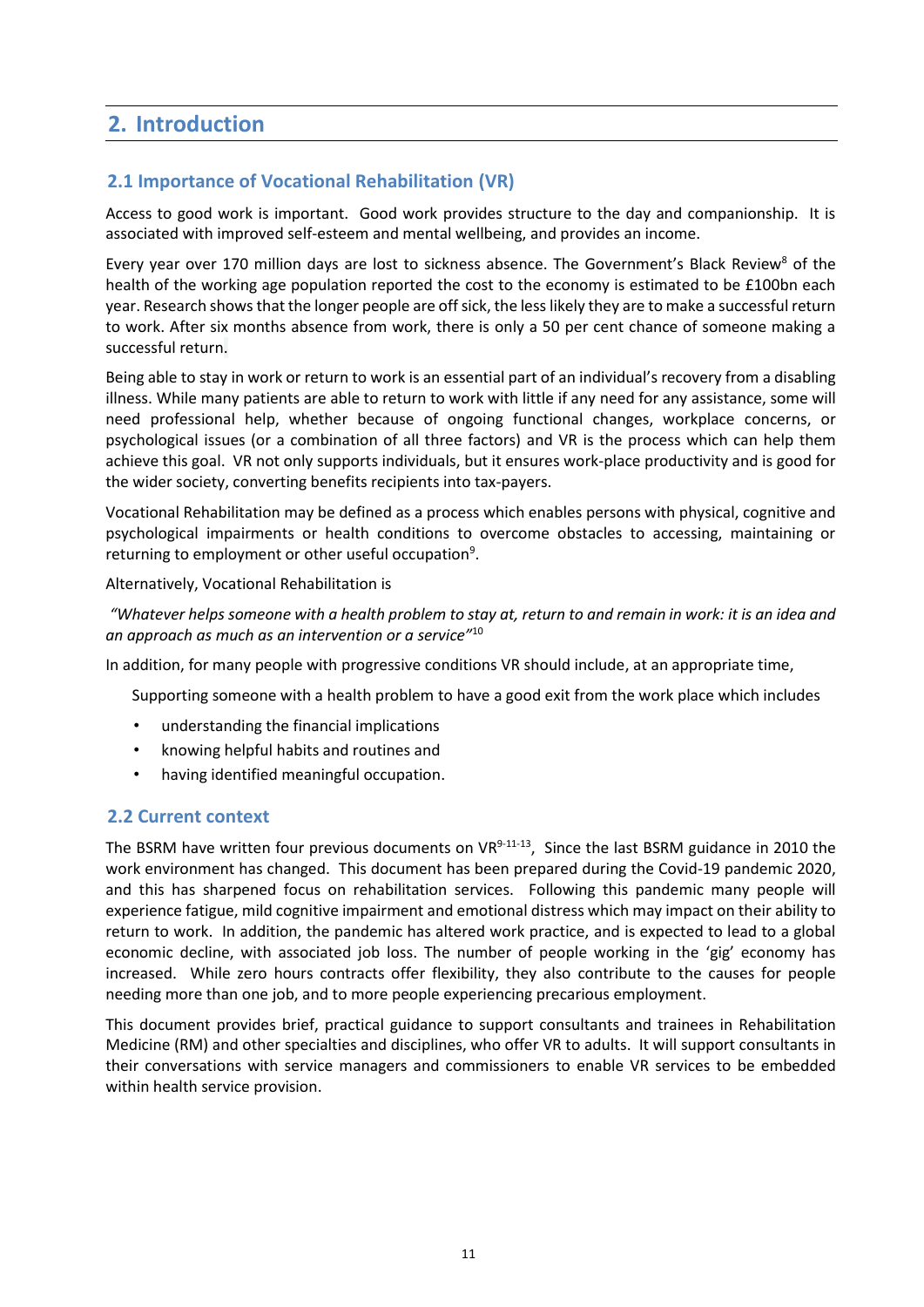# **3. Background**

#### **3.1 What is rehabilitation?**

Rehabilitation is a process of assessment, treatment and management with ongoing evaluation by which the individual (and their family/carers) are supported to achieve their maximum potential for physical, cognitive, social and psychological function, participation in society and quality of living<sup>2</sup>.

#### **3.2 What is specialist rehabilitation?**

Specialist rehabilitation is the total active care of patients with complex disabilities by a multiprofessional team who have undergone recognised specialist training in rehabilitation, led /supported by a consultant trained and accredited in rehabilitation medicine (RM)<sup>2</sup>.

#### **3.3 Specialist rehabilitation in Vocational Rehabilitation**

In the context of VR the core activities of a Consultant in RM include:

- Diagnosis and medical management of conditions causing complex disability. These include congenital and acquired conditions, single incident and progressive disorders, and also any preexisting physical, psychological or mental health conditions.
- Anticipation and prevention of physical, psychological and social complications, based on knowledge of a condition's natural history and prognosis.
- Evaluation of potential to gain from rehabilitation and prognosis for recovery.
- Defining VR needs and directing patients to appropriate VR services.
- Coordinating care and collaborating with other colleagues from NHS, social care, DWP, voluntary and insurance sectors.
- Communicating with families to provide information, support them in distress and manage expectations.

RM Consultants therefore play a vital role in VR and should be closely involved both at a clinical level and in the delivery, development and management of VR services. They should be particularly involved with the planning of specialist services for patients with complex needs, but also provide a networking role to support local non-specialist services. They also provide an important resource of advice and training of staff within the VR centres/units with respect to rehabilitation needs and interventions.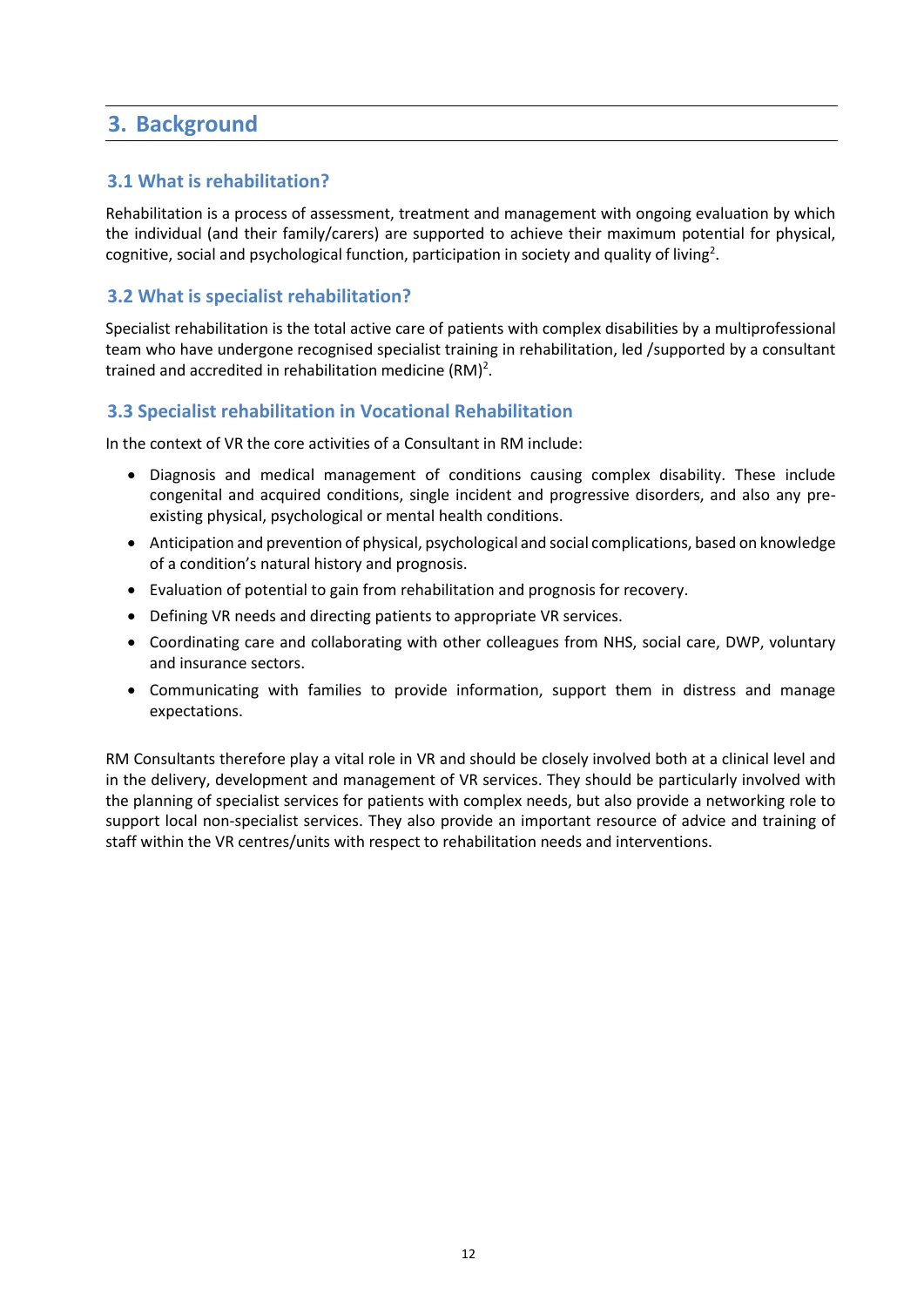# **4. Vocational Rehabilitation – the evidence**

#### 4.1 Programme content

There is clear consensus on the factors that are critical to the delivery of a successful VR service<sup>14</sup>.

- Specialist VR services with access to a multidisciplinary team
- Early intervention, open access, responsive and personal services
- Support managing work performance
- Liaison with employers to ensure work-place modifications and redeployment
- Education and support
- Support to re-enter the work place.

#### **4.2** The Cost effectiveness of Vocational Rehabilitation

There is now a substantial body of trial-based evidence and other research internationally, and in the NHS, to support both the effectiveness and cost-effectiveness of VR. The research can be divided into VR for disabilities, long-term sick leave and specific conditions, such as musculoskeletal and mental health conditions.

#### **Disabilities**

A cost benefit analysis of the services offered by the Australian Government funded Vocational Rehabilitation provider "Commonwealth Rehabilitation Services (CRS)" for disabilities, illnesses and injuries was undertaken. It showed a total return of \$30 for every \$1 invested, of which, \$16:00 was to the state and \$14:00 to the individual<sup>15</sup>. When the Canada Pension Plan Disability (CPPD) Vocational Rehabilitation Program was introduced for disabilities it improved the labour market outcomes for women enough to pass a cost-benefit test of the programme<sup>16</sup>.

#### **Long-term sick leave**

In Sweden the "Stockholm co-operation Vocational Rehabilitation project" was designed for those on longterm sick leave, but not on a disability pension. It consisted of more frequent, client centred, cross-sector meetings, and demonstrated economic gains of up to  $\epsilon$ 1,278 per person per month<sup>17</sup>. The six year follow up study of this project using sickness absence and social insurance records showed the gains persisted, with an average economic benefit of €36,600 per person over the six years<sup>18</sup>. In the UK, York Hospital NHS Foundation Trust provided early rehabilitation intervention for their staff who were ill and on sick leave. They invested £160,000 and found a 40% reduction in long-term sickness, with cost savings of £1.2 million per year<sup>19</sup>.

#### **Specific conditions**

*Musculoskeletal conditions:* Systematic reviews of VR suggest that stakeholder participation and work modification are more effective and cost-effective at getting adults with musculoskeletal conditions back to work than other workplace-linked interventions, including exercise<sup>20</sup>. In Quebec a fully integrated VR disability prevention model for occupational back pain was cost beneficial for the workers' compensation board and reduced the number of days on benefits more than usual care, or partial interventions<sup>21</sup>. In the UK, even a four hour VR intervention costing £135 per person for inflammatory arthritis reduced presenteeism, absenteeism, perceived risk of job loss and improved pain and health status more than written advice alone<sup>22</sup>.

At Colchester University Hospital NHS Foundation Trust allowed staff with musculoskeletal disorders early access to rehabilitation and found 53% of staff remained in work and 21% of staff returned to work within eight days. Savings of £586,000 were realised over six months<sup>19</sup>. Extrapolating data beyond standard trial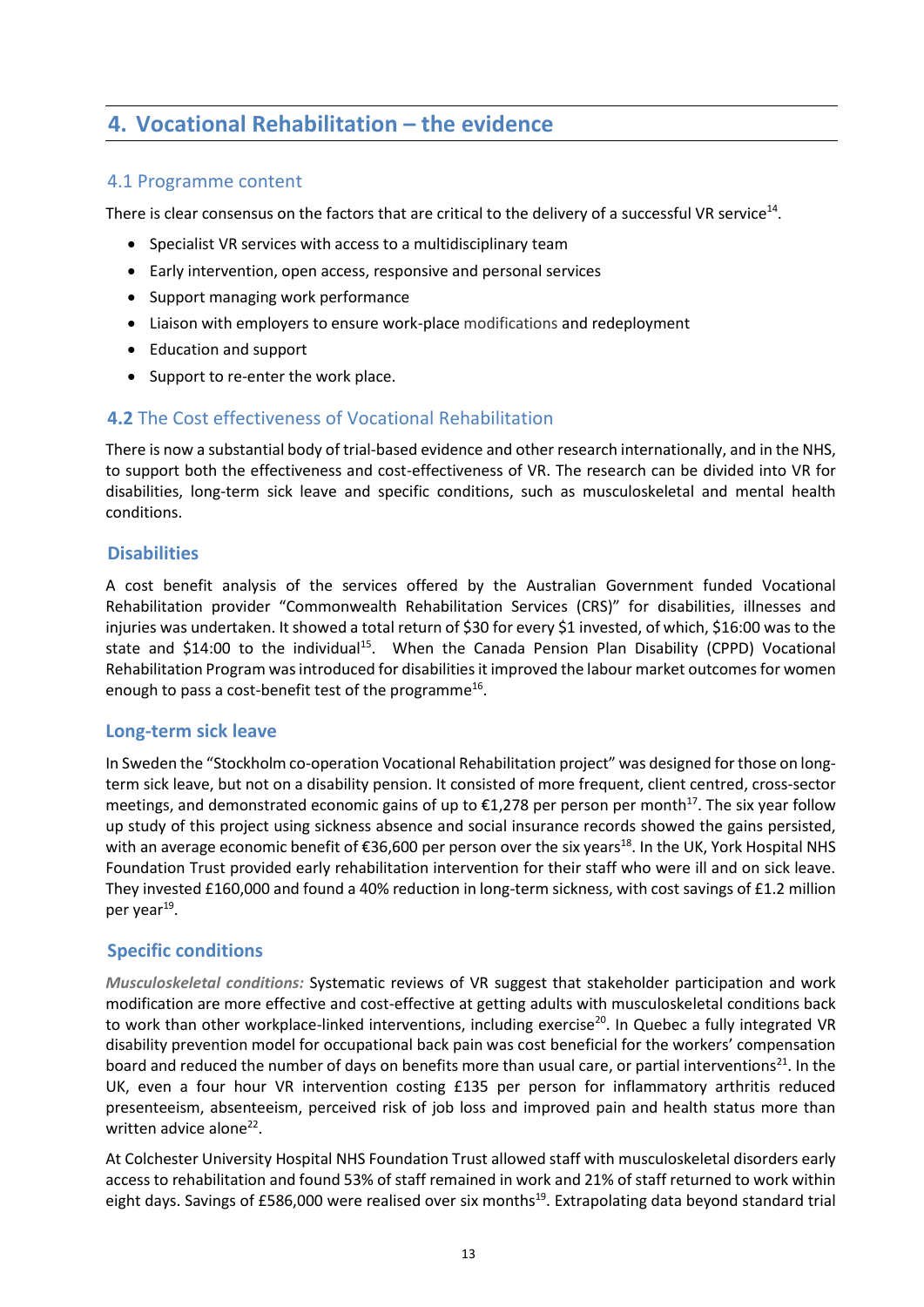follow ups for musculoskeletal disorders, it has been demonstrated that VR interventions that only result in a small improvement in return to work remain cost-effective due to the high ongoing sick pay costs associated with being on sick leave. Not only this, but VR interventions have a relatively low cost per Quality Adjusted Life Year compared to other interventions routinely recommended by NICE<sup>23</sup>.

*Mental Health conditions*: In New York people with Schizophrenia enrolled with VR in the form of the One year Nassau Day Training Program (NDTP), not only achieved cost savings through significantly more months employed for three years after the intervention, but also through significantly fewer admissions for three years after the intervention<sup>24</sup>. The cost effectiveness of VR for Schizophrenia was again demonstrated in Norway in the form of the ten-month Job Management Program (JUMP). In the two years follow up mean mental health costs adjusted for baseline differences were €10,621 lower in the JUMP group than those who received treatment as usual<sup>25</sup>. A systematic review including ten studies on sickness absence in people with mental health conditions showed that VR interventions can be cost effective, particularly when coping skills are taught<sup>26</sup>. The systematic Review authors comment that using Quality Adjusted Life Years and Incremental Cost-effectiveness Ratios as outcomes is not appropriate when trying to measure work productivity and continued employment, sickness absence, return to work and transitions to long-term disability would be more useful outcomes<sup>26</sup>.

Evidence for effectiveness of interventions is discussed in Measuring the benefits of VR in Section 6.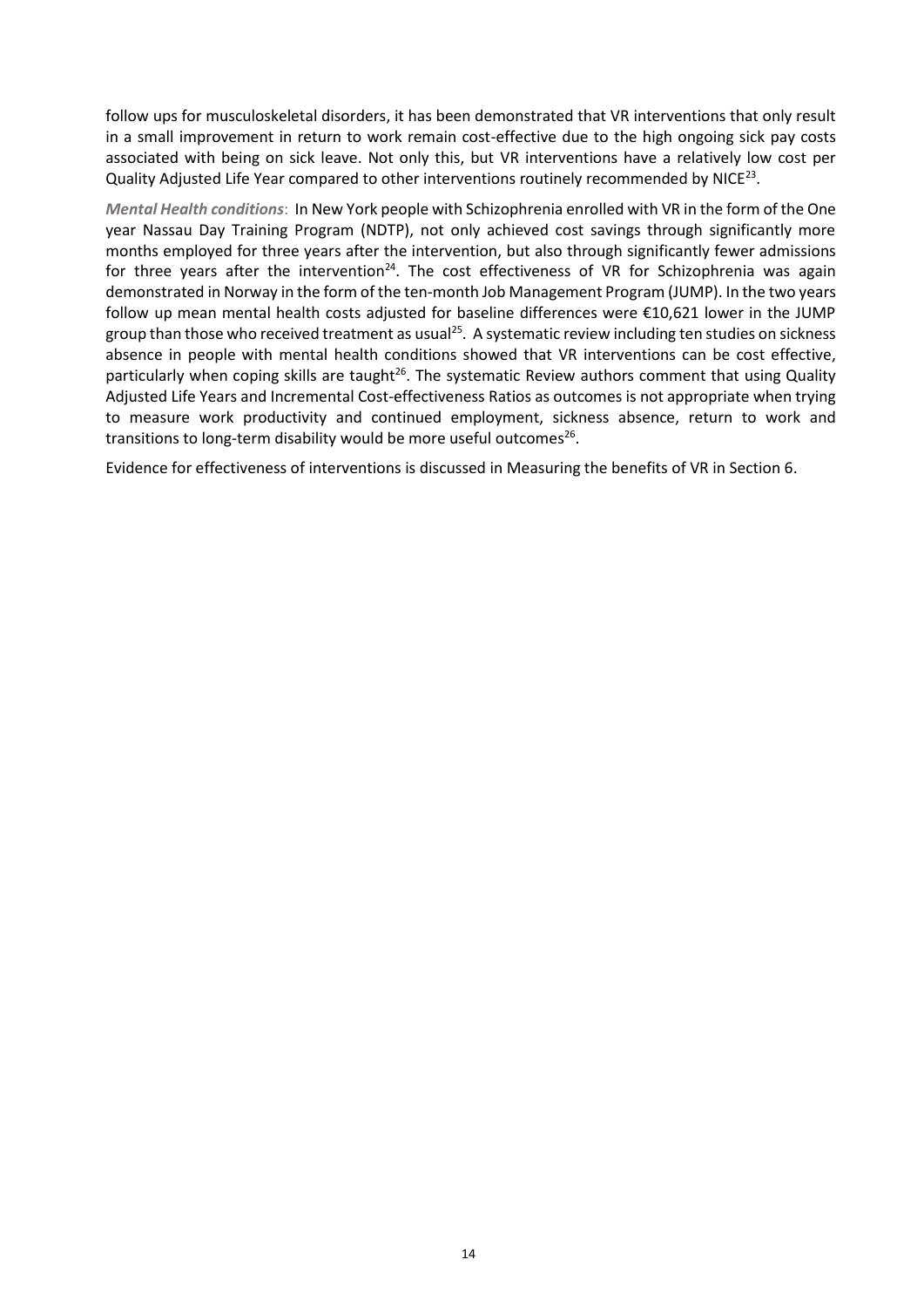# **5. Vocational Rehabilitation in the UK**

Vocational Rehabilitation (VR) is provided in a wide range of settings. Common sources of VR support are the DWP, voluntary sector, occupational health departments, and private providers including insurers. Individuals also obtain helpful support and advice from unions. The VR programme may be led by a VR specialist, but it is essentially a collaborative effort that involves the treating clinician, the individual themselves, their employer and the benefits provider (the DWP or a private insurer, for example). The core of the VR intervention is a co-ordinated plan supported by all those working with the employee to optimise their work capability. Thus, doctors may be approached by other providers of VR for their advice and support. In this situation the doctor has a responsibility to work in the patient's best interests with a team that may be external to the NHS.



#### <span id="page-14-0"></span>**Figure 1 – Potential components of Vocational Rehabilitation**

Doctors need to be aware of the range of resources available to them in supporting patients in the workplace.

#### **5.1 Resources supporting patients in the workplace**

Occupational Health (OH) services aim to both keep employees healthy and safe whilst in work and manage any risks in the workplace that are likely to give rise to work-related ill health. Typically, OH provision is by doctors and nurses, and in some workplaces, physiotherapists. While some practitioners have completed specialist OH physician or nursing training, some advice may be provided by staff with no higher qualification in OH. Consequently, the level of OH and clinical knowledge provided by OH professionals varies between employers.

Provision of OH for working age adults is not a statutory function for the NHS or employers in the UK and consequently is at the discretion of the employer. It is estimated that about half of the UK workforce has OH service coverage, this particularly affects employees in small and medium enterprises (SME). A number of different models of OH provision exist in the UK.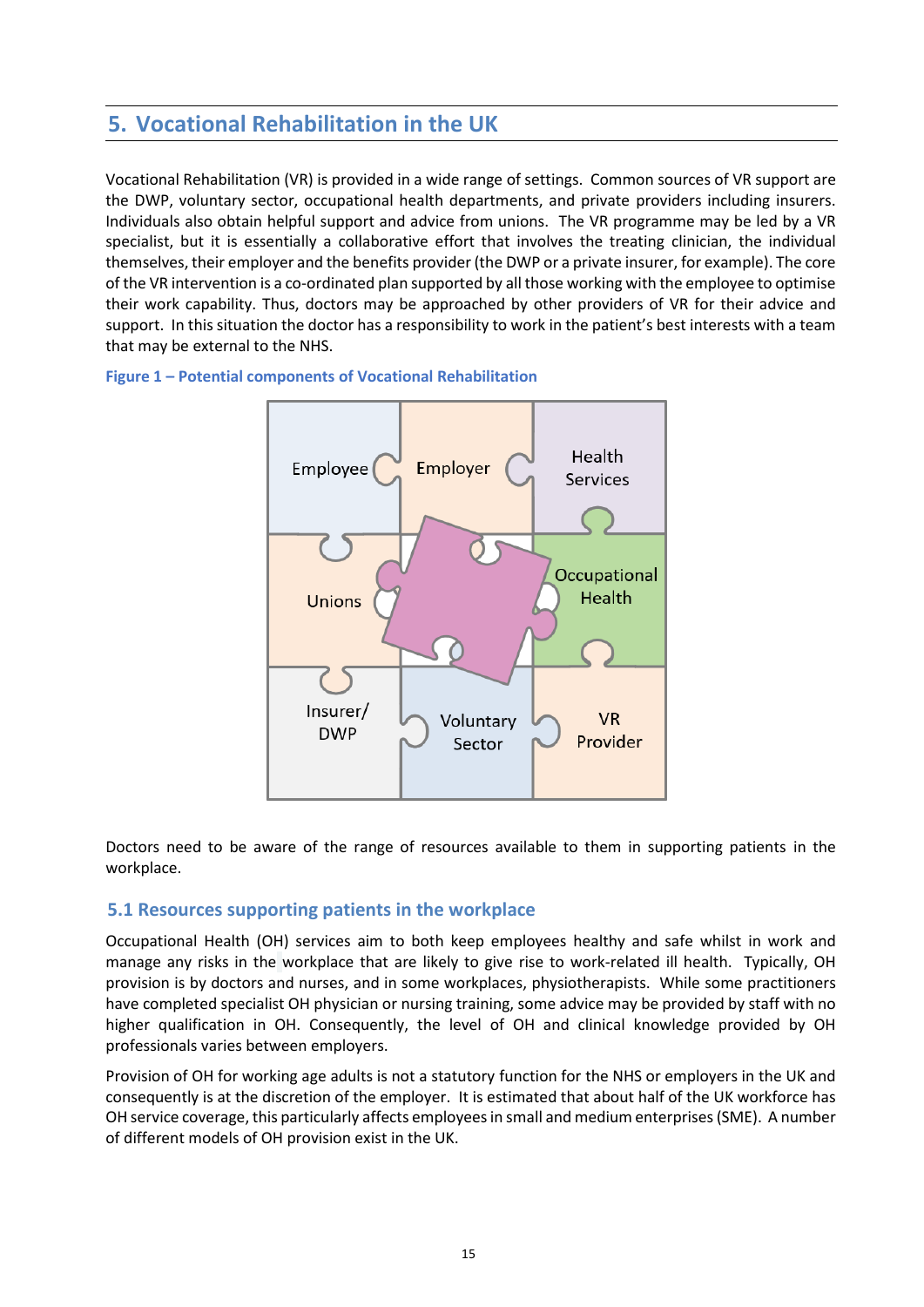#### <span id="page-15-0"></span>**Occupational Health Provision (correct as of December 2020)**

#### NHS based services

Some NHS based occupational health services provide significant services for the commercial sector including service to small and medium sized enterprises.

#### Healthy Workinng Lives (Scotland)

A Scottish Executive funded project which provides free and confidential advice, training and support for Scottish businesses. Covers all aspects of health, safety and well-being in the workplace.

#### Commercial Occupational Health (OH) providers

Provide near national coverage of services to a range of industries and businesses. In addition, there has been an increase in the number of smaller independent, privately-owned and operated, OH services.

#### Fit for Work

Offers free, expert and impartial work-related health advice. Supports GPs, employers and employees to help those who are in work with health conditions or off sick. It is designed to work alongside, not replace, existing OH services and employer sickness absence policies.

https://support.fitforwork.org/app/answers/details/a\_id/604/~fit-for-work-advice-line

#### Department for Work and Pensions (DWP) services

Offered through Jobcentre Plus by Work Coaches who undertake detailed assessments

- [Access to work](https://www.gov.uk/access-to-work)
- money towards a support worker or for the cost of equipment or travelling to work
- [Intensive Personalised Employment Support](https://www.gov.uk/intensive-personalised-employment-support)
- training and help to get an individual into work
- [Specialist Employability Support](https://www.gov.uk/financial-help-disabled) – to help an individual get ready for employment or become self-employed
- [Work and Health Programme](https://www.gov.uk/work-health-programme)
	- to help an individual find and keep a job.

#### Local Authority

Mainly through Adult Social Services Departments – have a number of key functions and commission or provide a range of services which are relevant to the vocational needs of individuals with long-term conditions (LTCs). The range of services will vary but may include:

- Advice and information
- Social work services, often with specialist workers who deal with disabled adults include: those with LTCs, sometimes specialist workers for people with brain injury, and specialist support for people with sensory needs (ie hearing and/or visual impairment)
- Day centre facilities or other resources for occupational, social, cultural and recreational activities outside the home
- Transport concessions, including the 'blue badge' parking scheme.

#### Trade Unions

Will act as advocates for workers and make workplaces more inclusive for disabled workers. Unions are useful places for advice and support in the workplace, particularly around issues like negotiating reasonable adjustments, and supporting people who report discrimination.

#### Voluntary sector

Patient-based charities and other voluntary groups providing advice and support, prevocational skills, work training and voluntary placements, eg Disability Rights UK, Leonard Cheshire Foundation etc.

#### Independent sector

Often funded through insurers. Represents the majority of VR providers. Provided by different types of staff, many of whom have clinical backgrounds.

#### Occupational benevolent funds

A large number of occupational benevolent funds exist eg military.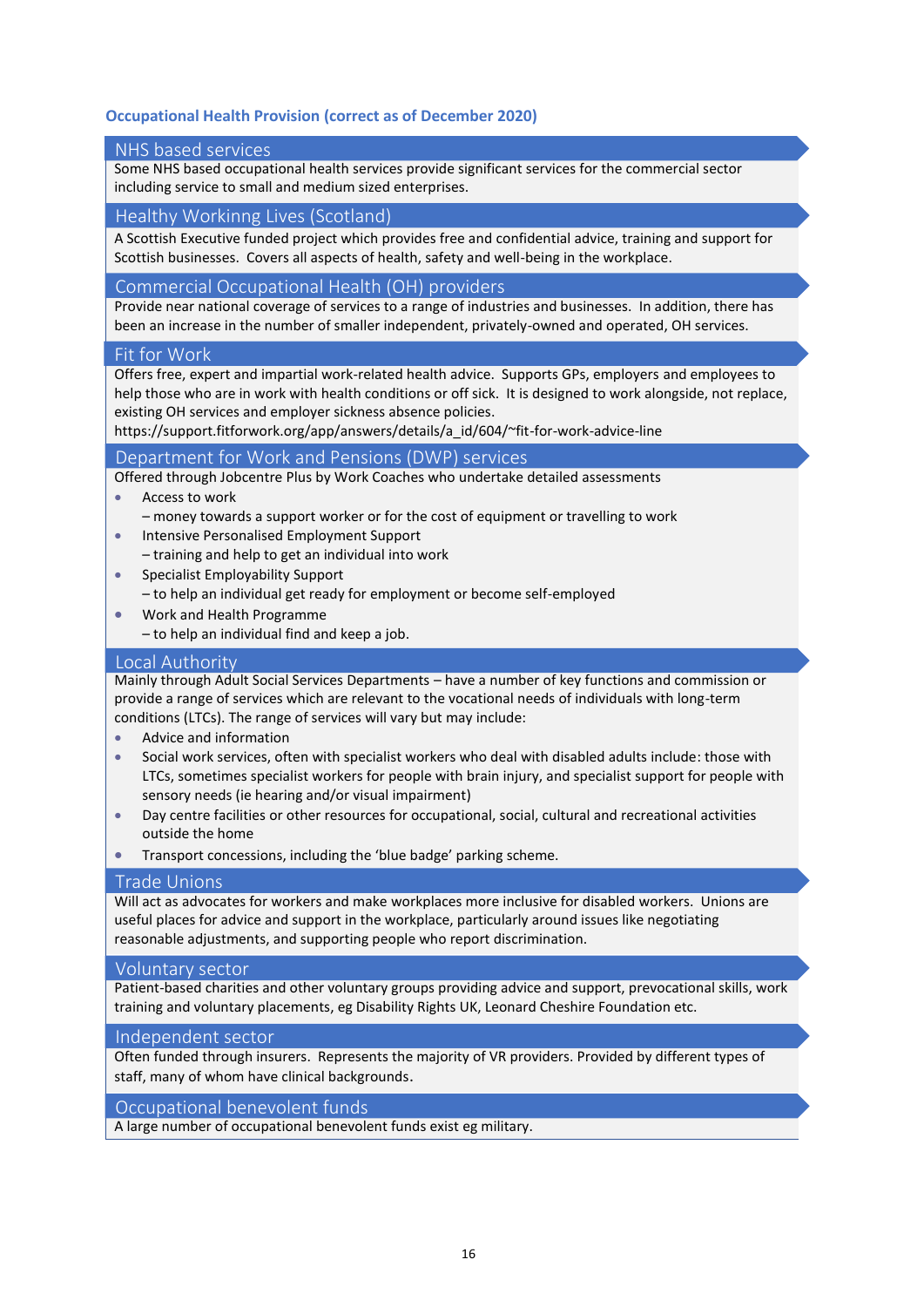#### **5.2 Vocational Rehabilitation in the NHS**

Since inception, the NHS has recognised the critical links between work and health<sup>8,20,27-33</sup>. More recently several reports have emphasised this and advocated that addressing work issues is an appropriate part of health care.

In 2019 The Academy of Medical Royal Colleges*,* the Royal College of Nursing, and the Allied Health Professionals Federation published a consensus statement<sup>34</sup> for action on health and work including a statement for action of particular relevance to VR and Rehabilitation Medicine:

*"We will work together, as individual organisations and collaboratively, to enable every healthcare professional to:*

- Understand the health benefits of good work, and the long-term effects of avoidable health related worklessness.
- Have the skill to incorporate discussions about working in the context of a health outcome with patients in their care, as appropriate to the health or disability of that individual.
- Feel supported to understand and interact with the wider health and work system, employers, occupational health services and other bodies that have a role in assisting individuals who are not working for health related reasons.
- Recognise their own role to support healthy and safe working environments, looking after their own health and wellbeing and those of their colleagues."

Although these recommendations and requirements are increasingly reflected in education, service provision and service development, the NHS does not yet meet the need for VR eg a survey in 2010 suggested that at best only 10% of the need for VR for people with long term neurological conditions is met<sup>35</sup>. Few commissioned multidisciplinary musculoskeletal services were focused on employment needs or vocational rehabilitation.

#### **5.3 Which patients would benefit from Vocational Rehabilitation?**

Any individual with physical, cognitive and psychological impairments or health conditions who is experiencing obstacles to accessing, maintaining or returning to employment or other useful occupation may benefit from VR.

Criteria for the access to VR will vary from service to service and depend on the context within which that service operates. Many services are resource limited, and this prevents them working with the most disabled patients and those who are not yet 'ready for work', however that is defined. Most VR services will work with people who are making key workplace transitions. These include

- Initial employment
- At diagnosis
- Time off with sickness
- Job change which may be due to
	- o Job loss
	- o manager change
- Progressive difficulties
- Considering retirement

At such points clinicians should be particularly alert to difficulties in the workplace. It can be helpful to ask, 'how is your CVA/arthritis etc affecting you at the moment?' followed by a question asking 'how that plays out in the workplace?'. If patients are asked directly whether they have workplace difficulties, they will often deny it as this can be perceived as a painful assault on identity and a threat.

In many instances the assistance needed is minor and may be limited to assessment, giving advice and setting expectations, and possibly organising relatively simple interventions. A patient with good self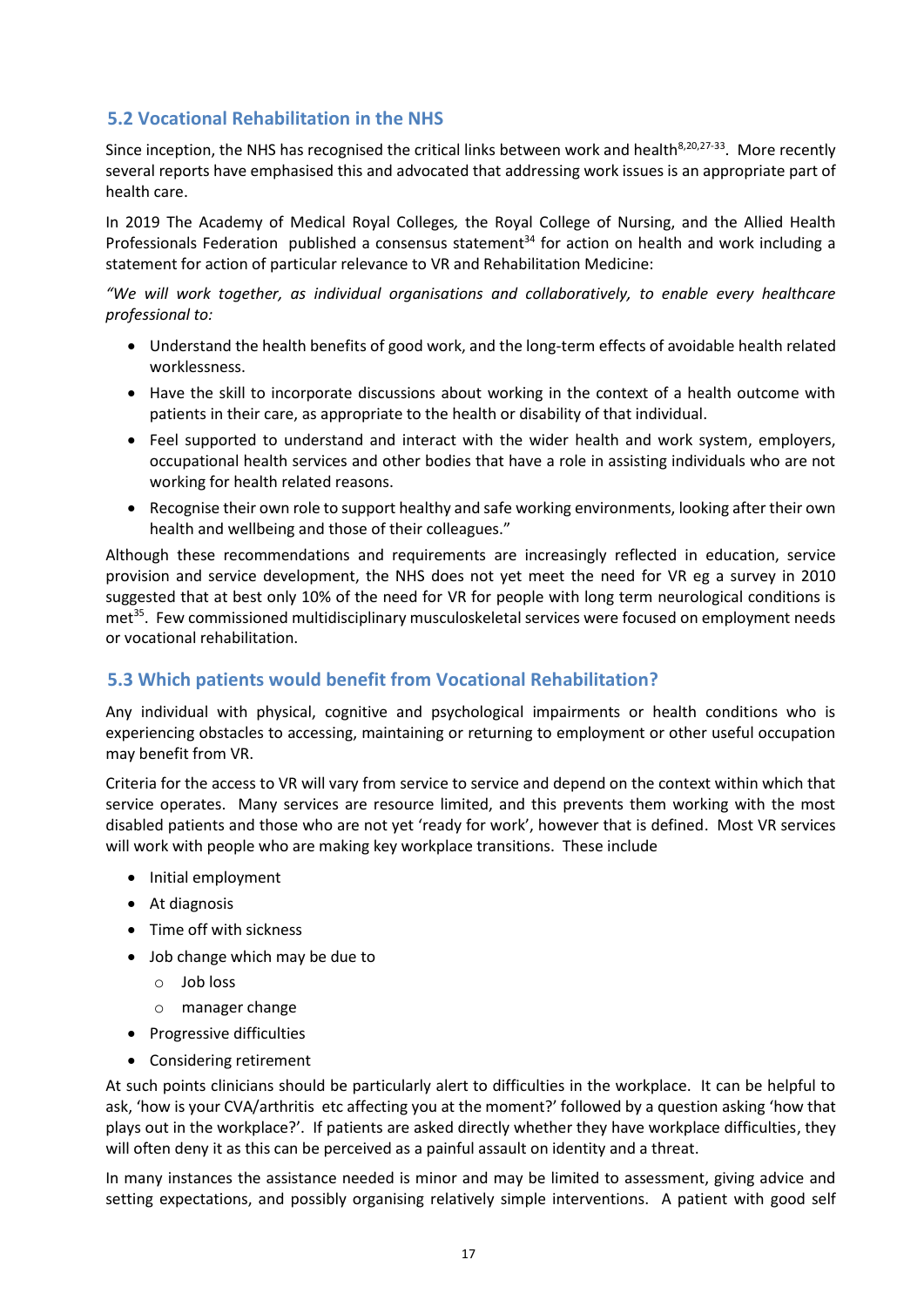efficacy may simply need a single coaching session to allow them to self manage and negotiate change successfully. This is a VR intervention that should be within the capacity of all clinicians. A significant number of patients will have more complex needs requiring more prolonged input from a multidisciplinary team with expertise, and a smaller group will need more prolonged specialist rehabilitation (in- or outpatient). For the person with a progressive condition, leaving work should be actively managed so they chose to retire at the point at which they are about to lose work capability.

People working in the field of VR recognise that it is not just the diagnosis, prognosis and the physical, sensory and cognitive impairments that create obstacles to successful working, but also how these are affected by personal and environmental factors. Beliefs about work and health, family values and behaviours and work place environment and culture, for example, can all have a significant influence on work success. In musculoskeletal medicine, this has been described using a variety of flags (*see figure 2*).

Yellow, blue and black flags may be regarded as warning signals that psychosocial factors are acting as obstacles to the individual's return to work. These flags can also be used in other areas of VR. Kendall and colleagues have summarized these flags and provide a stepped approach to tackling musculoskeletal problems<sup>36</sup>.

<span id="page-17-0"></span>



While the rehabilitation team, as well as the RM clinician, will be working to a biopsychosocial model, the unique contribution of the physician is the understanding of diagnosis and prognosis, and an analysis of how different impairments interact and the treatment of such impairments.

#### **5.4 Service models for Vocational Rehabilitation**

A specialist Vocational Rehabilitation (VR) service for people with long term conditions is characterised by a multi-disciplinary team with expertise in disabling conditions and expertise in VR who through shared education and learning and by working with employees and employers in the work-place can meet the needs of the majority of their patients/clients.

Service models for specialist rehabilitation provision vary according to local policy, geography and existing service provision. For example, in Long-term neurological conditions (LTnC), 142 services providing VR in England were identified. Thirty-three (23%) were dedicated VR services and 108 (76%) offered VR as a component of a generic or neurological rehabilitation service. Most of the services (71.2%) saw fewer than 25 people with long-term neurological conditions each year. Only 13 (9%) of the identified services saw more than 50 people with long-term neurological conditions each year. Almost two thirds of the services (n=85) were well established (had been running for at least 5 years) and only 22 (15.5%) were new or emerging services; set up in the last two years. Only a third (33%) of services reported carrying out routine evaluation or long-term monitoring of vocational outcomes and just over a half (55%) reported using outcome measures. Only a quarter (25%) of services undertook regular audits. Forty-two (29.6%) of the respondents stated that they had never received any training in VR. The situation has changed little since then.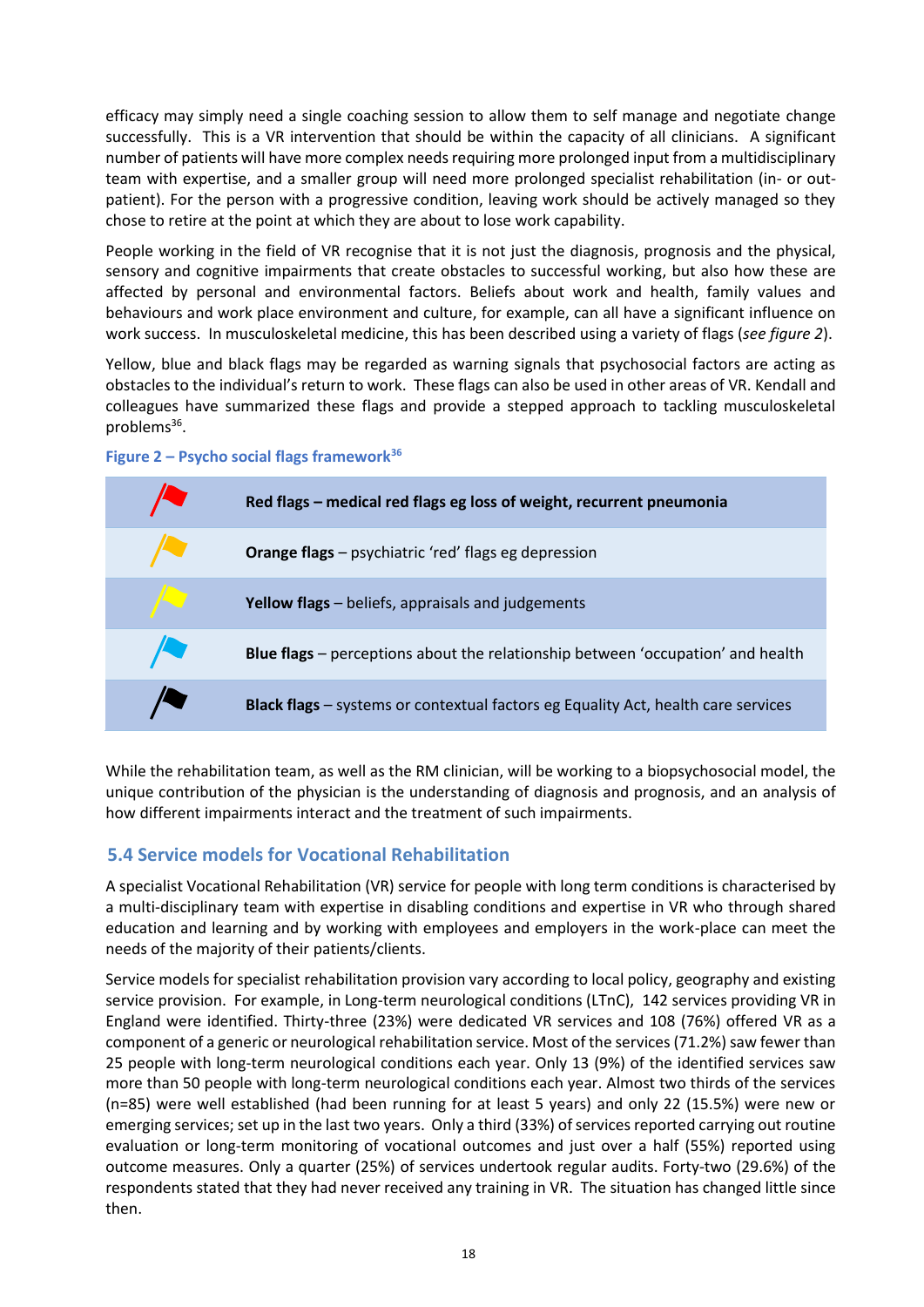The elements identified as part of the VR process are as shown in figure 5. While there is inevitable overlap, it is rare for any but the highest level providers to offer support with job identification and job seeking. This model has been discussed and validated by the University College London Partners (UCLP) Vocational Rehabilitation Group which has representation from eight different NHS VR services which were established in a range of settings. For a more detailed description of this process see Appendix 1.

https://www.ucl.ac.uk/centre-neurorehabilitation/other-activities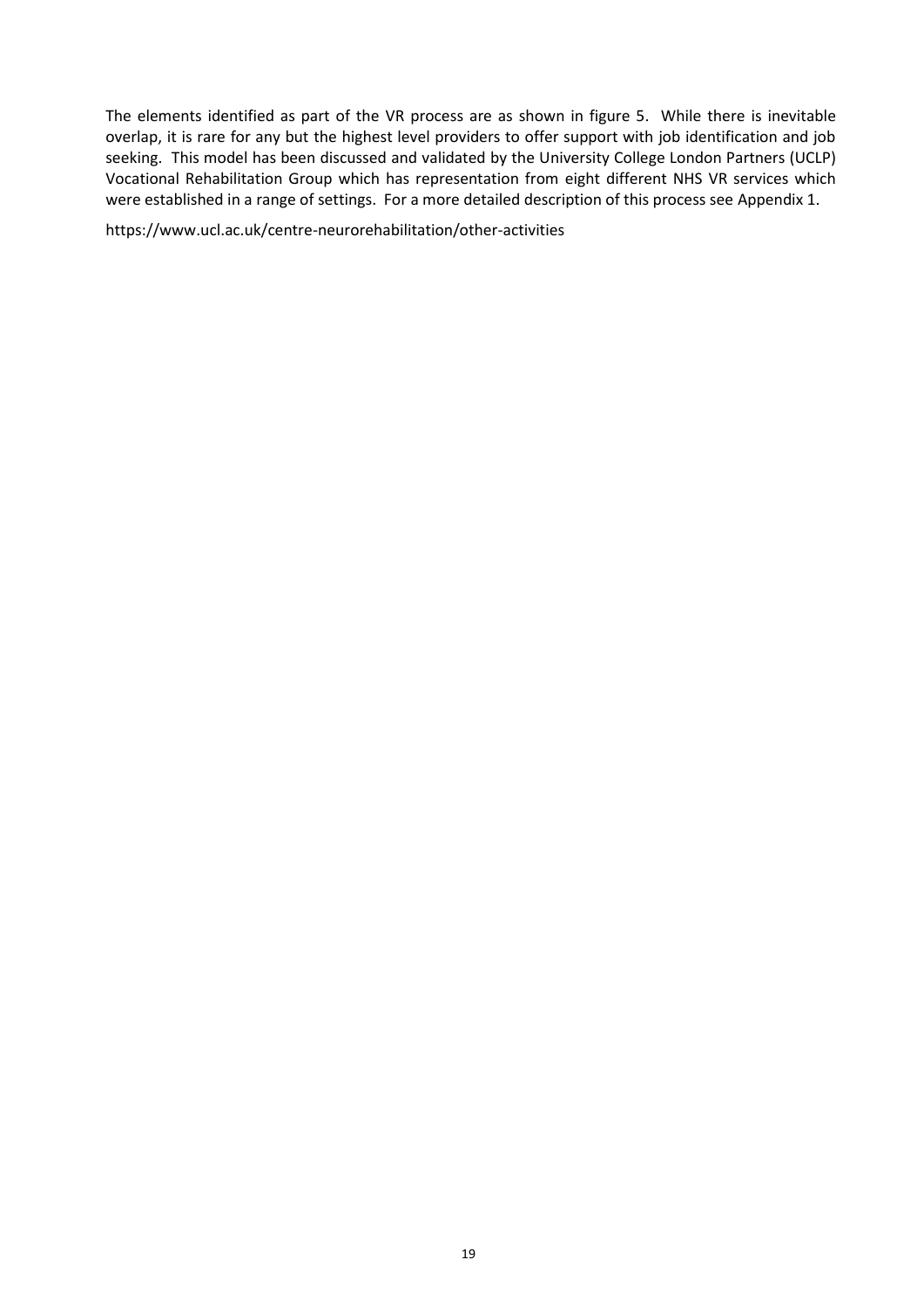

Within current staffing- Delivered by doctors, nurses, psychologists and therapists as part of routine conversation with patient

For population ca. 250,000 1 senior occupational therapist, 1 clinical psychologist, 2 rehabilitation assistants, access to speech & language therapy, physotherapist & physician as required

For population ca. 1,000,000 - 2 senior occupational therapists, 1 clinical neuropsychologist, 1 psychology assistant, 2 rehabilitation assistants, 0.5 speech & Language therapists, 0.5 physiotherapists, 0.25 physician

#### **Figure 5 – The different elements in Vocational Rehabilitation**

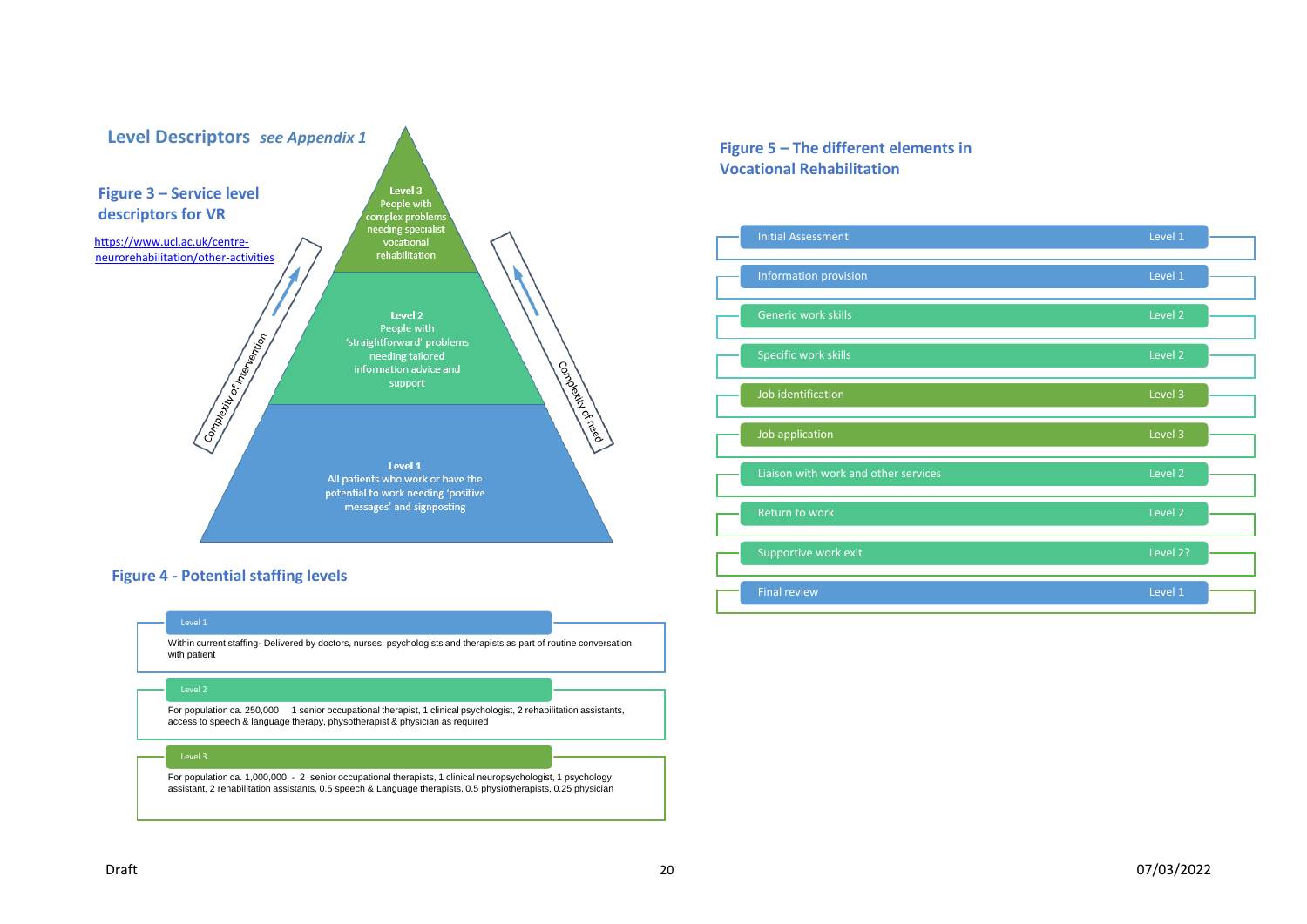# **6. Measuring the benefits of Vocational Rehabilitation**

Measuring outcome for VR is challenging. Evaluation can be targeted at the underlying impairments and disabilities including psychiatric symptoms such as anxiety, depression and burn-out; personal factors such as beliefs about pain, or work-place self-efficacy; and perceptions about the work place such as the need for long hours, or supervisor support. For those unemployed at the beginning of the work intervention, change in work status (eg unemployed to employed part-time), is a helpful measure, but for those who are in work measurement is more difficult. A successful intervention may include a patient moving from full time to part time work, or from a higher paid, more demanding work, to lower paid and more flexible work, or even choosing the right time to retire. Work instability scales can be helpful in this situation as they measure the difference between work place demands and person capacity. Different measures of sick leave may also be helpful; such measures can include the frequency of sick leave, the length of absence, the incidence rate for sick leave, the cumulative incidence, and the duration of absence<sup>37</sup>. A patient who has moved from full time to part time work may take less sick leave. Measures can be targeted at the amount of time spent in work, or can examine the financial aspects including income, tax, and benefits. One difficulty with undertaking a cost benefit analysis is that traditional health economic analysis does not look at the use of benefits, and thus the impact can be difficult to demonstrate.

There is no national data set or consensus, and each service will have to decide which measures are most helpful, given the client group and service specification. A sensible data set would include

basic demographics,

- Work status: whether in full- or part-time work; the number of contractual hours they work and the number of actual hours they work
- Relevant symptom measures including fatigue and stress/distress scales.
- A Work Instability Measure if available for the client group<sup>38</sup>
- Patient reported and recorded presenteeism
- Patient reported and recorded absenteeism
- A work related self-efficacy scale.

Commonly used scales include the Work Productivity and Activity Impairment Questionnaire General Health V2.0<sup>39</sup>, and the occupational self-efficacy scale.

[http://oml.eular.org/sysModules/obxOML/docs/id\\_98/WPAI-GH\\_English\\_US\\_V2.pdf](http://oml.eular.org/sysModules/obxOML/docs/id_98/WPAI-GH_English_US_V2.pdf)

Useful papers on this topic are given in Appendix 2.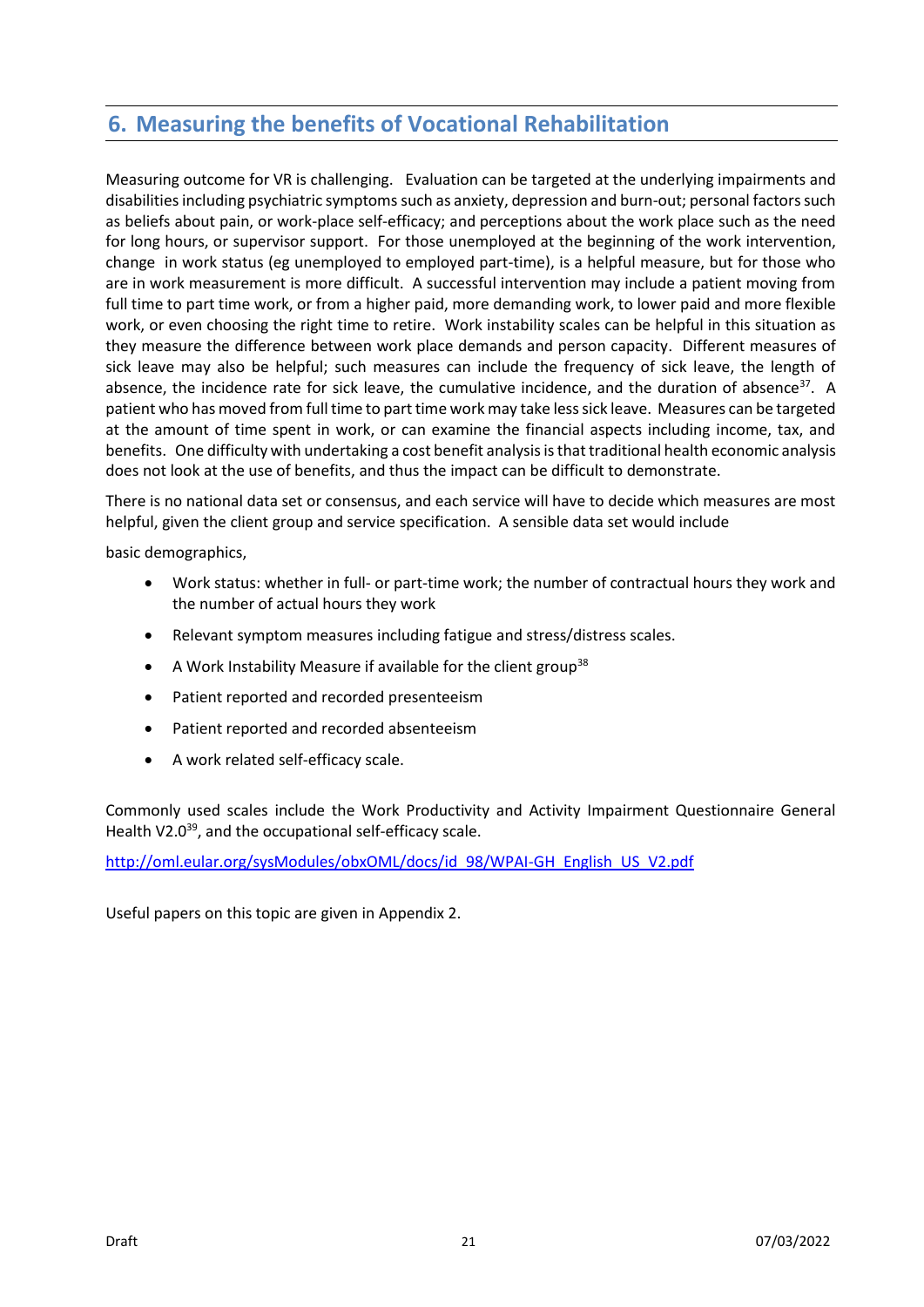# **7. Competencies, specialist skills for Consultants in Rehabilitation Medicine**

In order to meet the standards laid out in this document, a pool of appropriately skilled Consultants in Rehabilitation Medicine will be required. The current curriculum for specialist training in Rehabilitation Medicine does not adequately address the specific competencies required for VR. Recommendations for training are detailed in Appendix 3.

#### **Education**

The GMC's 'Outcomes for Graduates'<sup>40</sup> describes the principles of holding a fitness for work conversation with patients, including assessing

- social, physical, psychological and biological factors supporting the functional capacity of the patient, and how to make referrals to colleagues and other agencies.
- explain how psychological aspects of behaviour, such as response to error, can influence behaviour in the workplace in a way that can affect health and safety and apply this understanding to their personal behaviours and those of colleagues.

Health Education England in 'e-Learning for Health' have produced a module for medical students 'Health and Work in Undergraduate Medical Education'. This module contains appropriate materials for undergraduates and RM trainees<sup>41</sup>.

#### <span id="page-21-0"></span>**e-Learning for Health module content in 'Health and Work in Undergraduate Medical Edition'**

| 1. | Impact of work and worklessness on health |                                                                                                    |  |  |  |  |
|----|-------------------------------------------|----------------------------------------------------------------------------------------------------|--|--|--|--|
|    | 1.1                                       | Work and health                                                                                    |  |  |  |  |
|    | 1.2                                       | Talking about work with patients                                                                   |  |  |  |  |
| 2. |                                           | Enabling patients to stay in and return to work                                                    |  |  |  |  |
|    | 2.1                                       | The law around work                                                                                |  |  |  |  |
|    | $2.2\phantom{0}$                          | Enabling patients to stay in and return to work                                                    |  |  |  |  |
|    | 2.3                                       | Supporting patients on the benefit of work                                                         |  |  |  |  |
|    | 2.4                                       | Fitness for work and the Fitnote                                                                   |  |  |  |  |
|    | 2.5                                       | Disability and work                                                                                |  |  |  |  |
|    | 2.6                                       | State benefits for sick and disabled people                                                        |  |  |  |  |
|    | 2.7                                       | An introduction to Occupational Health Services                                                    |  |  |  |  |
|    | 2.8                                       | Return to work and stay in work after: surgery, injury and illness                                 |  |  |  |  |
|    | 2.9                                       | Recognising illness that may be caused by work                                                     |  |  |  |  |
|    | 2.10                                      | Living with illness and work                                                                       |  |  |  |  |
| 3. |                                           | Working as an effective team member                                                                |  |  |  |  |
|    | 3.1                                       | The multidisciplinary team supporting work-related health                                          |  |  |  |  |
|    | 3.2                                       | The roles of a work-related team and how they work collaboratively                                 |  |  |  |  |
|    | 3.3                                       | Identify impact of physical and mental health on your own productivity                             |  |  |  |  |
|    | 3.4                                       | Recognising and supporting biopsychosocial principles of work-related health amongst<br>colleagues |  |  |  |  |
|    | 3.5                                       | Health promotion and prevention of work-related illness                                            |  |  |  |  |
| 4. | Case studies                              |                                                                                                    |  |  |  |  |
| 5. | Lecture notes                             |                                                                                                    |  |  |  |  |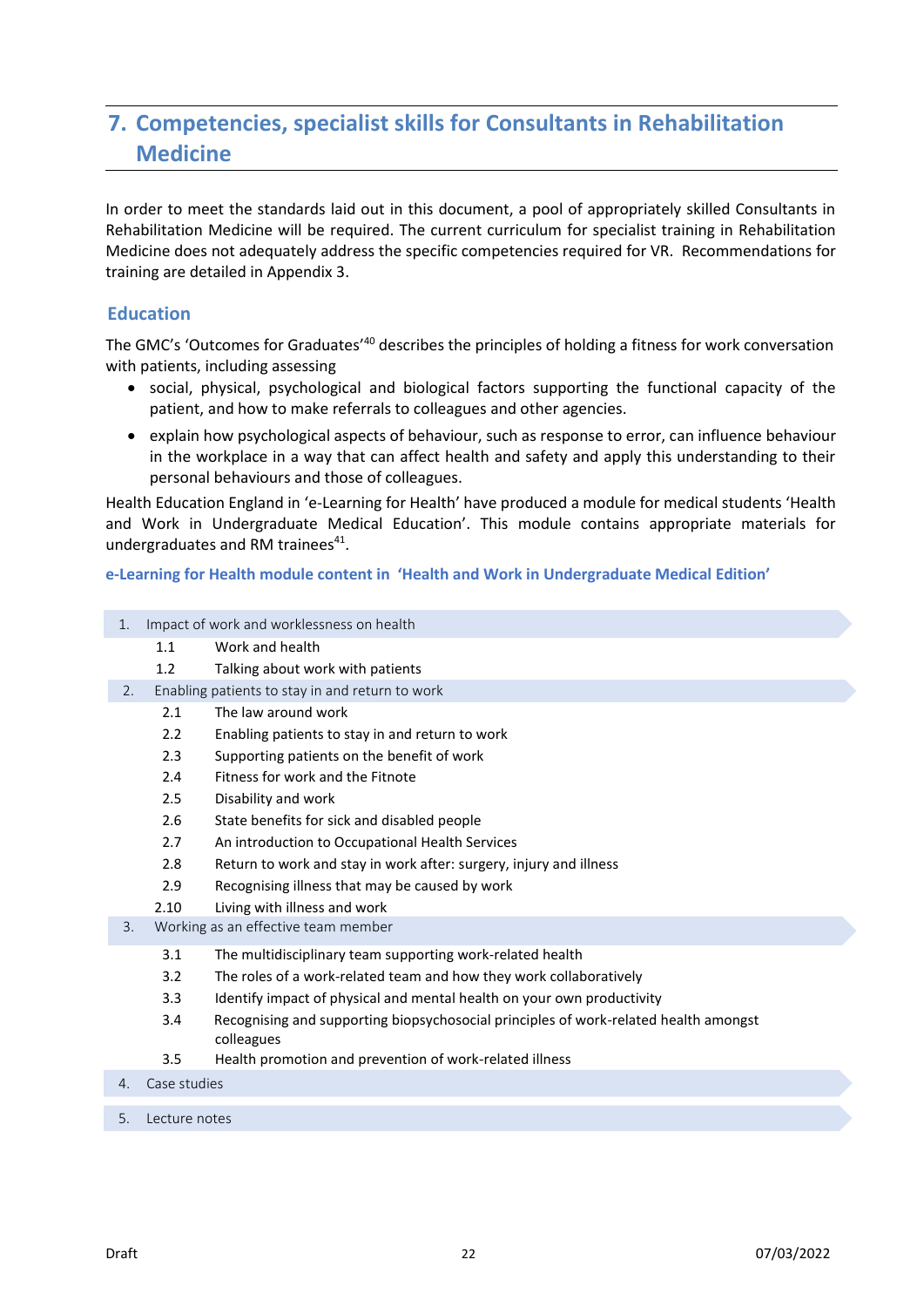However, the RM curriculum states that 'All admitting doctors should know how to take a full work history'. For a practical guide on how to bring "work" into any healthcare consultation, please see 'Talking work: A guide for doctors discussing work & work modifications with patients'<sup>42</sup>.

Edited extracts (with permission) are included in Appendix 4.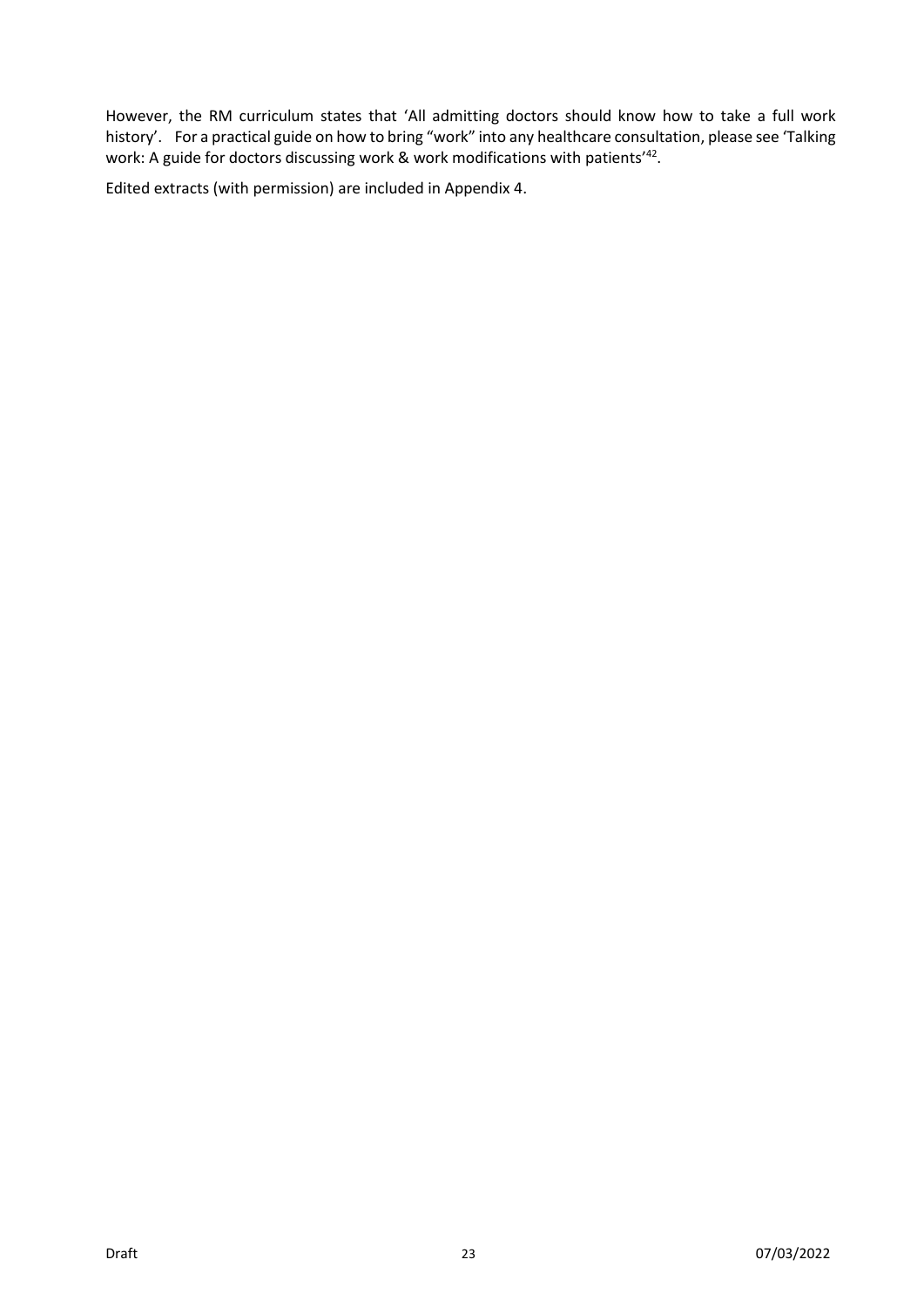# **8. Recommendations for Vocational Rehabilitation**

#### **8.1 General recommendations**

In order to practice within Vocational Rehabilitation, RM doctors must operate within the ethical framework outlined in Good Medical Practice, and all clinical encounters must be documented accurately. VR doctors need to be aware of the relevant legislation including

- Health and Safety Act
- Mental Capacity Act
- Equality Act
- General Data Protection Regulations.
	- 1. The Health and Safety Act is of particular importance as obligations place on employee and employer take priority over all other legislation.
	- 2. Specialists must not share clinical information with other professionals particularly employers, colleagues and Jobcentre Plus without the express consent of the patient. All documents should be shared with the patient prior to sending to a third party unless the patient expressly states that they do not wish to see the document.
	- 3. All doctors should know how to take a full work history and this should be specified within the next edition of Outcomes for graduates.
	- 4. RM physicians working in VR should be aware of local resources and services that support people in the workplace and work collaboratively with them.
	- 5. Local areas should develop their own regional Vocational Networks and, over time, these networks could share more widely, contributing to the development and maintenance of good practice and offering opportunities for training, collaborative research, case presentation/discussion etc.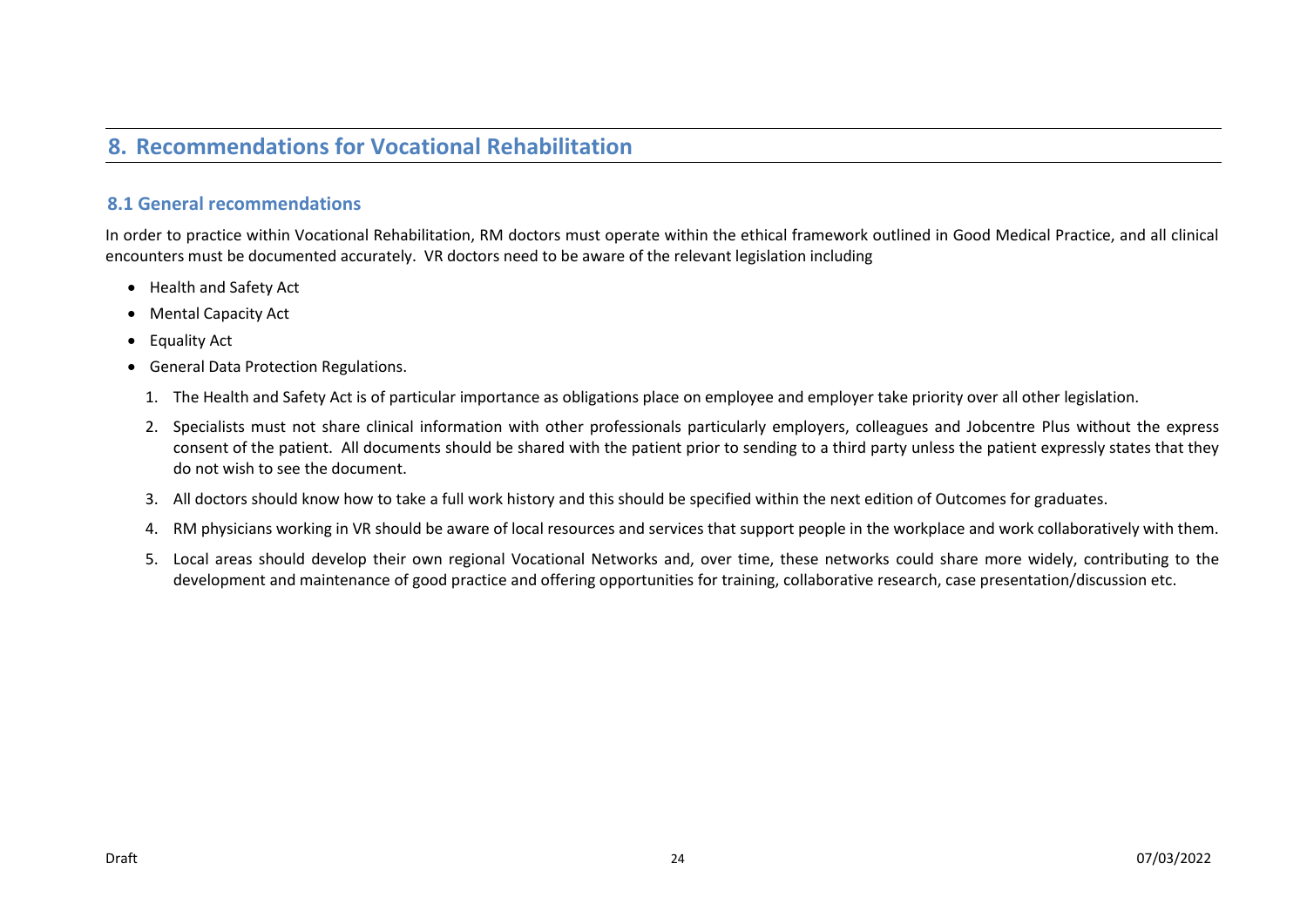#### **8.2 Specific recommendations**

These recommendations are presented framed around the 10 elements that comprise a comprehensive NHS VR service. The main element is described in the header of each block, with a brief description of the activities and intervention that comprise that element in the first column. The related recommendations are summarised in column 2, and links to further useful advice and resources are in column 3.

| <b>INITIAL ASSESSMENT</b><br>Has the individual got a job?<br>Are they at risk of losing a job?<br>Does the individual meet the service specification?<br>Are the prevocational skills in place?<br>Does the individual want to engage? |                                                                                                                                                                                                                                                                                                                                                                                                                                                                                                                                                                                                                                                                                                                    |                                                                                                                                                                                                                                                                                                                                                                                                                                                                                                               |  |  |
|-----------------------------------------------------------------------------------------------------------------------------------------------------------------------------------------------------------------------------------------|--------------------------------------------------------------------------------------------------------------------------------------------------------------------------------------------------------------------------------------------------------------------------------------------------------------------------------------------------------------------------------------------------------------------------------------------------------------------------------------------------------------------------------------------------------------------------------------------------------------------------------------------------------------------------------------------------------------------|---------------------------------------------------------------------------------------------------------------------------------------------------------------------------------------------------------------------------------------------------------------------------------------------------------------------------------------------------------------------------------------------------------------------------------------------------------------------------------------------------------------|--|--|
| Intervention                                                                                                                                                                                                                            | <b>Recommendations</b>                                                                                                                                                                                                                                                                                                                                                                                                                                                                                                                                                                                                                                                                                             | <b>Further advice - links</b>                                                                                                                                                                                                                                                                                                                                                                                                                                                                                 |  |  |
| Interview and assessment                                                                                                                                                                                                                | Conduct a comprehensive initial assessment. This should<br>include:<br>Medical history<br>Work status<br><b>Employment history</b><br>Qualifications<br>Other skills<br>Functional assessment (impairments and disabilities<br>including language)<br>Cognitive and behavioural assessment<br>Environmental and social obstacles<br>Consider whether a third party report of performance<br>would be helpful.<br>Identify whether the individual has the prevocational skills<br>in place.<br>Ensure the patient is ready to engage with the vocational<br>process, has identified goals and is committed to action.<br>Refer on, where appropriate for further assessment<br>Agree with the individual a VR plan. | Undergoing a disciplinary process at work can have a negative<br>impact on work function, mental health and well-being <sup>43</sup> .<br>Prevocational skills include the ability to maintain a daily<br>routine and access the community.<br>Common referrals include sensory services, mental health<br>services and pain services.<br>A VR plan which may include some or all of the following,<br>information provision developing workplace behaviours,<br>developing specific skills relevant to work. |  |  |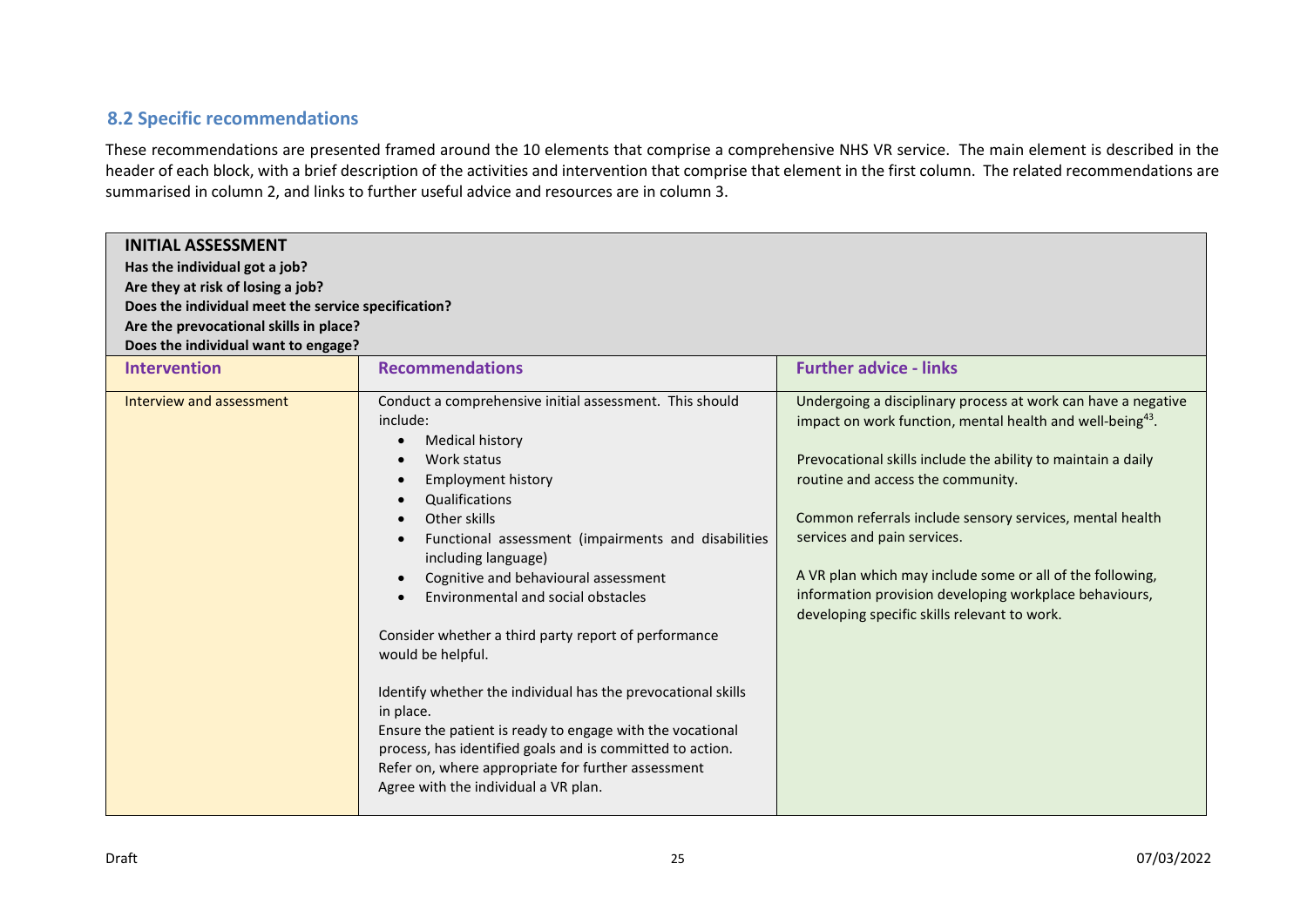#### **INFORMATION PROVISION**

**What does the individual need to know?**

| <b>Intervention</b>                             | <b>Recommendations</b>                                                                                                                                                                                                                                                               | <b>Further advice - links</b>                                                                                                                                                              |
|-------------------------------------------------|--------------------------------------------------------------------------------------------------------------------------------------------------------------------------------------------------------------------------------------------------------------------------------------|--------------------------------------------------------------------------------------------------------------------------------------------------------------------------------------------|
| <b>Health and safety</b><br>Equality Act (2010) | Discuss the advantages and disadvantages of informing the<br>employer or colleagues of the disability (disclosure), inform<br>the individual that they do not have to disclose, but<br>disclosure is associated with maintaining employment.                                         | Health practitioners with an identified role in managing work-<br>related difficulties (eg Occupational Therapist) or with expertise<br>related to specific areas of difficulty eg:        |
| Reasonable adjustments<br><b>Access to work</b> | Inform the individual<br>of their obligations under the H&S at Work Act                                                                                                                                                                                                              | Medical consultant (re diagnosis, prognosis, management of<br>seizures, spasticity etc)<br>Neuropsychologist (re cognitive, behavioural and emotional                                      |
| <b>Disclosure</b><br>Local resources            | that they are protected by the Equality Act<br>about the nature of a reasonable adjustment                                                                                                                                                                                           | difficulties)<br>Nurse Specialist (re continence, self-management of drugs,<br>health education etc)                                                                                       |
| <b>Financial implications</b><br>?Life plan     | about Access to Work as appropriate<br>$\bullet$<br>about appropriate national and local resources.                                                                                                                                                                                  | Occupational Therapist (re motor skills, fatigue, cognitive<br>skills, activity analysis etc)                                                                                              |
|                                                 | Refer the individual, as appropriate, to vocational assessment,<br>rehabilitation and support services to give every possible<br>opportunity to remain in work.<br>Advise the individual of the need to obtain financial advice<br>about the consequences of changing work patterns. | Physiotherapist (re posture, mobility, balance, etc)<br>$\bullet$<br>Speech and Language Therapist (re communication and<br>swallowing)<br><b>Jobcentre Plus services eg:</b>              |
|                                                 |                                                                                                                                                                                                                                                                                      | <b>Work Coach</b><br><b>Work Psychologist</b><br>Access to Work Support Unit/Adviser<br><b>Occupational Health Practitioner (when involved)</b><br><b>Health and Safety representative</b> |
|                                                 |                                                                                                                                                                                                                                                                                      | VR services specialising in supporting people with a LTC<br><b>Related websites and other publications</b>                                                                                 |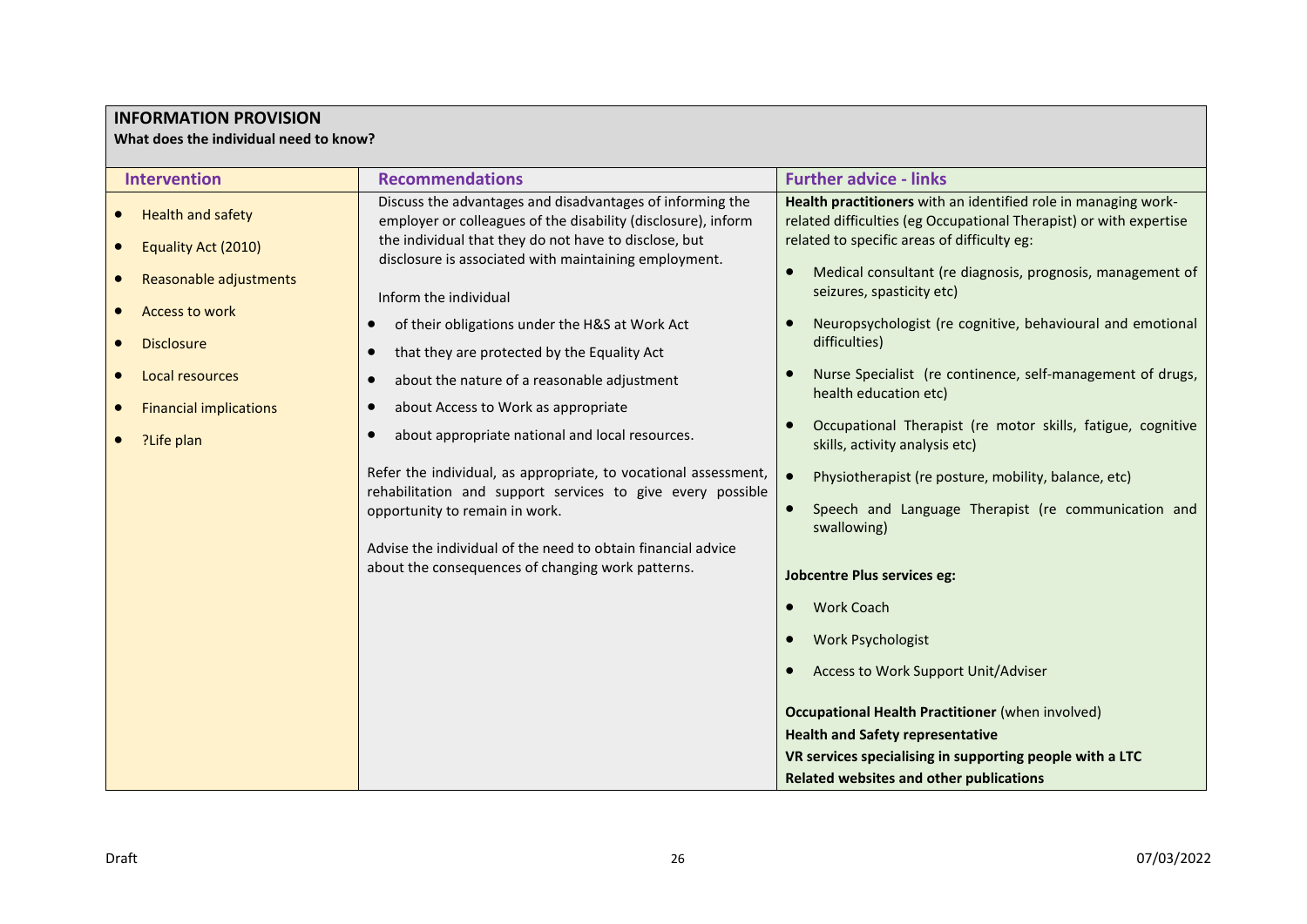|                                                          | Disability Discrimination Act (eg Equality and Human Rights<br>Commission)                                                                                                                             |
|----------------------------------------------------------|--------------------------------------------------------------------------------------------------------------------------------------------------------------------------------------------------------|
|                                                          | Employers' Forum on Disability (including booklets on specific<br>conditions)                                                                                                                          |
|                                                          | <b>Health and Safety Executive</b>                                                                                                                                                                     |
|                                                          | Chartered Institute of Personnel and Development<br>Job Accommodation Network (including booklets on specific<br>conditions)                                                                           |
|                                                          | Voluntary groups supporting people with a LTC or with<br>employment issues, some of which have a helpline facility as well<br>as publications.                                                         |
|                                                          | Locally dependent, eg                                                                                                                                                                                  |
|                                                          | UCL Partners Vocational Rehabilitation Network for London<br>area; The Vocational Rehabilitation Association UK may<br>advise on availability regionally and nationally from the<br>independent sector |
| $CENEDIC MOPV BEHANIOIIDE (max the individual or grain)$ | National Rehabilitation Centre.                                                                                                                                                                        |

### **GENERIC WORK BEHAVIOURS (may be individual or group)**

#### **What generic behaviours/skills do they need?**

| <b>Intervention</b>                                                   | <b>Recommendations</b>                                                                           | <b>Further advice - links</b> |
|-----------------------------------------------------------------------|--------------------------------------------------------------------------------------------------|-------------------------------|
| Insight building                                                      | Provide individual or group treatment sessions for                                               | See above                     |
| Work hardening                                                        | identified difficulties that impact on work place<br>behaviours                                  |                               |
| Fatigue management                                                    |                                                                                                  |                               |
| Cognitive strategies                                                  | Support, where appropriate, the individual, to work<br>with their employer to manage job demand. |                               |
| <b>Building</b><br>strategies,<br>coping<br>(including self efficacy) |                                                                                                  |                               |
| Managing relationships                                                |                                                                                                  |                               |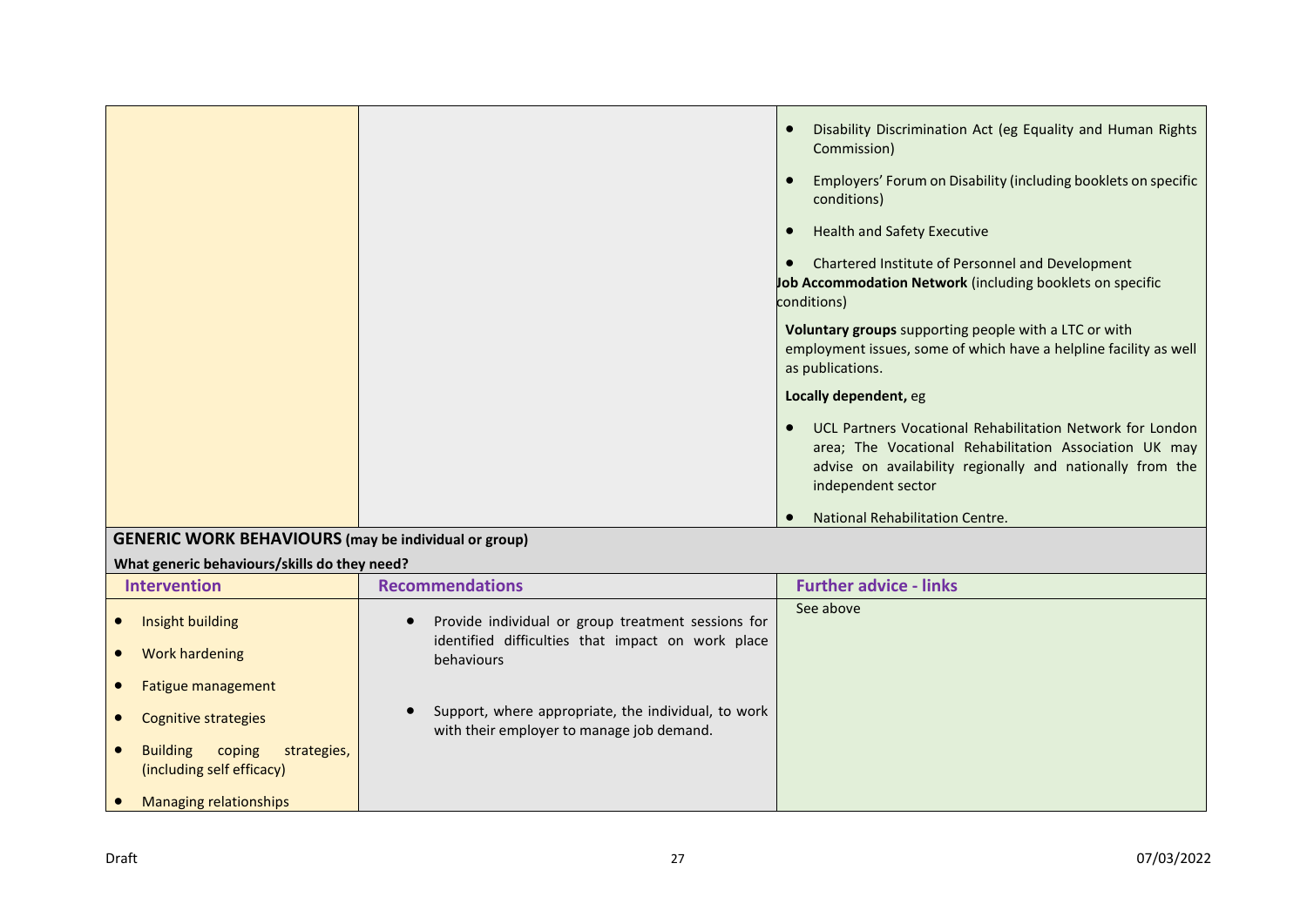| <b>Managing communication</b><br><b>Managing</b><br>mood/anxiety/depression                                                                 |                                                                                                                                                                                                   |                               |  |  |
|---------------------------------------------------------------------------------------------------------------------------------------------|---------------------------------------------------------------------------------------------------------------------------------------------------------------------------------------------------|-------------------------------|--|--|
| <b>SPECIFIC WORK SKILLS</b>                                                                                                                 |                                                                                                                                                                                                   |                               |  |  |
| What does the individual need to do?<br>How can they be supported to do it?<br>Improvements/Compensations/Modifications of work performance |                                                                                                                                                                                                   |                               |  |  |
| <b>Intervention</b>                                                                                                                         | <b>Recommendations</b>                                                                                                                                                                            | <b>Further advice - links</b> |  |  |
| Job analysis<br>Work simulation assessment                                                                                                  | Conduct a detailed work assessment with the support of<br>relevant colleagues (eg OH, OT, physiotherapy, psychology),<br>the individual and their co-workers and supervisors.                     | See above                     |  |  |
| <b>Risk assessment</b><br><b>Task practice</b><br>Individual project work                                                                   | Offer graded task practice to address any identified<br>difficulties<br>Liaise with employer around appropriate work-place<br>including the provision of specialist<br>adjustments,<br>equipment. |                               |  |  |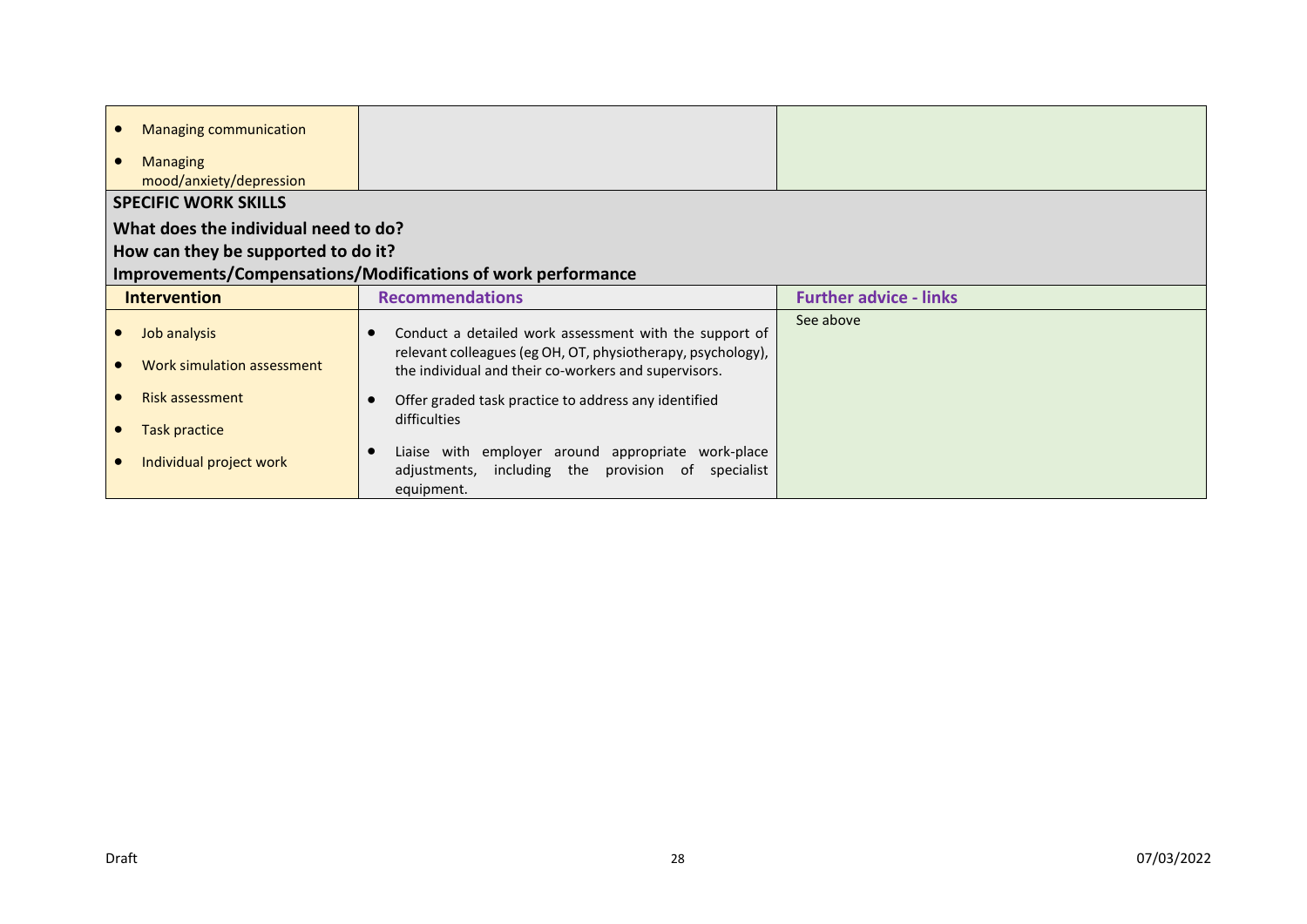| <b>JOB IDENTIFICATION</b>                                                                                                          |                                                                                                                                                                                                                                                                                                                                                                                                                                                                                                                                                                                                                                                                                                                                                                                                                                             |                                                                                                                                                                                                                                                                                                                                                                                                                                                                                                                                                                   |  |  |
|------------------------------------------------------------------------------------------------------------------------------------|---------------------------------------------------------------------------------------------------------------------------------------------------------------------------------------------------------------------------------------------------------------------------------------------------------------------------------------------------------------------------------------------------------------------------------------------------------------------------------------------------------------------------------------------------------------------------------------------------------------------------------------------------------------------------------------------------------------------------------------------------------------------------------------------------------------------------------------------|-------------------------------------------------------------------------------------------------------------------------------------------------------------------------------------------------------------------------------------------------------------------------------------------------------------------------------------------------------------------------------------------------------------------------------------------------------------------------------------------------------------------------------------------------------------------|--|--|
| What job would meet the individual's needs?                                                                                        |                                                                                                                                                                                                                                                                                                                                                                                                                                                                                                                                                                                                                                                                                                                                                                                                                                             |                                                                                                                                                                                                                                                                                                                                                                                                                                                                                                                                                                   |  |  |
| <b>Intervention</b>                                                                                                                | <b>Recommendations</b>                                                                                                                                                                                                                                                                                                                                                                                                                                                                                                                                                                                                                                                                                                                                                                                                                      | <b>Further advice - links</b>                                                                                                                                                                                                                                                                                                                                                                                                                                                                                                                                     |  |  |
| Individual vocational<br>guidance/job matching<br><b>Jobcentre Plus</b><br>Local volunteer bureaus<br><b>Voluntary work trials</b> | Specialist VR programmes which support redeployment or<br>identification of potential new jobs should offer:<br>careers guidance and vocational counselling to identify a suitable<br>job<br>links with Jobcentre Plus, or local Employers' Partnership or<br>Employers' Forum<br>'work tasters' to sample alternative avenues of occupation<br>voluntary work trials<br>permitted work options<br>supported work placements.<br>Placements need to be well planned and implemented to avoid a<br>negative effect on a person or their relatives. With care they<br>should help to increase confidence in returning to work, help with<br>gaining insight re potential problems (for both patient and<br>employer), allow effective planning to adjust a role or provide<br>appropriate support, plan phased return with supportive review. | the requirements of the job match the skills of the<br>person<br>the needs of the person are communicated clearly to<br>the employer<br>health and safety training and insurance cover is<br>provided by the employer<br>there is provision for on-site job coaching, when<br>required<br>the person is guided and supported in adapting<br>strategies to the workplace<br>the trial/placement is monitored closely through<br>contact with the person and employer<br>the trial/placement does not impact negatively on<br>either the person or their relatives. |  |  |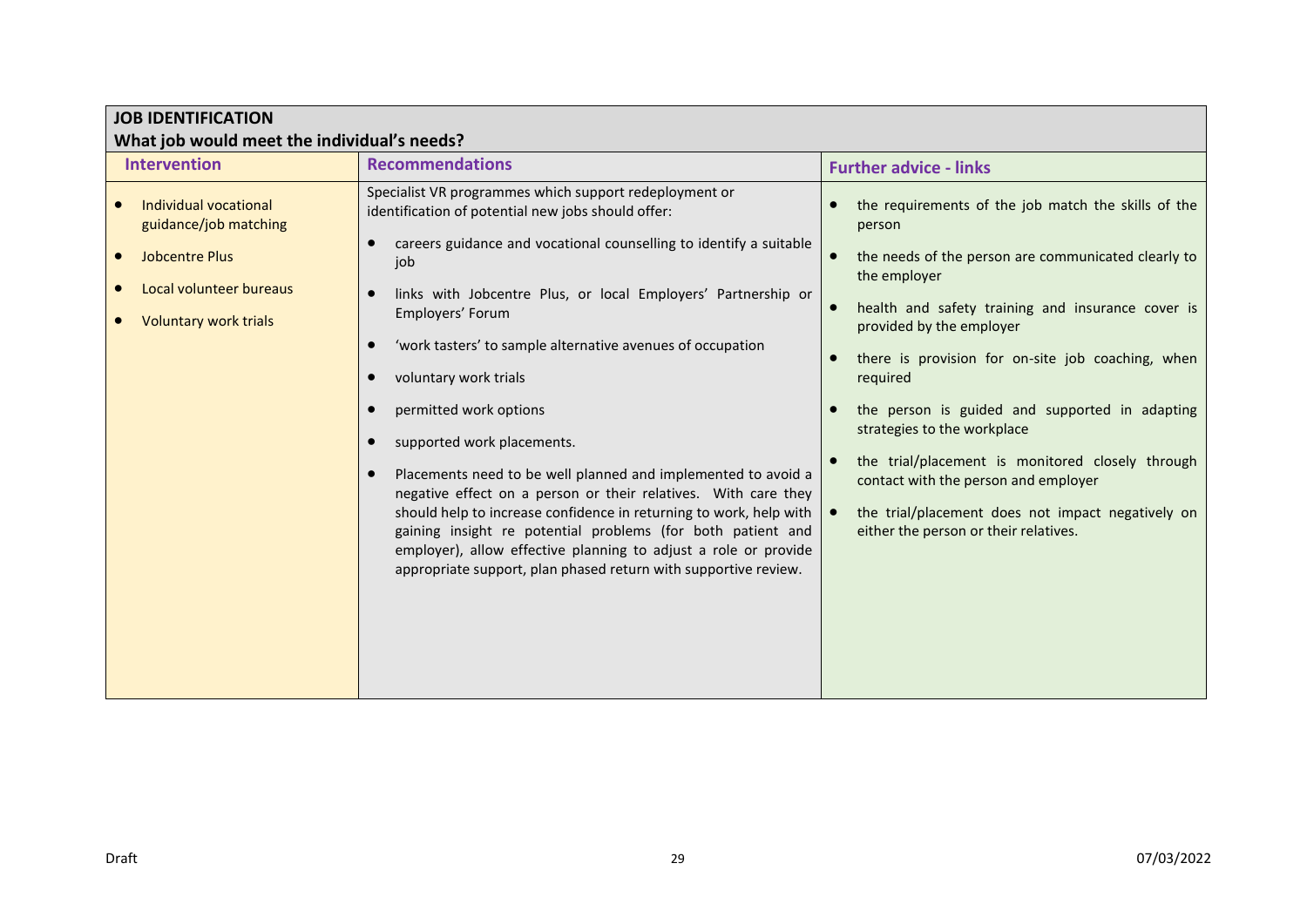| <b>JOB APPLICATION SKILLS</b><br>Can they apply for a job effectively? |                                                                                                                  |                                                                               |  |
|------------------------------------------------------------------------|------------------------------------------------------------------------------------------------------------------|-------------------------------------------------------------------------------|--|
|                                                                        |                                                                                                                  |                                                                               |  |
| <b>Intervention</b>                                                    | <b>Recommendations</b>                                                                                           | <b>Further advice - links</b>                                                 |  |
| CV writing                                                             | Specialist VR programmes which support redeployment, or<br>$\bullet$                                             |                                                                               |  |
| <b>Cold calling</b>                                                    | identification of potential new jobs should offer job application<br>skills training.                            |                                                                               |  |
| <b>Interview skills</b>                                                |                                                                                                                  |                                                                               |  |
| Support with job seeking                                               |                                                                                                                  |                                                                               |  |
|                                                                        | LIAISON WITH OTHER WORK SERVICES/WORK PLACE/PLACE OF EDUCATION                                                   |                                                                               |  |
| What do we need to know from other services?                           |                                                                                                                  |                                                                               |  |
| What can we teach others?                                              |                                                                                                                  |                                                                               |  |
| <b>Intervention</b>                                                    | <b>Recommendations</b>                                                                                           | <b>Further advice - links</b>                                                 |  |
|                                                                        |                                                                                                                  | Examples of educational adjustments include:                                  |  |
| Work site visit                                                        | Undertake a detailed workplace assessment<br>$\bullet$                                                           | • adjustments to/flexibility in specific                                      |  |
| Line manager meeting<br>$\bullet$                                      | When a person is in education or training, contact should be<br>$\bullet$                                        | assignments/deadlines                                                         |  |
| Co-worker support                                                      | made with the relevant Academic/Course Tutor and, as<br>appropriate, with the Learning Support Department and/or | • adjustments to overall course (eg deferral/repetition<br>of modules etc)    |  |
| <b>OH/Human Resources (HR)</b>                                         | Personal Tutor, to discuss the identified difficulties and support<br>needs.                                     | • learning support equipment (eg computer, tape<br>recorder etc)              |  |
| Support with work site coaching                                        |                                                                                                                  | • individual learning support (signing, note-taking,<br>reading services etc) |  |
|                                                                        |                                                                                                                  | • personal assistance                                                         |  |
|                                                                        |                                                                                                                  | • examination support (eg additional time, prompt                             |  |
|                                                                        |                                                                                                                  | notes, separate room)                                                         |  |
|                                                                        |                                                                                                                  | · additional general support from personal tutor.                             |  |
| <b>RETURN TO WORK (new or previous job)</b>                            |                                                                                                                  |                                                                               |  |
| What needs to be done to ensure an effective return to work?           |                                                                                                                  |                                                                               |  |
| <b>Intervention</b>                                                    | <b>Recommendations</b>                                                                                           | <b>Further advice - links</b>                                                 |  |
| Managing expectations (individuals,                                    | Support individuals with fluctuating conditions (including                                                       | Recognise that return to work plans may need to take                          |  |
| families and colleagues)                                               | mental health conditions), to have an agreement with line                                                        | place over $3 - 6$ months.                                                    |  |
|                                                                        | managers about the actions to be taken in the event of a                                                         |                                                                               |  |
|                                                                        | recurrence.                                                                                                      |                                                                               |  |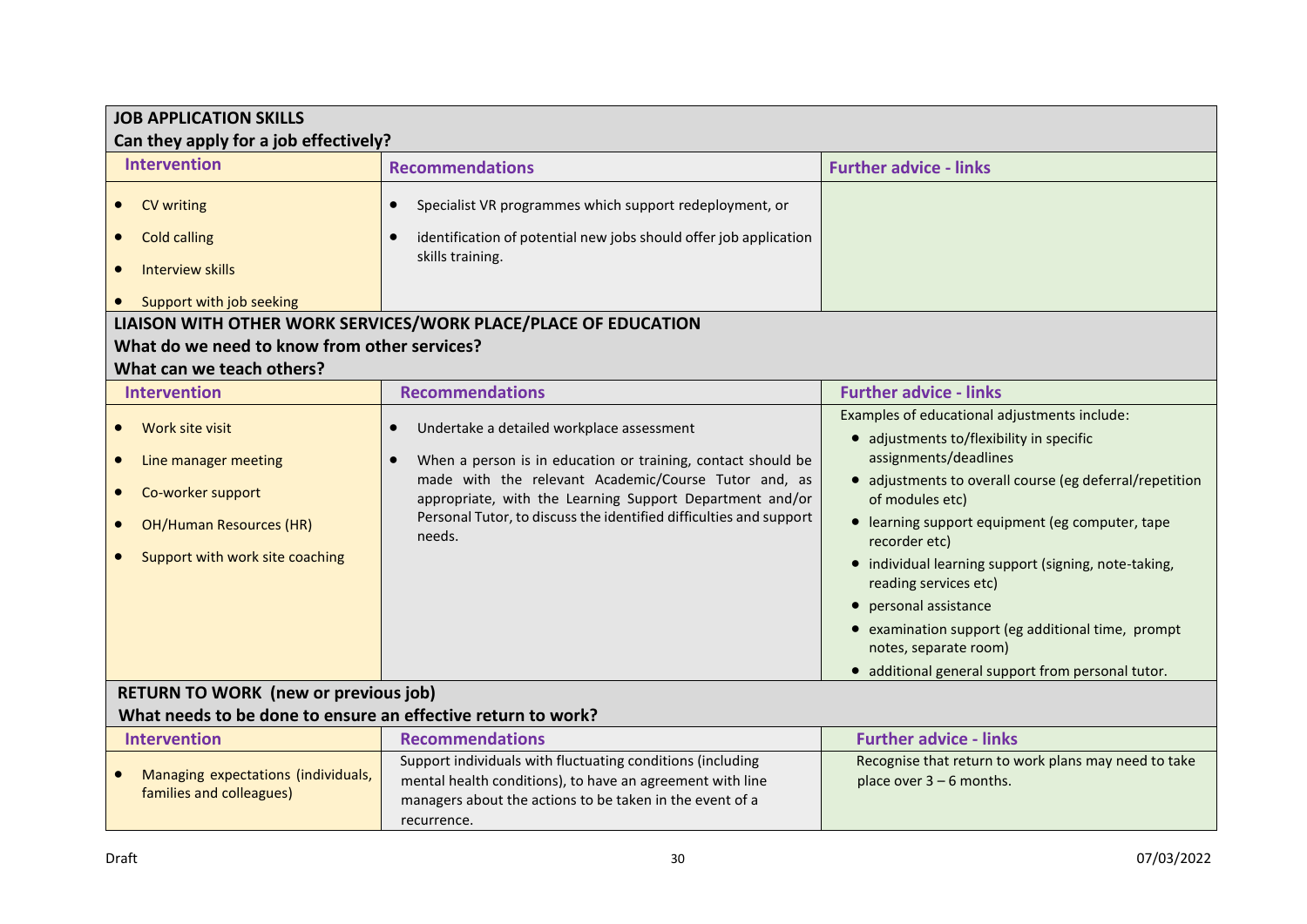| Graded return plan<br>$\bullet$<br>Continued work support<br>$\bullet$ | Support indivduals to have a return to work plan that is graded<br>(phased) in terms of hours, and complexity.                                                                                                                                                                                          |                                                                                                                                                                                                                                                                    |  |  |  |  |  |
|------------------------------------------------------------------------|---------------------------------------------------------------------------------------------------------------------------------------------------------------------------------------------------------------------------------------------------------------------------------------------------------|--------------------------------------------------------------------------------------------------------------------------------------------------------------------------------------------------------------------------------------------------------------------|--|--|--|--|--|
| <b>Formal review</b>                                                   |                                                                                                                                                                                                                                                                                                         |                                                                                                                                                                                                                                                                    |  |  |  |  |  |
| <b>SUPPORTIVE WORK EXIT</b>                                            |                                                                                                                                                                                                                                                                                                         |                                                                                                                                                                                                                                                                    |  |  |  |  |  |
|                                                                        | How can leaving work be managed without regret? How will the individual spend their time afterwards?                                                                                                                                                                                                    |                                                                                                                                                                                                                                                                    |  |  |  |  |  |
| <b>Intervention</b>                                                    | <b>Recommendations</b>                                                                                                                                                                                                                                                                                  | <b>Further advice - links</b>                                                                                                                                                                                                                                      |  |  |  |  |  |
| Planned retirement/redundancy                                          | Support individuals to have planned work exit, addressing<br>Employer pre-retirement programmes, unions,<br>financial impact and identifying other meaningful occupation.<br>occupational benevolent organisations courses or<br>mentoring<br><b>Council for Voluntary Services</b><br>Citizens Advice. |                                                                                                                                                                                                                                                                    |  |  |  |  |  |
| <b>FINAL REVIEW</b>                                                    | What did we do? What changed? What were the outcomes? Did this go as anticipated?                                                                                                                                                                                                                       |                                                                                                                                                                                                                                                                    |  |  |  |  |  |
| <b>Intervention</b>                                                    | <b>Recommendations</b>                                                                                                                                                                                                                                                                                  | <b>Further advice - links</b>                                                                                                                                                                                                                                      |  |  |  |  |  |
| Capture outcomes                                                       | Identify if routine reassessment is appropriate<br>Report outcomes on an annual basis for the service in a service<br>report.                                                                                                                                                                           | Reassessment may be needed in the following<br>circumstances<br>fluctuation/progression of symptoms<br>change in job role<br>change in supervisor, manager or employer<br>completion of training<br>career progression, and/or<br>recognition of need for support. |  |  |  |  |  |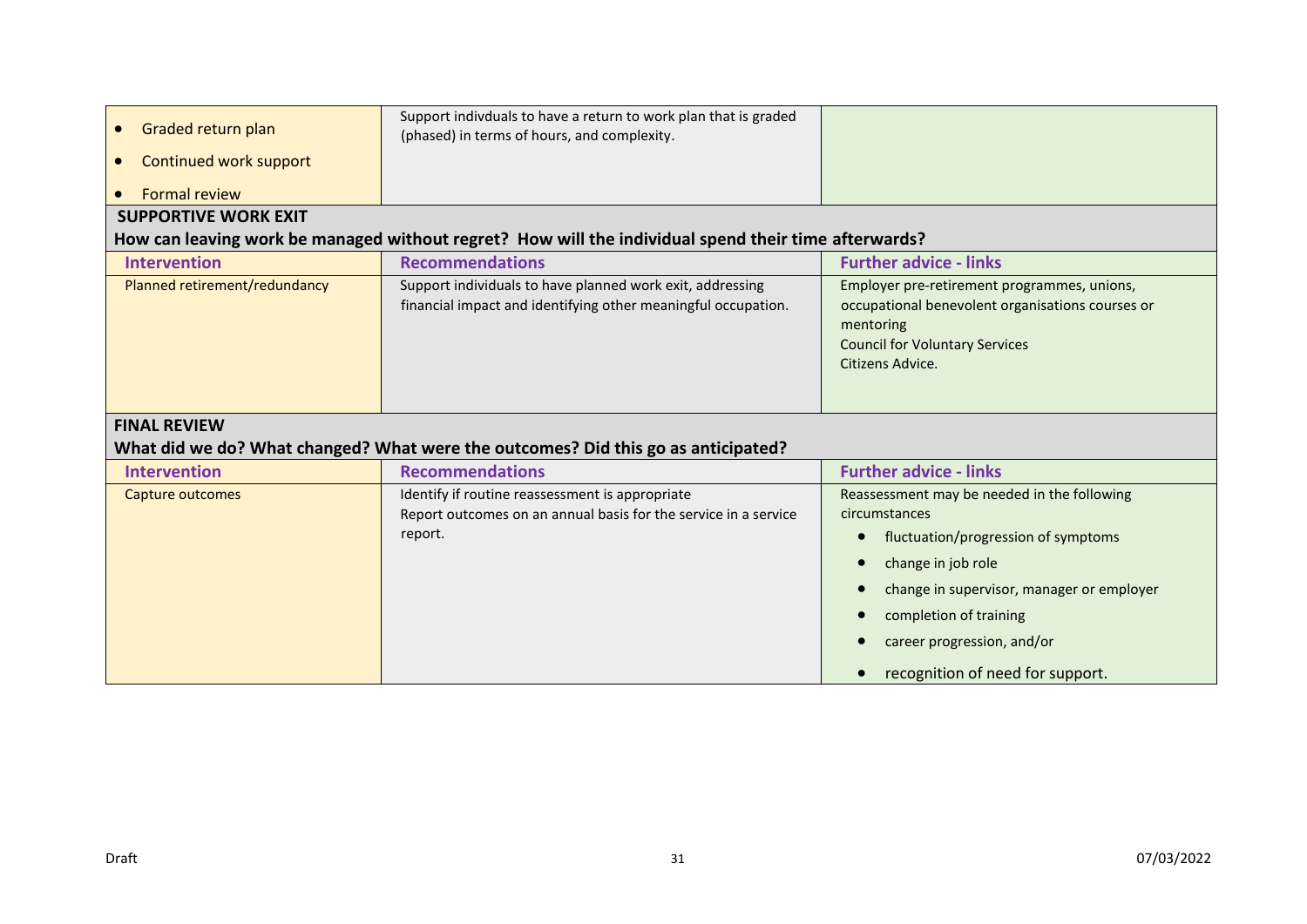# **Appendix 1**

#### **Development of Vocational Rehabilitation descriptors**

The University College London Partners' (UCLP) Vocational Rehabilitation Network meets monthly and provides a forum for healthcare professionals (HCPs) working in VR to review best practice, discuss guidelines and legislation, review complex cases, and host speakers on current topics of interest.

Core members of the specialist multidisciplinary team includes representatives from the following VR providers

- 1. National Hospital for Neurology and Neurology Vocational Rehabilitation Service
- 2. Wolfson Medical Rehabilitation Centre Vocational Rehabilitation Service
- 3. Royal Free Rehabilitation Centre Community Rehabilitation Team
- 4. Homerton brain Injury Team
- 5. Aylesbury 'Working Out' service
- 6. RNOH SCI Vocational Rehabilitation team
- 7. Harrow Community Rehabilitation Team

Each of these VR teams had a different model of rehabilitation provisions, ranging from a single committed therapist in a Community Rehabilitation Team (CRT), to a service that, when commissioned, could offer 150 hours of input from a specialist MDT.

Six consecutive meetings were held with at least eight attendees representing the different services, and different disciplines including occupational therapy, psychology, speech & language therapy and doctors. Each service provided a verbal description of their service process with any supporting materials. These descriptions were broken down into discrete elements and entered onto a table, until all VR activities were identified, and a taxonomy agreed to the satisfaction of the participants. Having identified a common taxonomy for the different elements of VR, each service identified the elements that they provided. The services were then divided on this basis into three different levels. Having identified different levels of service provision, a broad service specification was developed

Open debate and discussion was held at each stage until consensus was reached amongst the participants.

A three level model of rehabilitation was agreed. This three tier system is similar to that identified by Eva and colleagues<sup>44</sup> who studied 11 different service offering services to patients with cancer. It also fits with model developed by Playford and colleagues<sup>35</sup> following a national survey of VR which identified specialist VR services, VR services offered as part of specialist neurological rehabilitation and VR offered as part of generic, non specialist rehabilitation.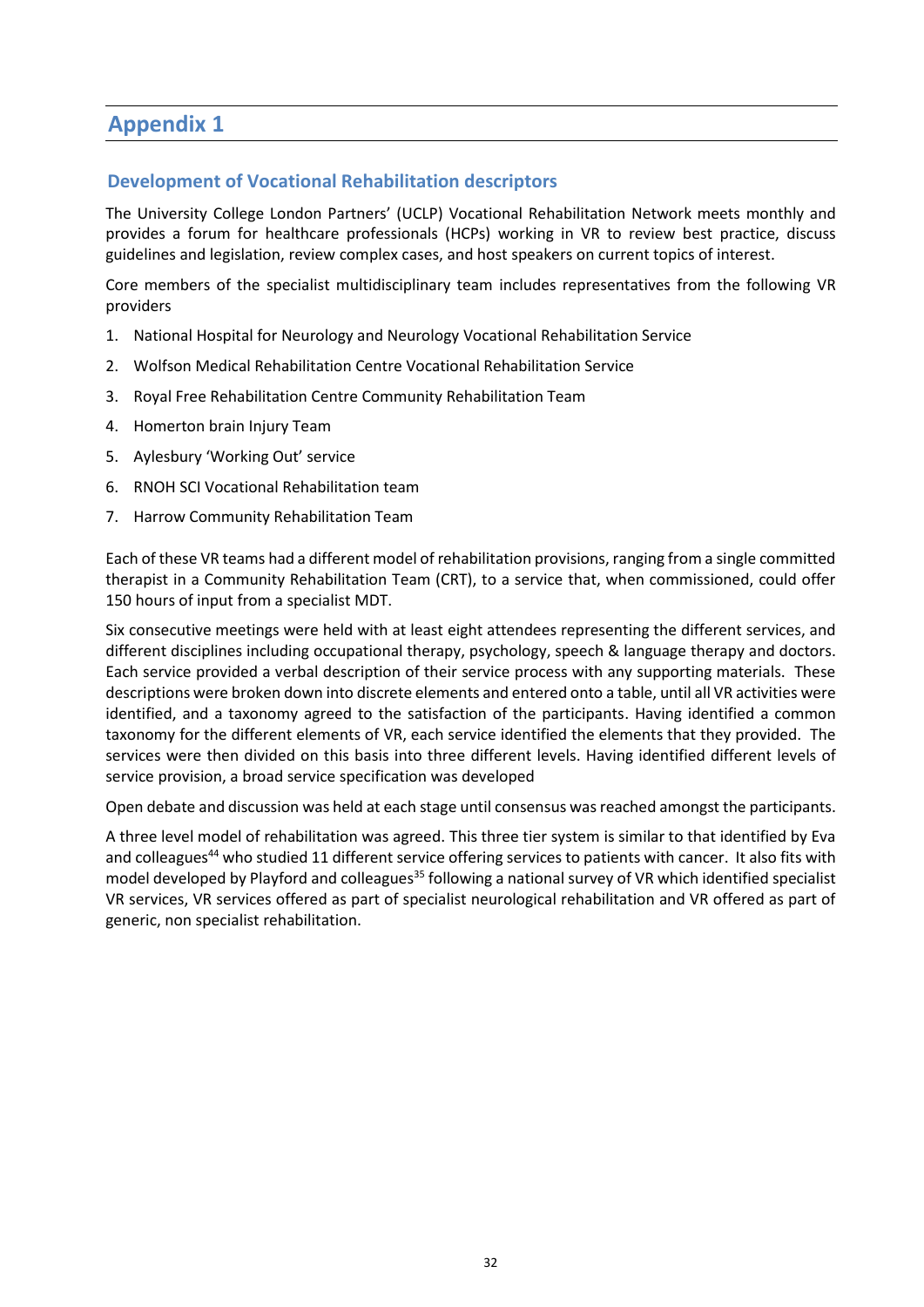# **Appendix 2**

# **Papers on measuring outcomes for VR**

| <b>Authors (year)</b>                                                                              | Reference                                                                                                                                                                                                                                                                                       | Type of paper                                    | <b>Health conditions</b>         |                   |
|----------------------------------------------------------------------------------------------------|-------------------------------------------------------------------------------------------------------------------------------------------------------------------------------------------------------------------------------------------------------------------------------------------------|--------------------------------------------------|----------------------------------|-------------------|
| Mateen, B. A., Doogan, C.,<br>Hayward, K., Hourihan, S., Hurford,<br>J., & Playford, E. D. (2017). | Systematic review of health-related work outcome measures and<br>quality criteria-based evaluations of their psychometric<br>properties. Archives of physical medicine and rehabilitation, 98(3),<br>534-560.                                                                                   | Systematic review                                | All                              | Multiple outcomes |
| Di Rezze, B., Viveiros, H., Pop, R., &<br>Rampton, G. (2018)                                       | A review of employment outcome measures in vocational<br>research involving adults with neurodevelopmental<br>disabilities. Journal of Vocational Rehabilitation, 49(1), 79-96.                                                                                                                 | Systematic review                                | Neurodevelopmental<br>conditions | Multiple outcomes |
| Elfering, A. (2006).                                                                               | Work-related outcome assessment instruments. European Spine<br>Journal, 15(1), S32-S43.                                                                                                                                                                                                         | Systematic review                                | Spinal cord disease              | Multiple outcomes |
| Alheresh R, Vaughan M, LaValley<br>MP, Coster W, Keysor JJ.                                        | . Critical Appraisal of the Quality of Literature Evaluating<br>Psychometric Properties of Arthritis Work Outcome Assessments: A<br>Systematic Review. Arthritis Care Res (Hoboken). 2016<br>Sep;68(9):1354-70. doi: 10.1002/acr.22814. Epub 2016 Jul 27. PMID:<br>26679938; PMCID: PMC5844471. | Systematic review                                | Arthritis                        | Multiple outcomes |
| Hensing G, Alexanderson K,<br>Allebeck P, Bjurulf P (1998)                                         | How to measure sickness absence? Literature review and suggestion<br>of five basic measures. Scand J Soc Med 26:133-144                                                                                                                                                                         | Review                                           | All conditions                   | Sickness absence  |
| Gilworth G, Smyth MG, Smith J,<br>Tennant A. (2016)                                                | The Manual Work Instability Scale: development and validation.<br>Occup Med (Lond). 2016 Jun;66(4):300-4. doi:<br>10.1093/occmed/kqv217. Epub 2016 Jan 7. PMID: 26747888.                                                                                                                       | (Psychometrics)<br>Development and<br>evaluation | Manual work                      | Work Instability  |
| McFadden E, Horton MC, Ford HL,<br>Gilworth G, McFadden M, Tennant<br>A. (2012)                    | Screening for the risk of job loss in multiple sclerosis (MS):<br>development of an MS- specific Work Instability Scale (MS-WIS).<br>Mult Scler. 2012 Jun;18(6):862-70. doi:<br>10.1177/1352458511428463. Epub 2011 Oct 31. PMID: 22041093.                                                     | (Psychometrics)<br>Development and<br>evaluation | <b>Multiple Sclerosis</b>        | Work Instability  |
| Tang K, Beaton DE, Gignac MA,<br>Bombardier C. (2011)                                              | Rasch analysis informed modifications to the Work Instability Scale<br>for Rheumatoid Arthritis for use in work-related upper limb<br>disorders. J Clin Epidemiol. 2011 Nov;64(11):1242-51. doi:<br>10.1016/j.jclinepi.2011.02.002. Epub 2011 May 6. PMID: 21530170.                            | (Psychometrics)<br>Development and<br>evaluation | Upper limb disorders             | Work Instability  |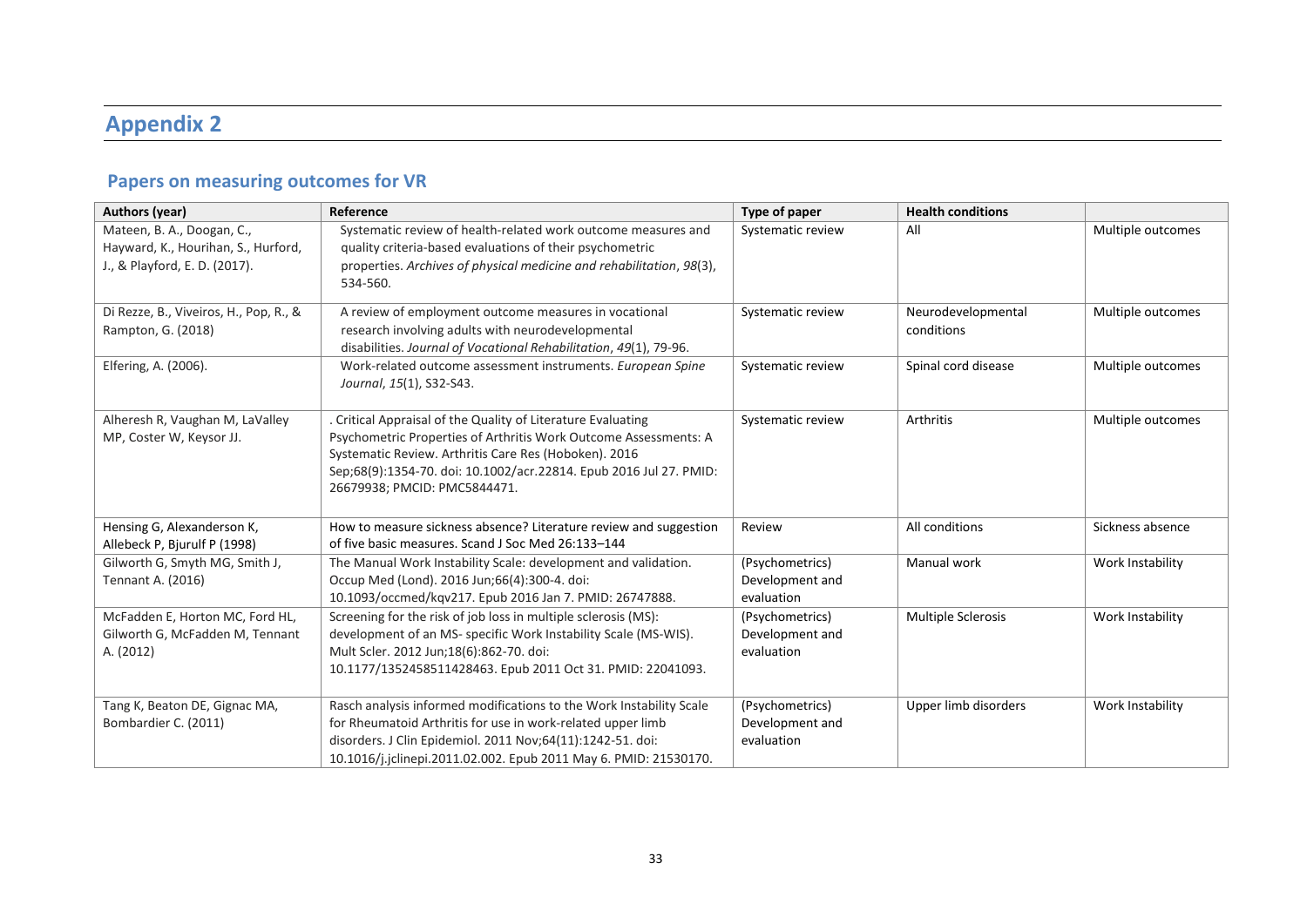| Tang K, Beaton DE, Lacaille D,<br>Gignac MA, Zhang W, Anis AH,<br>Bombardier C; Canadian Arthritis<br>Network Work Productivity Group.<br>(2010)                                                       | The Work Instability Scale for Rheumatoid Arthritis (RA-WIS): Does it<br>work in osteoarthritis? Qual Life Res. 2010 Sep;19(7):1057-68. doi:<br>10.1007/s11136-010-9656-y. Epub 2010 Apr 25. PMID: 20419502.                                                 | (Psychometrics)<br>Evaluation                    | OA                                                 | Work Instability  |
|--------------------------------------------------------------------------------------------------------------------------------------------------------------------------------------------------------|--------------------------------------------------------------------------------------------------------------------------------------------------------------------------------------------------------------------------------------------------------------|--------------------------------------------------|----------------------------------------------------|-------------------|
| Beaton DE, Tang K, Gignac MA,<br>Lacaille D, Badley EM, Anis AH,<br>Bombardier C. (2010)                                                                                                               | Reliability, validity, and responsiveness of five at-work productivity<br>measures in patients with rheumatoid arthritis or osteoarthritis.<br>Arthritis Care Res (Hoboken). 2010 Jan 15;62(1):28-37. doi:<br>10.1002/acr.20011. PMID: 20191488.             | <b>Work Productivity</b>                         | RA                                                 |                   |
| Gilworth G, Bhakta B, Eyres S,<br>Carey A, Anne Chamberlain M,<br>Tennant A. (2007)                                                                                                                    | Keeping nurses working: development and psychometric testing of<br>the Nurse-Work Instability Scale (Nurse-WIS). J Adv Nurs. 2007<br>Mar;57(5):543-51. doi: 10.1111/j.1365-2648.2006.04142.x. PMID:<br>17284274.                                             | (Psychometrics)<br>Development and<br>evaluation | <b>Nurses</b>                                      | Work Instability  |
| Gilworth G, Carey A, Eyres S, Sloan<br>J, Rainford B, Bodenham D,<br>Neumann V, Tennant A. (2006)                                                                                                      | Screening for job loss: development of a work instability scale for<br>traumatic brain injury. Brain Inj. 2006 Jul;20(8):835-43. doi:<br>10.1080/02699050600832221. PMID: 17060150.                                                                          | (Psychometrics)<br>Development and<br>evaluation | <b>Brain Injury</b>                                | Work Instability  |
| Verstappen SMM, Lacaille D,<br>Boonen A, Escorpizo R, Hofstetter<br>C, Bosworth A, Leong A, Leggett S,<br>Gignac MAM, Wallman JK, Ter Wee<br>MM, Berghea F, Agaliotis M,<br>Tugwell P, Beaton D.(2019) | Considerations for Evaluating and Recommending Worker<br>Productivity Outcome Measures: An Update from the OMERACT<br>Worker Productivity Group. J Rheumatol. 2019 Oct;46(10):1401-<br>1405. doi: 10.3899/jrheum.181201. Epub 2019 Apr 1. PMID:<br>30936275. | (Psychometrics)<br>Evaluation                    | Rheumatological disorders                          | Productivity      |
| Gilworth G, Chamberlain MA,<br>Harvey A, Woodhouse A, Smith J,<br>Smyth MG, Tennant A. (2003)                                                                                                          | Development of a work instability scale for rheumatoid arthritis.<br>Arthritis Rheum. 2003 Jun 15;49(3):349-54. doi: 10.1002/art.11114.<br>PMID: 12794790.                                                                                                   | (Psychometrics)<br>Development and<br>evaluation | <b>Rheumatoid Arthritis</b>                        | Work Instability  |
| Reilly, M.C., Zbrozek, A.S. & Dukes,<br>E.M. (1993)                                                                                                                                                    | The Validity and Reproducibility of a Work Productivity and Activity<br>Impairment Instrument. PharmacoEconomics 4, 353-365 (1993).<br>https://doi.org/10.2165/00019053-199304050-00006                                                                      | (Psychometrics)<br>Evaluation                    | All conditions (disease<br>specific version exist) | Work productivity |
| Ospina MB, Dennett L, Waye A,<br>Jacobs P, Thompson AH. (2015)                                                                                                                                         | A systematic review of measurement properties of instruments<br>assessing presenteeism. Am J Manag Care. 2015 Feb 1;21(2):e171-<br>85. PMID: 25880491.                                                                                                       | Systematic review                                | All conditions                                     | Presenteeism      |
| Birgit Schyns & Gernot von<br>Collani (2002)                                                                                                                                                           | A new occupational self-efficacy scale and its relation to personality<br>constructs and organizational variables, European Journal of Work<br>and Organizational Psychology, 11:2, 219-<br>241, DOI: 10.1080/13594320244000148                              | (Psychometrics)<br>Development and<br>evaluation | All conditions                                     | Self efficacy     |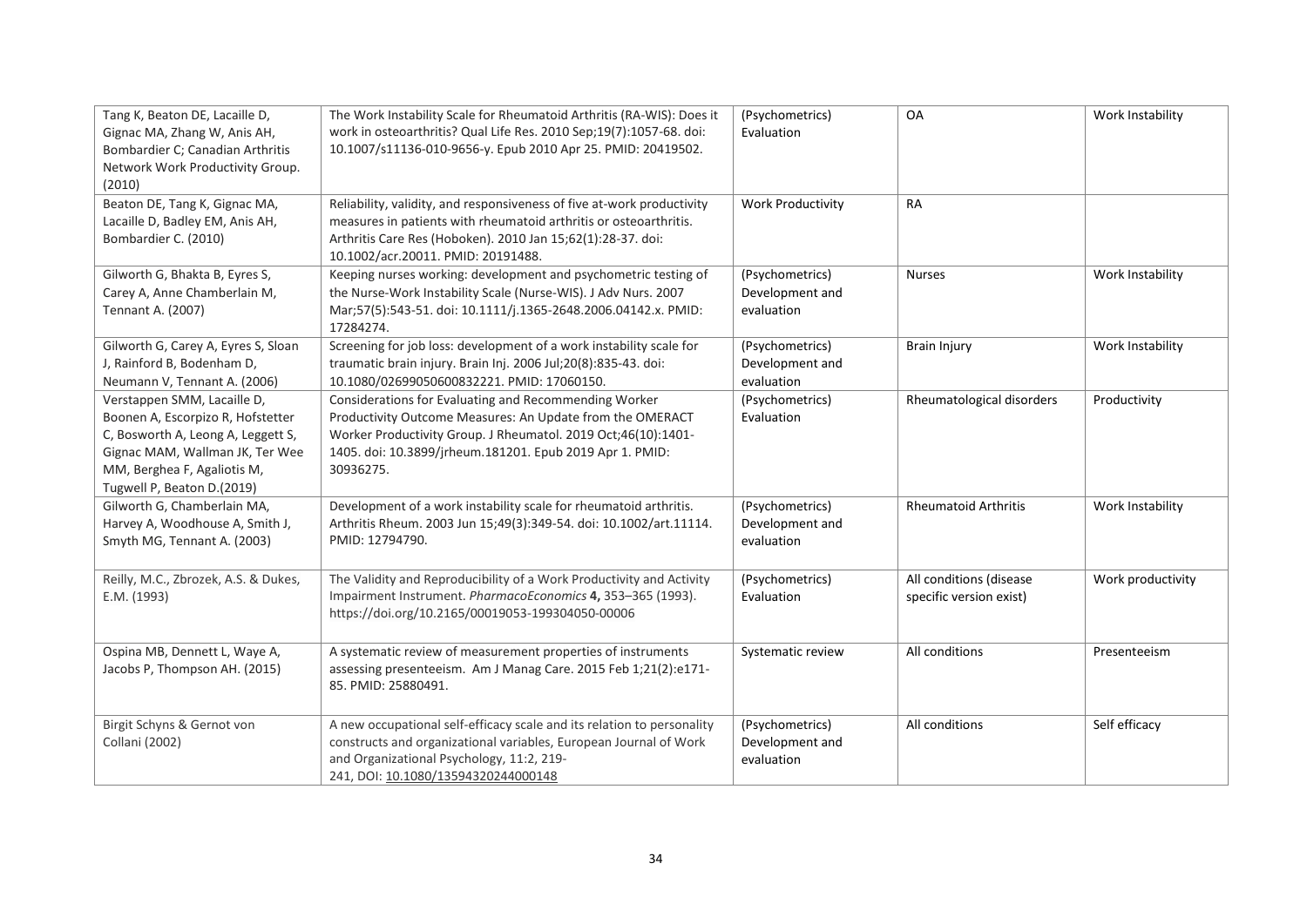# **Appendix 3.1**

# **Specialist capabilities in Vocational Rehabilitation for Rehabilitation Medicine trainees Summary of skills and competencies**

| <b>VR</b>   | Able to formulate a full Vocational Rehabilitation analysis of any clinical problem                                                                                                             |
|-------------|-------------------------------------------------------------------------------------------------------------------------------------------------------------------------------------------------|
| One         | preventing work                                                                                                                                                                                 |
|             | In addition to RM One Specialist capability in practice, the RM physician practicing in VR                                                                                                      |
|             | Takes a detailed educational and occupational (work, volunteer and leisure) history and<br>is able to identify transferable skills                                                              |
|             | Is able to assess readiness for VR, and has an understanding of motivational                                                                                                                    |
|             | interviewing and other psychological models and their role in VR                                                                                                                                |
|             | Can identify patients in whom detailed cognitive screening will be of benefit                                                                                                                   |
|             | Is able to undertake a functional analysis of work related tasks                                                                                                                                |
| Descriptors | Can assess the working environment, including the environment for people working<br>from home                                                                                                   |
|             | Shows familiarity with the 'flag system' to formulate obstacles to working                                                                                                                      |
|             | Can explain the detailed analysis to the patient in language that is tailored to the<br>patient                                                                                                 |
|             | Can explain the concepts used in formulating the VR analysis to others                                                                                                                          |
| <b>VR</b>   | Able to design a full Vocational Rehabilitation plan for any new patient presenting                                                                                                             |
| <b>Two</b>  | with difficulty working, with this plan extending beyond the consultants own specific<br>service.<br>In addition to RM Two Specialist capability in practice, the RM physician practicing in VR |
|             | Is knowledgeable about the legal frameworks including the Health & Safety at Work Act<br>1974 and the Equality Act 2010 and can work within the medico-legal framework                          |
|             | Can identify the information needs for the individual and communicate these                                                                                                                     |
|             | considering issues such as reasonable adjustments, disclosure, Jobcentre Plus services,<br>local resources, and financial advice                                                                |
|             | Can identify generic work skills needed by the individual such as insight building, work                                                                                                        |
|             | hardening, fatigue management, cognitive strategies, building self efficacy, managing                                                                                                           |
|             | communication and relationships with colleagues, and managing mood disorders                                                                                                                    |
|             | Can identify specific work skills needed by the individual following job analysis and                                                                                                           |
|             | design/identify appropriate task practice                                                                                                                                                       |
| Descriptors | Can identify, describe and mitigate risk associated with returning an individual to the<br>work place                                                                                           |
|             | Can identify colleagues and services to support job application and job seeking skills                                                                                                          |
|             | Can draw up a return to work plan graded in terms of hours and complexity, with                                                                                                                 |
|             | identification of sources of support                                                                                                                                                            |
|             | Can support individuals to withdraw from work at the correct time, and identify                                                                                                                 |
|             | alternative occupations                                                                                                                                                                         |
|             | Can provide a clear, reasoned analysis of the vocational plan in letters to other                                                                                                               |
|             | interested parties (with patient consent)                                                                                                                                                       |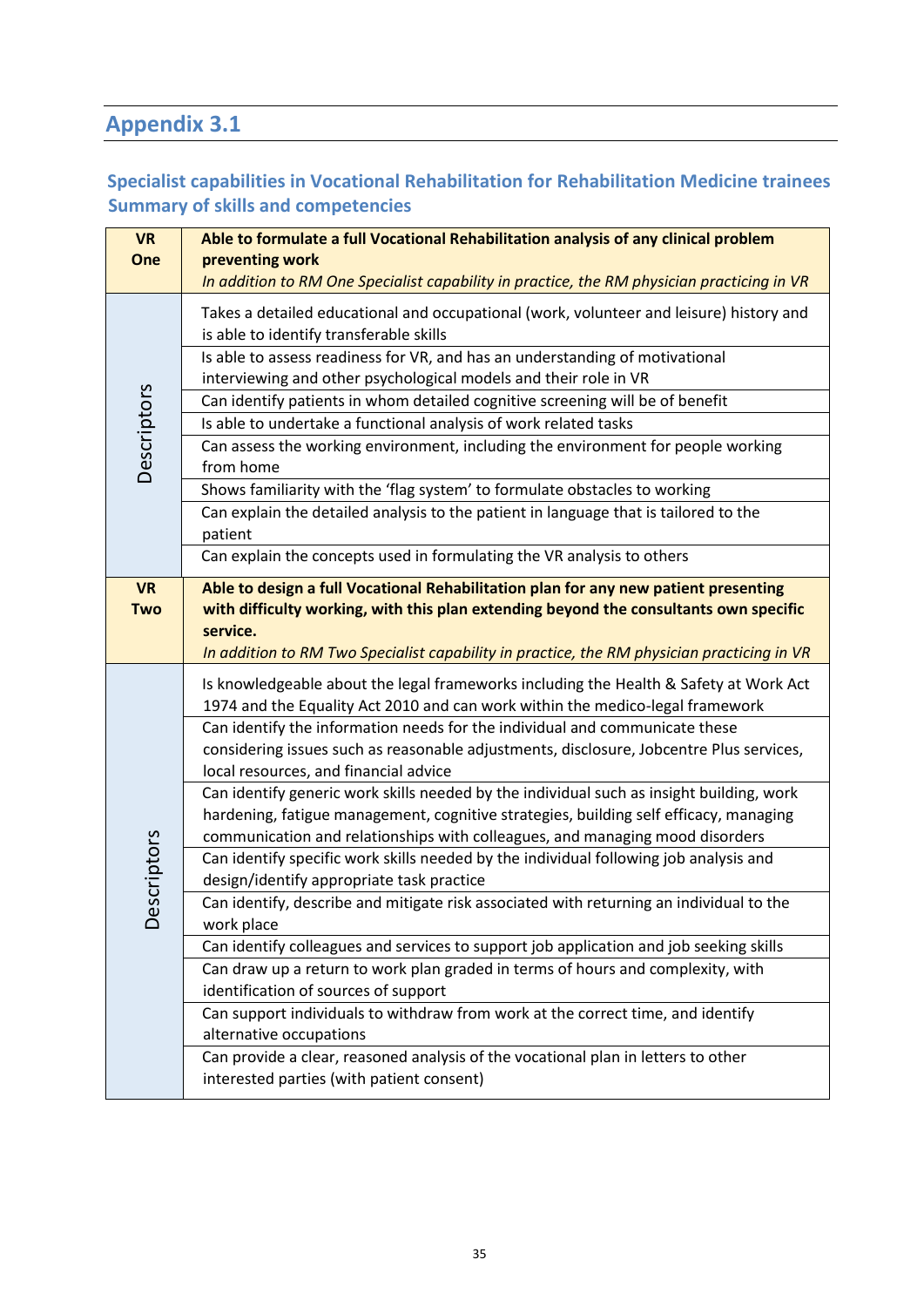| <b>VR</b>                | Able to identify and set priorities within the VR plan                                                                                                                         |
|--------------------------|--------------------------------------------------------------------------------------------------------------------------------------------------------------------------------|
| <b>Three</b>             | In addition to RM Four Specialist capability in practice, the RM physician practicing in VR                                                                                    |
|                          | Can work with individuals to identify vocational goals and actions, recognising that                                                                                           |
|                          | adjustment to limitations can result in the reformulation of goals during the VR process.                                                                                      |
|                          | Can identify when urgent action is needed to prevent job loss                                                                                                                  |
|                          | Can identify obstacles to progress in completing the VR plan and discuss these openly                                                                                          |
| Descriptors              | with the individual, their colleagues and the rehabilitation team, as needed.                                                                                                  |
|                          | 13. Can identify, articulate and negotiate priorities and a) introduce new goals,                                                                                              |
|                          | previously overlooked and/or b) removes goals that are no longer necessary                                                                                                     |
| <b>VR</b>                | Able to work in any setting, across organisational boundaries and in close collaboration                                                                                       |
| <b>Four</b>              | with other specialist teams                                                                                                                                                    |
|                          | In addition to RM Seven Specialist capability in practice, the RM physician practicing in VR                                                                                   |
|                          | Shows awareness of other relevant and potentially appropriate services including<br>Jobcentre Plus services (eg Access to Work), Unions, Occupational Health, Case             |
|                          | Managers, Insurance companies, local authorities and the voluntary sector                                                                                                      |
|                          | Involves other organisations in the VR plans including, but not exclusively, the individual's                                                                                  |
|                          | work-place through line- managers, HR or OH                                                                                                                                    |
| Descriptors              | suggests their involvement in rehabilitation planning meetings                                                                                                                 |
|                          | initiates or undertakes referrals to these agencies                                                                                                                            |
|                          | Engages constructively with the employer and other agencies and services:                                                                                                      |
|                          | attends meetings called by other services about a patient                                                                                                                      |
|                          | contributes to, and may lead any meeting whoever organised it                                                                                                                  |
|                          | copies letters and other relevant documentation to organisations and services                                                                                                  |
|                          | involved with a patient (in compliance with any legislation, usually with the patient's                                                                                        |
|                          | agreement or knowledge)                                                                                                                                                        |
| <b>VR</b><br><b>Five</b> | Able to make and justify decisions in the face of the many clinical, socio-cultural,<br>prognostic, ethical and legal uncertainties and influences that arise in complex cases |
|                          | In addition to RM Eight Specialist capability in practice, the RM physician practicing in VR                                                                                   |
|                          | Accepts personal responsibility for resolving complex problems in people with disability                                                                                       |
|                          | which involve the impact of work on health and health on work                                                                                                                  |
|                          | Identifies the many factors that need to be considered in a complex vocational case:                                                                                           |
|                          | Clinical, relating to the patient                                                                                                                                              |
|                          | Cultural, relating to the patient, family, workplace and others                                                                                                                |
|                          | Organisational, relating to relationships between different organisations - employers,                                                                                         |
|                          | insurance companies, social services, voluntary services, commissioners etc                                                                                                    |
| Descriptors              | Financial including insurance                                                                                                                                                  |
|                          | Legal                                                                                                                                                                          |
|                          | Able to get necessary information on the relevant factors                                                                                                                      |
|                          | Inviting people to attend a meeting and/or                                                                                                                                     |
|                          |                                                                                                                                                                                |
|                          | Researching and documenting relevant information                                                                                                                               |
|                          | Able to negotiate and mediate between conflicting or competing parties in a meeting                                                                                            |
|                          | and/or individually                                                                                                                                                            |
|                          | Reaches an agreed decision with a plan, and/or an agreed way forward to achieve an                                                                                             |
|                          | agreed solution later<br>Documents the process in sufficient detail for others to understand the facts, influences                                                             |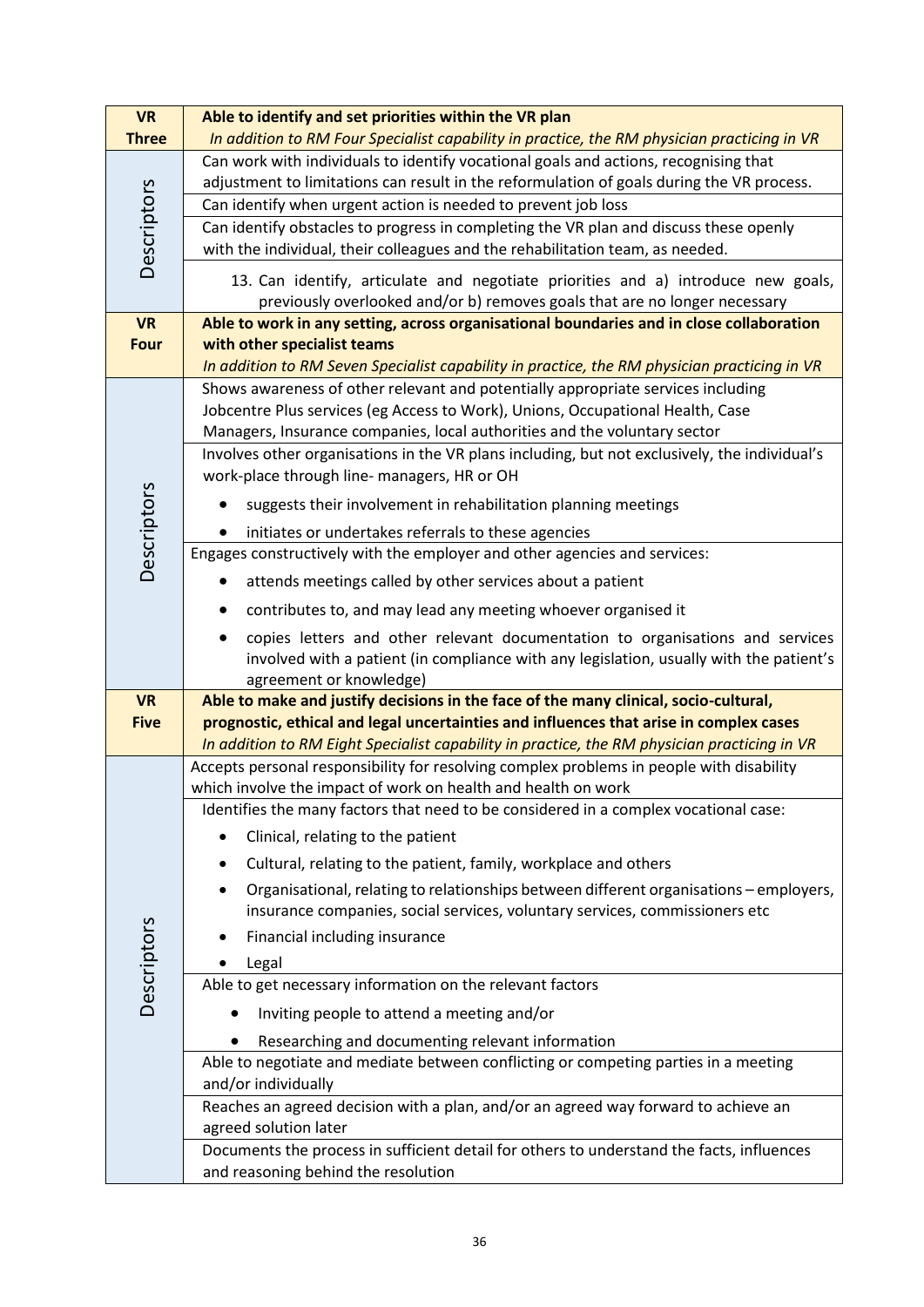| <b>VR</b><br><b>Six</b> | Understanding of how to develop, manage and grow a VR team                             |
|-------------------------|----------------------------------------------------------------------------------------|
|                         | Aware of the public health benefits of work including the                              |
|                         | benefits of being in good work                                                         |
|                         | effectiveness and cost effectiveness of VR                                             |
|                         | the health and work policy agenda                                                      |
|                         | Demonstrates effective clinical leadership                                             |
|                         | Advocating for the importance of work and VR                                           |
| Descriptors             | Working with colleagues to grow and develop VR services                                |
|                         | Understands in principle the process for developing a business case for VR services    |
|                         | Aware of the role of and processes for commissioning of services                       |
|                         | Demonstrates capabilities in working with partner organisations outside the NHS and    |
|                         | outside Healthcare, such as Jobcentre Plus, the voluntary sector and local authorities |
|                         | Recognises the importance of persistence in developing comprehensive rehabilitation    |
|                         | services                                                                               |
|                         | Able to identify appropriate measures to demonstrate effectiveness of local VR         |
|                         | Able to establish a regular audit programme to demonstrate effect of services          |
|                         | Willing to disseminate audit data, and contribute to research programmes in VR         |
|                         | Recognises the importance of regular CPD in VR and related subjects.                   |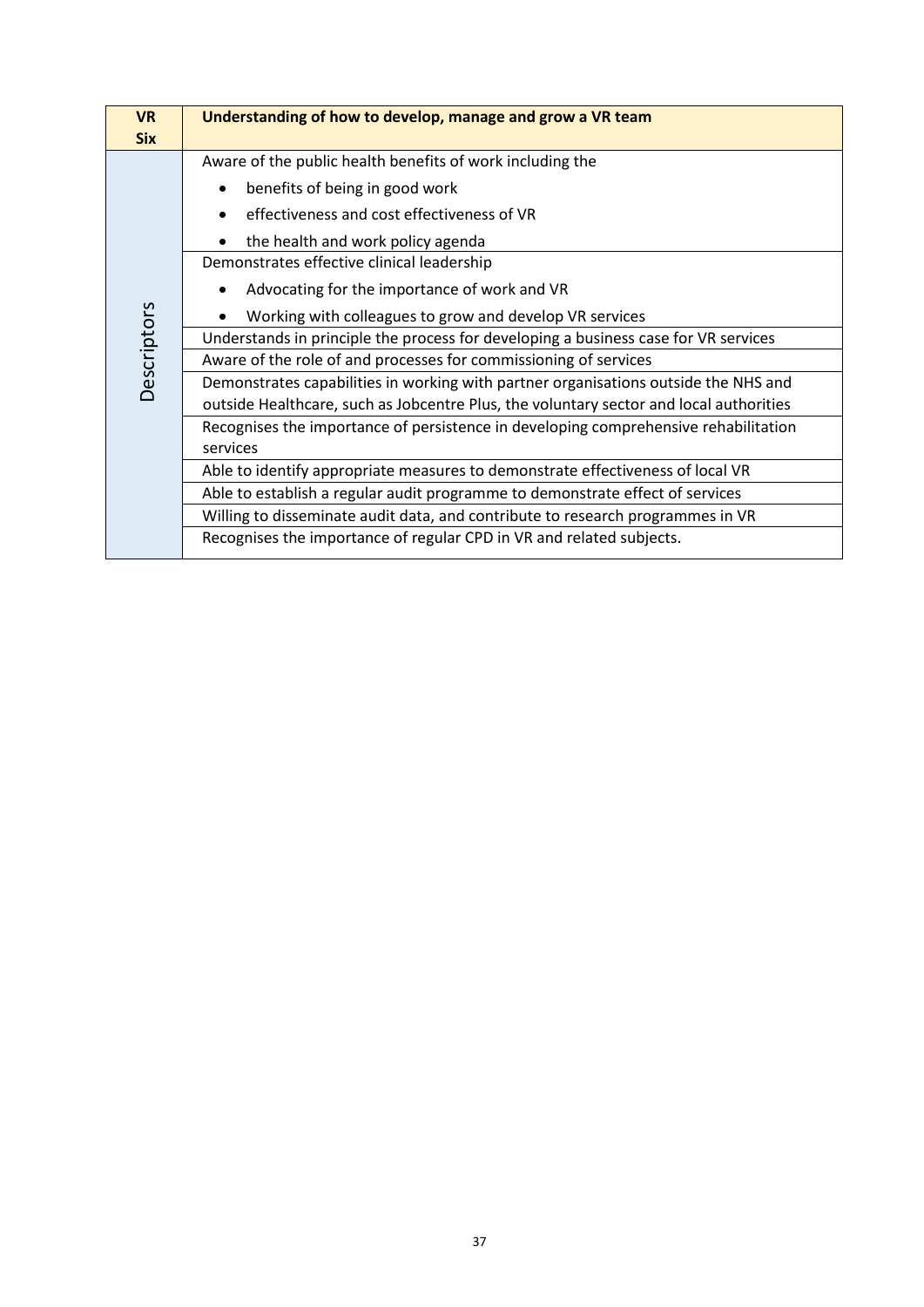# **Appendix 3.2 - Summary of potential assessment tools**

| <b>Learning Outcomes</b>                                                                                                                                                                                                                                        | <b>CCAT</b> | CBD | <b>DOPS</b> | <b>MCR</b> | Mini-CEX | MSF | <u>ა</u> | QiPAT | ဥ |
|-----------------------------------------------------------------------------------------------------------------------------------------------------------------------------------------------------------------------------------------------------------------|-------------|-----|-------------|------------|----------|-----|----------|-------|---|
| Takes a detailed educational and occupational (work and leisure) history and is able to identify<br>transferable skills                                                                                                                                         |             | X   |             | X          | X        |     |          |       |   |
| Is able to assess readiness for VR, and has an understanding of motivational interviewing and<br>other psychological models and their role in VR                                                                                                                |             | X   |             | Χ          | X        |     |          |       |   |
| Can identify patients in whom detailed cognitive screening will be of benefit                                                                                                                                                                                   |             | X   |             | X          | X        |     |          |       |   |
| Is able to undertake a functional analysis of work related tasks                                                                                                                                                                                                |             | X   | X           | X          | X        |     |          |       |   |
| Can assess the working environment, including the environment for people working from home                                                                                                                                                                      |             | X   |             | X          | X        |     |          |       |   |
| Shows familiarity with the 'flag system' to formulate obstacles to working                                                                                                                                                                                      |             | Χ   |             | Χ          | Χ        |     |          |       |   |
| Can explain the detailed analysis to the patient in language that is tailored to the patient                                                                                                                                                                    |             | Χ   |             | X          | X        | X   | X        |       |   |
| Can explain the concepts used in formulating the VR analysis to others                                                                                                                                                                                          |             | X   |             | X          | X        | X   | X        |       |   |
| Is knowledgeable about the legal frameworks including the Health & Safety at Work Act and the<br>Equality Act 2010 and can work within the medico-legal framework                                                                                               | Χ           | Χ   |             | X          | Χ        | Χ   |          |       |   |
| Can identify the information needs for the individual and communicate these tailored to<br>individual needs, considering issues such as the Equality Act, reasonable adjustments,<br>disclosure, Jobcentre Plus services, local resources, and financial advice | x           | X   |             | X          | Χ        | X   | X        |       |   |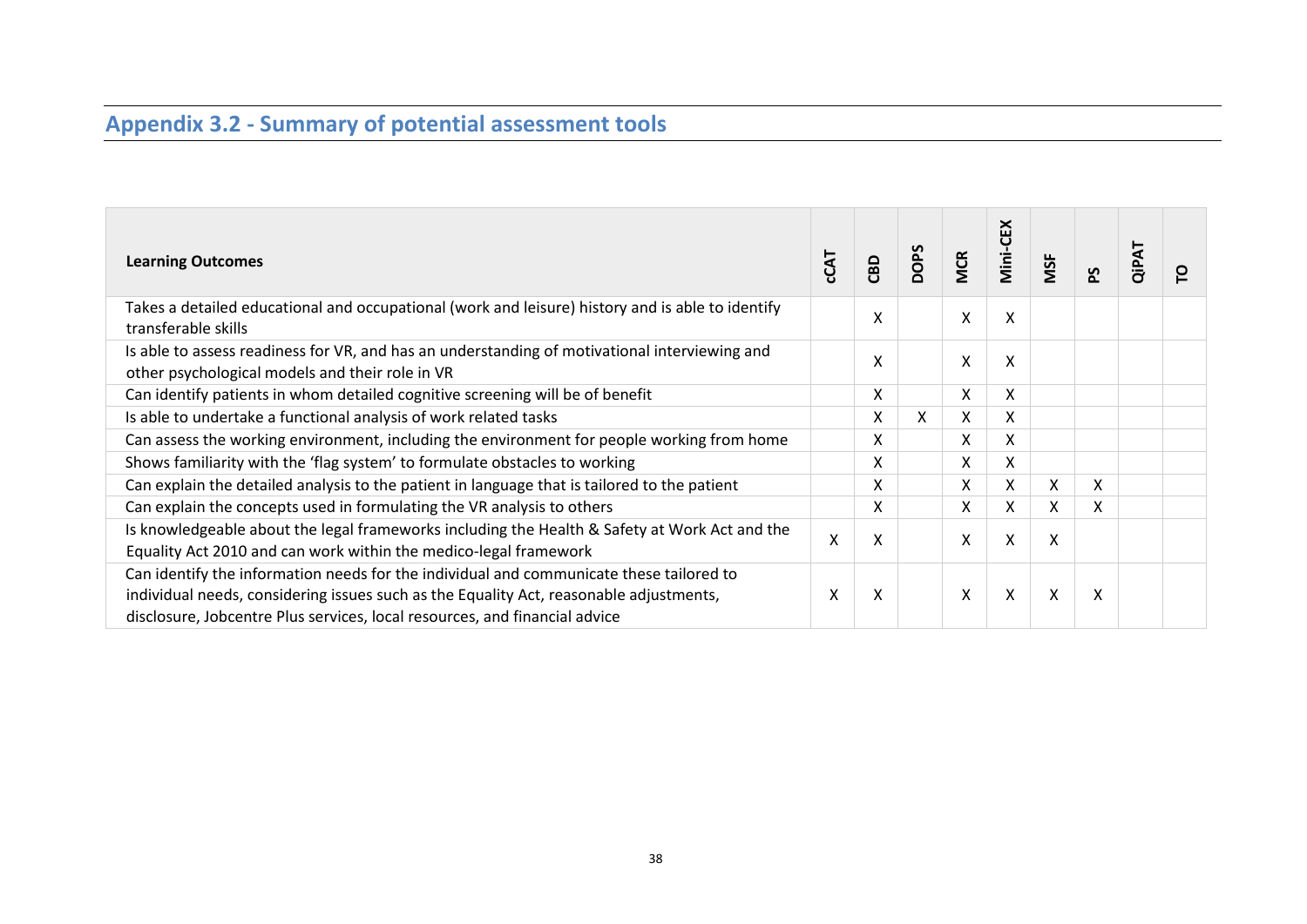| <b>Learning Outcomes</b>                                                                                                                                                                                                                                          | CCAT | CBD | <b>DOPS</b> | <b>MCR</b> | Viini-CEX          | MSF                       | ۵S | QiPAT | ဥ |
|-------------------------------------------------------------------------------------------------------------------------------------------------------------------------------------------------------------------------------------------------------------------|------|-----|-------------|------------|--------------------|---------------------------|----|-------|---|
| Can identify generic work skills needed by the individual such as insight building, work<br>hardening, fatigue management, cognitive strategies, building self efficacy, managing<br>communication and relationships with colleagues, and managing mood disorders |      | Χ   |             | X          | X                  | X                         |    |       |   |
| Can identify specific work skills needed by the individual following job analysis and<br>design/identify appropriate task practice                                                                                                                                |      | X   |             | X          | X                  | X                         |    |       |   |
| Can identify, describe and mitigate risk associated with returning an individual to the work place                                                                                                                                                                | X    | Χ   |             | X          | X                  | X                         |    |       |   |
| Can identify colleagues and services to support job application and job seeking skills                                                                                                                                                                            |      | Χ   |             | X          | X                  | X                         |    |       |   |
| Can draw up a return to work plan graded in terms of hours and complexity, with identification<br>of sources of support                                                                                                                                           | X    | X   |             | X          | X                  | $\mathsf{X}$              | X  |       |   |
| Can support individual to withdraw from work at the correct time, and identify alternative<br>occupation                                                                                                                                                          | X    | Χ   |             | X          | $\pmb{\mathsf{X}}$ | $\boldsymbol{\mathsf{X}}$ | X  |       |   |
| Can provide a clear, reasoned analysis of the vocational plan in letters to other interested<br>parties (with patient consent)                                                                                                                                    |      | X   |             | X          | X                  | X                         |    |       |   |
| Can work with individual to identify vocational goals and actions, recognising that adjustment to<br>limitations can result in the reformulation of goals during the VR process.                                                                                  | X    | X   |             | X          | X                  | $\boldsymbol{\mathsf{X}}$ | X  |       |   |
| Can identify when urgent action is needed to prevent job loss                                                                                                                                                                                                     |      | X   |             | X          | X                  | X                         |    |       |   |
| Can identify obstacles to progress in completing the VR plan and discuss these openly with the<br>individual, their colleagues and the rehabilitation team, as needed.                                                                                            | X    | X   |             | X          | X                  | X                         | X  |       |   |
| Can identify, articulate and negotiate priorities and<br>introduce new goals, previously overlooked and/or                                                                                                                                                        |      | X   |             | X          | X                  | X                         | X  |       |   |
| removes goals that are no longer necessary                                                                                                                                                                                                                        |      |     |             |            |                    |                           |    |       |   |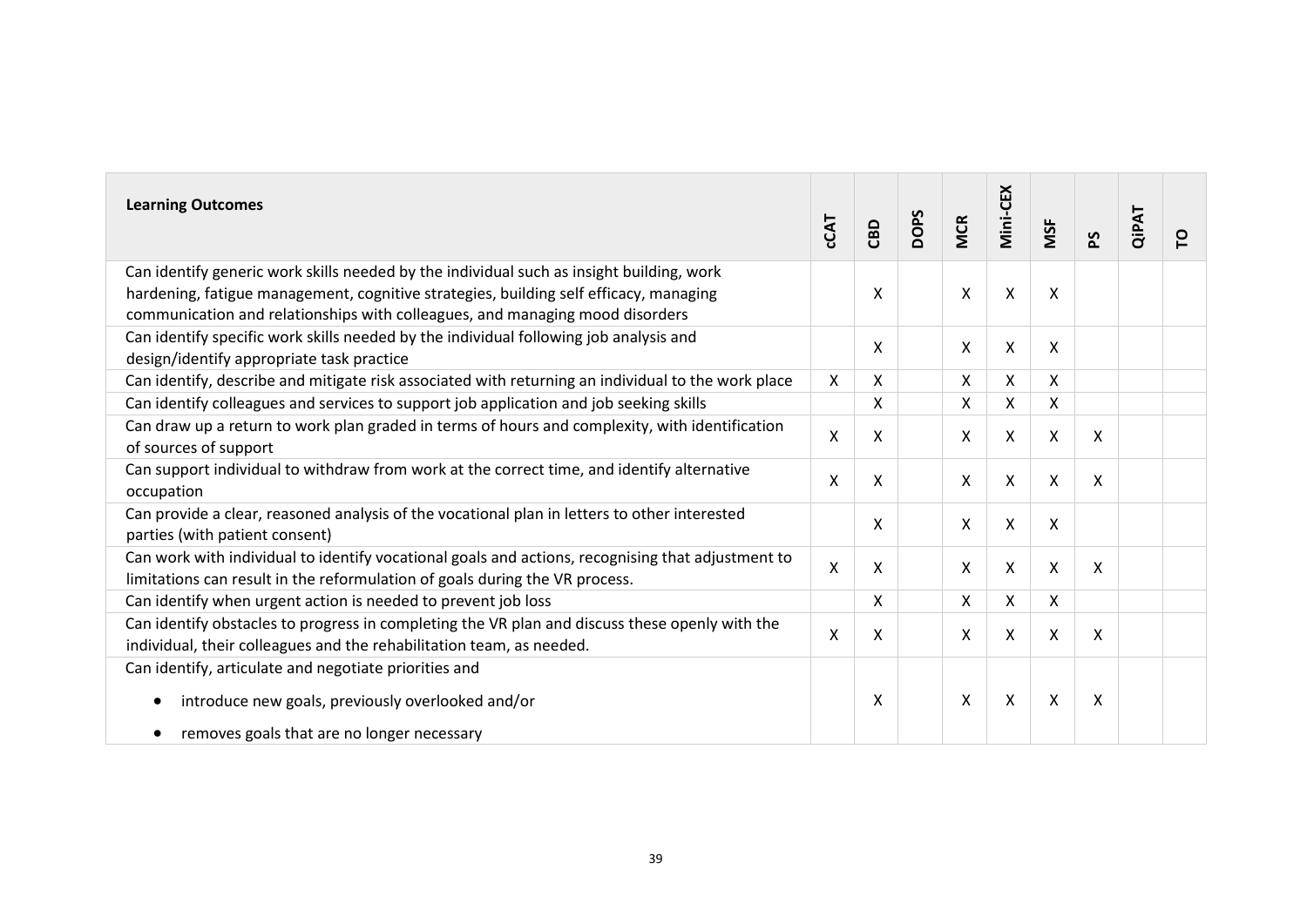| <b>Learning Outcomes</b>                                                                                                                                                                                                                                                                                                                                                                                       | CCAT | CBD | <b>DOPS</b> | <b>MCR</b> | Mini-<br>CEX | MSF | Σq | <b>QiPAT</b> | ဥ |
|----------------------------------------------------------------------------------------------------------------------------------------------------------------------------------------------------------------------------------------------------------------------------------------------------------------------------------------------------------------------------------------------------------------|------|-----|-------------|------------|--------------|-----|----|--------------|---|
| Shows awareness of other relevant and potentially appropriate services including Jobcentre Plus<br>services (eg Access to Work), Unions, Occupational Health, Case Managers, Insurance<br>companies, local authorities and the voluntary sector                                                                                                                                                                |      | Χ   |             | X          | X            | X   |    |              |   |
| Involves other organisations in the VR plans including but not exclusively the individuals work-<br>place through line- managers, HR or OH<br>suggests their involvement in rehabilitation planning meetings<br>initiates or undertakes referrals to these agencies                                                                                                                                            | X    | X   |             | X          | X            | X   | X  |              |   |
| Engages constructively with the employer and other agencies and services:<br>attends meetings called by other services about a patient<br>contributes to, and may lead any meeting whoever organised it<br>copies letters and other relevant documentation to organisations and services involved<br>with a patient (in compliance with any legislation, usually with the patient's agreement or<br>knowledge) | X    | X   |             | X          | X            | X   | X  |              |   |
| Accepts personal responsibility for resolving complex problems in people with disability which<br>involve the impact of work on health and health on work                                                                                                                                                                                                                                                      |      | Χ   |             | X          | X            | X   |    |              |   |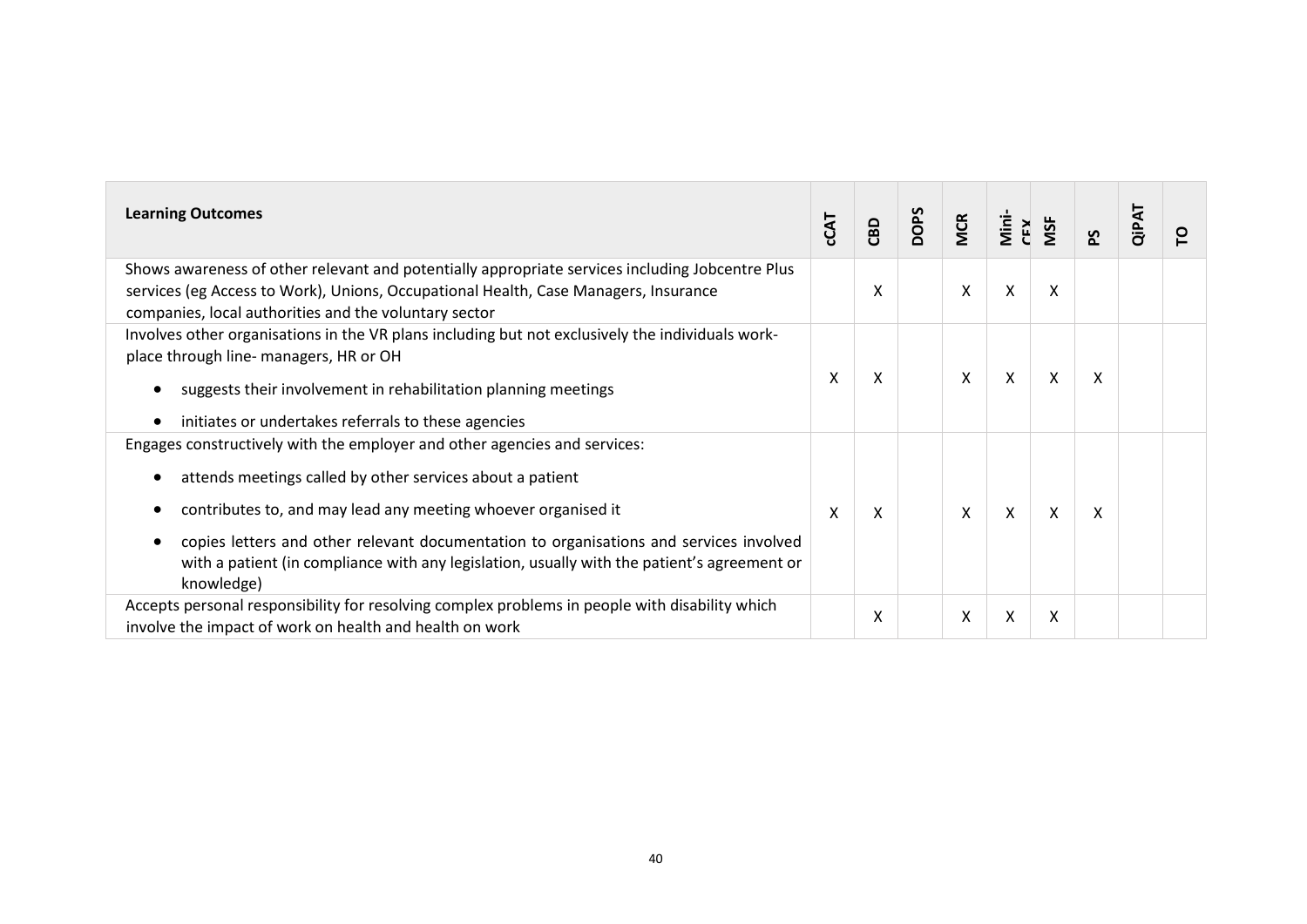| <b>Learning Outcomes</b>                                                                                                                                              | CCAT | CBD | DOPS | <b>MCR</b> | Mini-CEX | MSF                       | $\Sigma$ | QiPAT | ဥ |
|-----------------------------------------------------------------------------------------------------------------------------------------------------------------------|------|-----|------|------------|----------|---------------------------|----------|-------|---|
| Identifies the many factors that need to be considered in a complex vocational case:                                                                                  |      |     |      |            |          |                           |          |       |   |
| Clinical, relating to the patient                                                                                                                                     |      |     |      |            |          |                           |          |       |   |
| Cultural, relating to the patient, family, workplace and others                                                                                                       |      |     |      |            |          |                           |          |       |   |
| Organisational, relating to relationships between different organisations – employers,<br>insurance companies, social services, voluntary services, commissioners etc | X    | Χ   |      | X          | X        | Χ                         | X        |       |   |
| Financial including insurance                                                                                                                                         |      |     |      |            |          |                           |          |       |   |
| Legal                                                                                                                                                                 |      |     |      |            |          |                           |          |       |   |
| Able to get necessary information on the relevant factors                                                                                                             |      |     |      |            |          |                           |          |       |   |
| Inviting people to attend a meeting and/or                                                                                                                            | X    | Χ   |      | X          | X        | $\boldsymbol{\mathsf{X}}$ | X        |       |   |
| Researching and documenting relevant information                                                                                                                      |      |     |      |            |          |                           |          |       |   |
| Able to negotiate and mediate between conflicting or competing parties in a meeting and/or<br>individually                                                            | X    | X   |      | X          | X        | X                         | X        |       |   |
| Reaches an agreed decision with a plan, and/or an agreed way forward to achieve an agreed<br>solution later                                                           | X    | X   |      | X          | X        | X                         | X        |       |   |
| Documents the process in sufficient detail for others to understand the facts, influences and<br>reasoning behind the resolution                                      |      | X   |      | X          | X        | x                         | X        |       |   |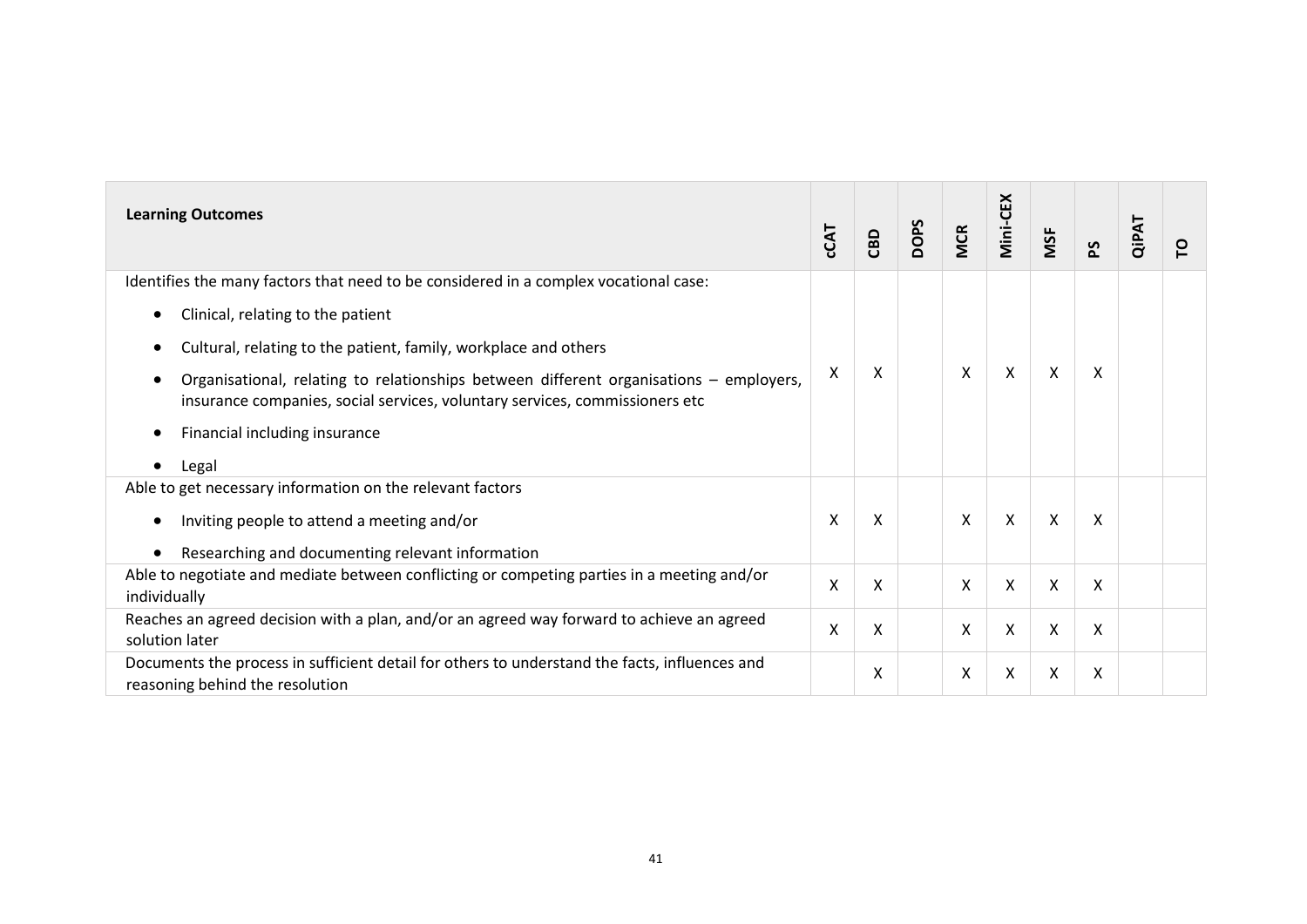| <b>Learning Outcomes</b>                                                                                                                                                      | <b>CCAT</b> | CBD | <b>DOPS</b> | <b>MCR</b>   | Mini-CEX           | MSF | <b>Sd</b> | <b>QiPAT</b> | P |
|-------------------------------------------------------------------------------------------------------------------------------------------------------------------------------|-------------|-----|-------------|--------------|--------------------|-----|-----------|--------------|---|
| Aware of the public health benefits of work including the                                                                                                                     |             |     |             |              |                    |     |           |              |   |
| benefits of being in good work                                                                                                                                                |             | Χ   |             | X            | $\pmb{\mathsf{X}}$ | X   |           |              |   |
| effectiveness and cost effectiveness of VR                                                                                                                                    |             |     |             |              |                    |     |           |              |   |
| the health and work policy agenda                                                                                                                                             |             |     |             |              |                    |     |           |              |   |
| Demonstrates effective clinical leadership                                                                                                                                    |             |     |             |              |                    |     |           |              |   |
| Advocating for the importance of work and VR                                                                                                                                  |             | x   |             | X            |                    | X   |           | X            |   |
| Working with colleagues to grow and develop VR services                                                                                                                       |             |     |             |              |                    |     |           |              |   |
| Understands in principle the process of developing a business case for VR services                                                                                            |             | X   |             | X            |                    | X   |           | X            |   |
| Aware of the roles of, and processes for, commissioning of services                                                                                                           |             | X   |             | X            |                    |     |           | X            |   |
| Demonstrates capabilities in working with partner organisations outside the NHS and outside<br>Healthcare, such as Jobcentre Plus, the voluntary sector and local authorities | $\sf X$     | Χ   |             | $\mathsf{X}$ | $\pmb{\mathsf{X}}$ | X   |           |              |   |
| Recognises the importance of persistence in developing comprehensive rehabilitation services                                                                                  |             | X   | X           |              | X                  |     |           |              |   |
| Able to identify appropriate measures to demonstrate effectiveness of local VR                                                                                                |             | X   |             | X            |                    |     |           | X            |   |
| Able to establish regular audit programme to demonstrate effect of services                                                                                                   |             |     |             | X            |                    |     |           | X            |   |
| Willing to disseminate audit data, and contribute to research programmes in VR                                                                                                |             |     |             | X            |                    |     |           | X            | X |
| Recognises the importance of regular CPD in VR and related subjects                                                                                                           |             |     |             | Χ            |                    | X   |           | Χ            | Χ |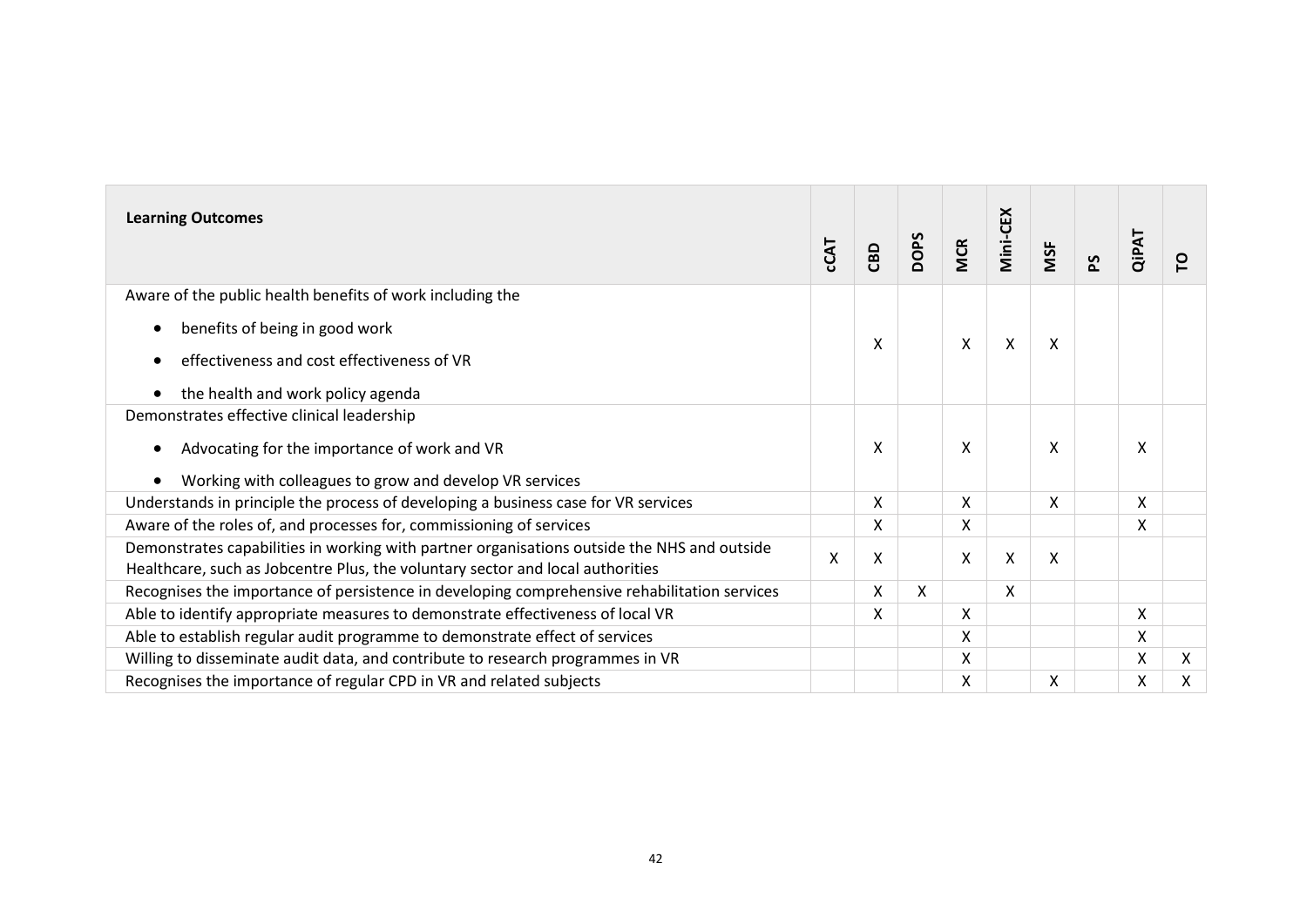# **Appendix 4**

#### **Holding a work conversation adapted from Talking work: A guide for doctors discussing work & work modifications with patients<sup>42</sup>**

#### **1. Understand your patient's work**

As a part of a consultation, work related information is usually obtained. This can include the job title and description of duties of the role.

If this information is available within the patient record, at each clinical consultation, clinicians can ask the patient about their role and whether they are continuing in the same role.

*"I see from the records, Mr Smith, you work as a roofer, is that still the case?"*

If they continue to work in the same role, this provides the affirmation and the opportunity for the patient to highlight any potential work-related issues which may be contributing to their health. It is important for clinicians to understand these contributory factors to better manage the health condition.

If they have changed roles, it gives the patient an opportunity to highlight the change. In such cases, clinicians can ask about the change and how it has impacted the patient.

*"Oh, so now you work as a Site Supervisor. Has that changed your duties considerably?"* 

The changed role should be updated on the records.

This routine conversation should not be time consuming. It gives the HCPs an understanding of the patient's work role and an opportunity for the patients to highlight any work-related issues which can provide indications for potential impact on health and recovery. This process also ensures that work related conversations become a routine aspect of the clinical consultations with the HCPs.

#### **2. Use realistic positive language when discussing a diagnosis**

The words used by HCPs for describing the condition or diagnosis for the patient have a powerful impact on how the condition, its prognosis and impact on their daily life is perceived.

Clinicians/HCPs should avoid using catastrophic and alarming words which may make the patients think that all work-related activities may be harmful and they should not continue to work unless there is evidence that the findings may be the actual cause of patient's presentation. Neutral and supportive words (See Table 1) indicating the appropriate management strategy may be more helpful to allow the patients to continue their daily routine and maintain their functional ability.

#### <span id="page-42-0"></span>**Table 1**

| <b>Neutral description</b>                    | "Catastrophic" terms          |
|-----------------------------------------------|-------------------------------|
| Do say                                        | Do not say                    |
| You may have a degenerative joint disease.    | You have a crumbling spine    |
| Explain natural age-related changes and how   | Your spinal space is narrowed |
| staying active or exercising, as appropriate, | Your joints are worn          |
| can help reduce the impact of age-related     |                               |
| changes.                                      |                               |
|                                               |                               |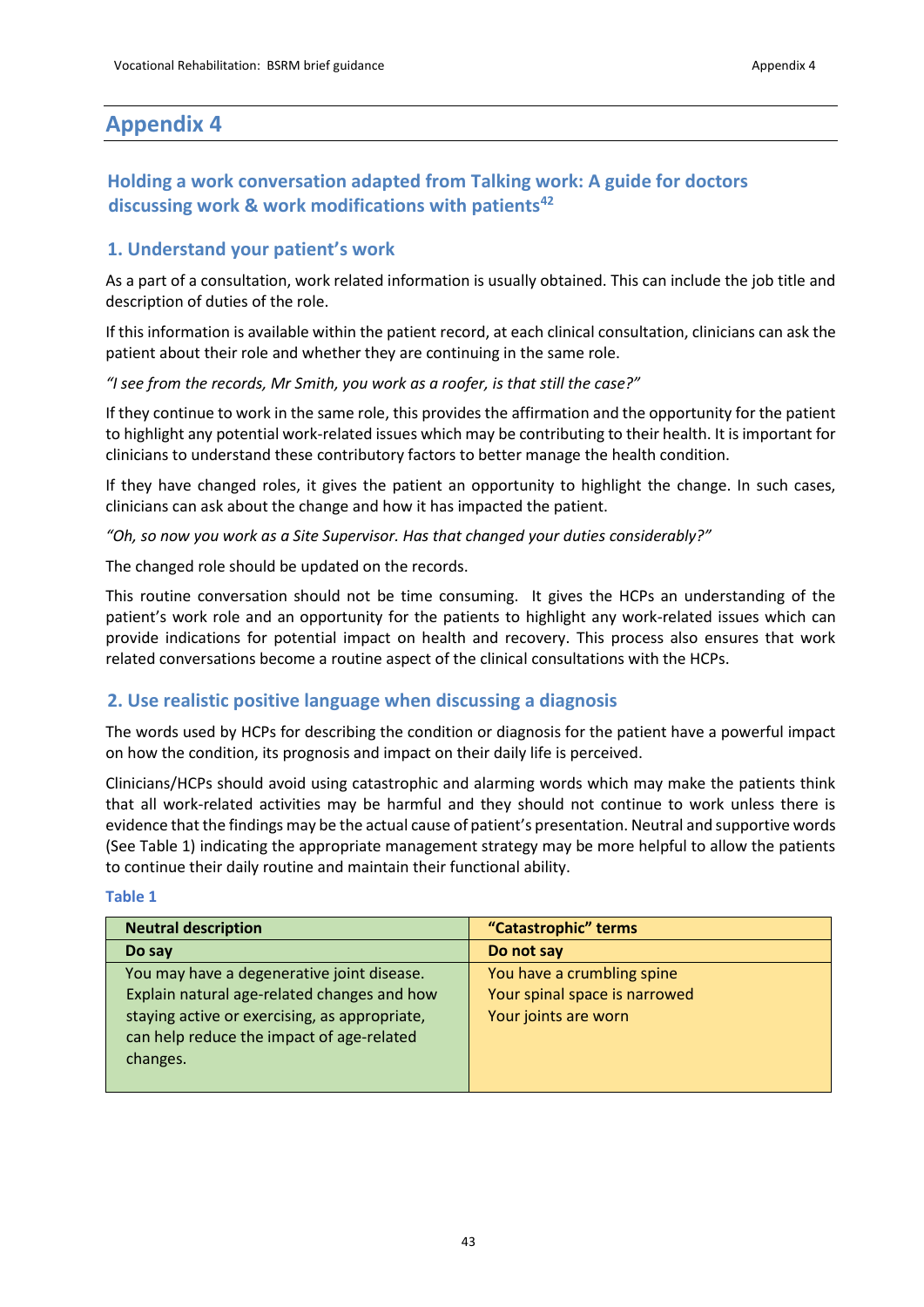#### **3. Understand the limitations and opportunities to patient's work due to their condition**

Having an illness or injury doesn't necessarily mean that the patient would be unable to perform their job or carry on their daily activities. It is important to understand the impact any condition is having on the patient's ability to work. Ask questions such as:

*"How is (health condition) affecting you?"*

*"How does this impact on your work role?"*

*"Which tasks you think you can manage even with (health condition)?"*

*"What job tasks are difficult because of this (health condition)?"*

*"Are there any safety critical aspects which may be affected by (health condition)?"*

Working alongside the patient classify their work activities in three categories:

- 1. Activities/ aspects of the role they consider may aggravate their condition
- 2. Activities/ aspects of the role they consider can be safely completed
- 3. Activities/ aspects of the role they are unsure about whether they may be able to complete

This allows the patients to highlight specific areas of concern while also reflecting on other aspects of their work role which they may be able to continue despite the presenting condition and consequent limitations. The focus of conversations should be on ability and what activities they may be able to continue undertaking safely and without detriment to their health.

If there are certain activities which the patient considers that can be safely completed, then within the fit note, consider using 'maybe fit for work' and highlight these activities and encourage the employer to consider a workplace assessment to confirm suitability of the patient to continue working either in the same or modified role subject to the restrictions identified.

#### **4. Consider adjustments that may allow patient to continue working or return to work**

Adjustments may include amendments to work arrangements, work premises or job and workload often temporary to facilitate staying at or returning to work, with the aim being to return to usual job. Most of the adjustments can be implemented easily and at little or no additional cost to the employers. Understanding the work role and limitations imposed by the presenting condition are key to identifying appropriate adjustments. Most times the patients may be able to suggest possible adjustments to allow them to continue or return to work themselves, however sometimes they may still be learning to cope with the condition and therefore do not understand what adaptations may be reasonably practicable for their employers to undertake to support them to stay at work.

For more complex adjustments or equipment/ premise modification needs, patient and employers may require specialist occupational health input, or may be able to request a workplace assessment from Access to Work. Some of the aspects for the clinicians/HCPs to consider when discussing adjustments with patients are: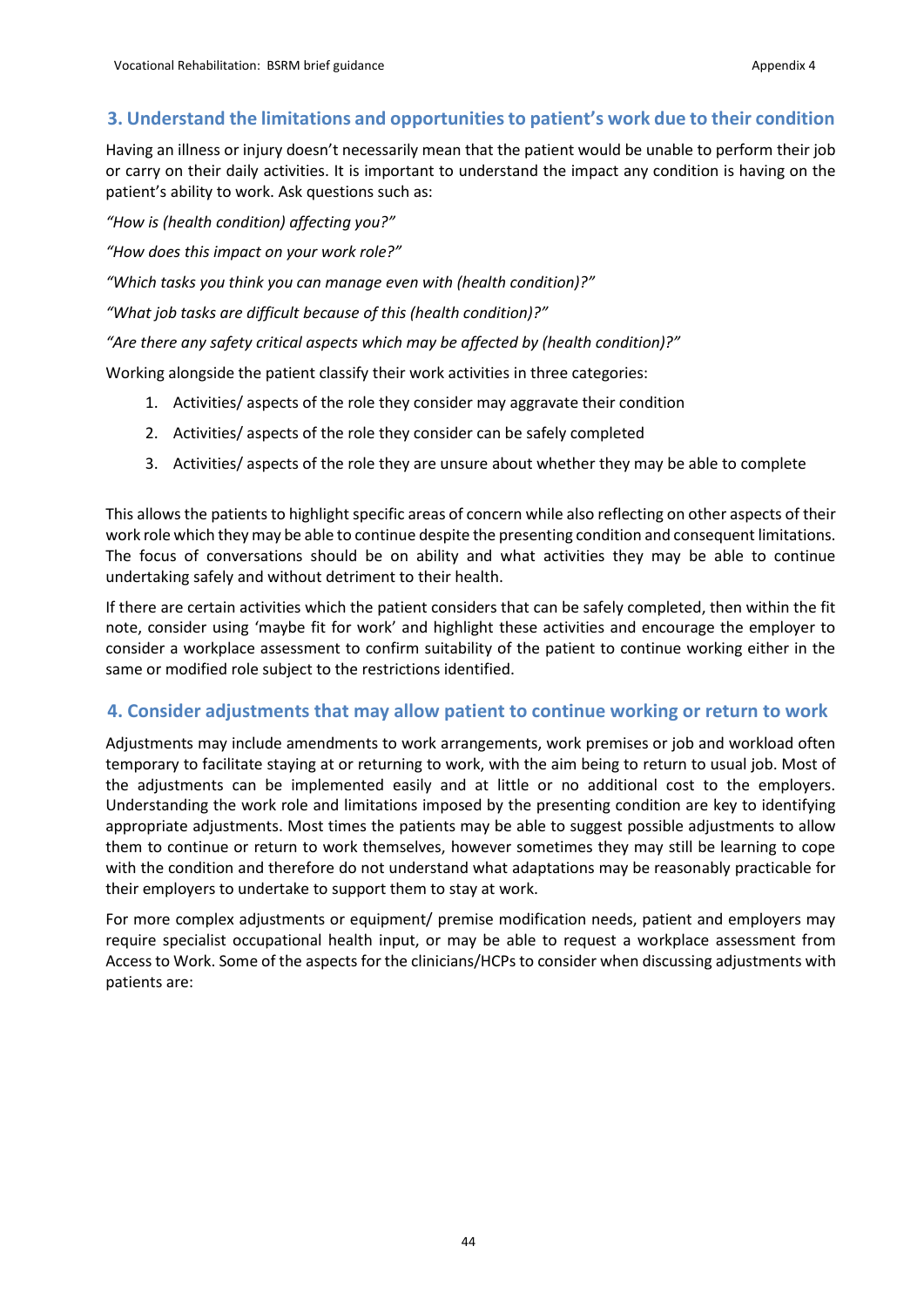#### Altered work arrangements

- 1. Working from home (eg a patient who has suffered a lower limb fracture but is a sedentary office worker may be able to complete their duties while working from home).
- 2. Moving the patient to a worksite closer to home or on to ground floor or to a quieter space.
- 3. Reducing or changing work hours (to facilitate graduated return to work, enhance endurance and readjust to workload and routine eg someone who has not worked for several months may struggle to return to full time hours but can gradually build up to it through starting work half days or alternate days for a few weeks, can include starting or finishing earlier or later, but also may be a permanent adjustment).
- 4. Longer or more frequent breaks
- 5. Time off to attend medical or rehabilitation appointments (eg physiotherapy or counselling appointments)
- 6. Flexible working arrangements.

#### Additional Support Arrangements

- 1. Provide additional supportive personnel (eg a driver who may have no limitations in driving but is unable to bend and lift may continue to work if additional support may be provided in lifting and loading where necessary).
- 2. Providing support for travel to and from work (eg if the patient is unable to drive or use public transport), or involve Access to Work where appropriate.
- 3. Provide a closer parking space.
- 4. Redeployment to alternative role (either temporary or permanent).
- 5. Providing additional training, supervision, instructions, mentoring or support.
- 6. Extra help with managing and negotiating workload.
- 7. Debriefing sessions after difficult work tasks.
- 8. Use of mentorship or buddy support systems.
- 9. Provide regular opportunities to discuss, review and reflect on people's positive achievements – this can help people to build up positive self-esteem and develop skills to better manage their triggers for poor mental health.

Workplace modifications or equipment

- 1. Moving furniture, widening a doorway or providing a ramp so that a person using a wheelchair or other mobility aid can get around comfortably and safely.
- 2. Move a person with hearing impairment to area with less background noise.
- 3. Changing seat to area with natural light for someone with seasonal depression.
- 4. Provide special equipment (such as an adapted keyboard for someone with arthritis, digital recorder for someone who finds it difficult to take written notes or a large screen for a visually impaired workers), an adapted telephone for someone with a hearing impairment, or other modified equipment for disabled workers (such as longer handles on a machine).
- 5. Provide BSL interpreters or lip speakers for a person who is deaf or hard of hearing, or screen readers which will read out documents for someone with low vision or learning disability.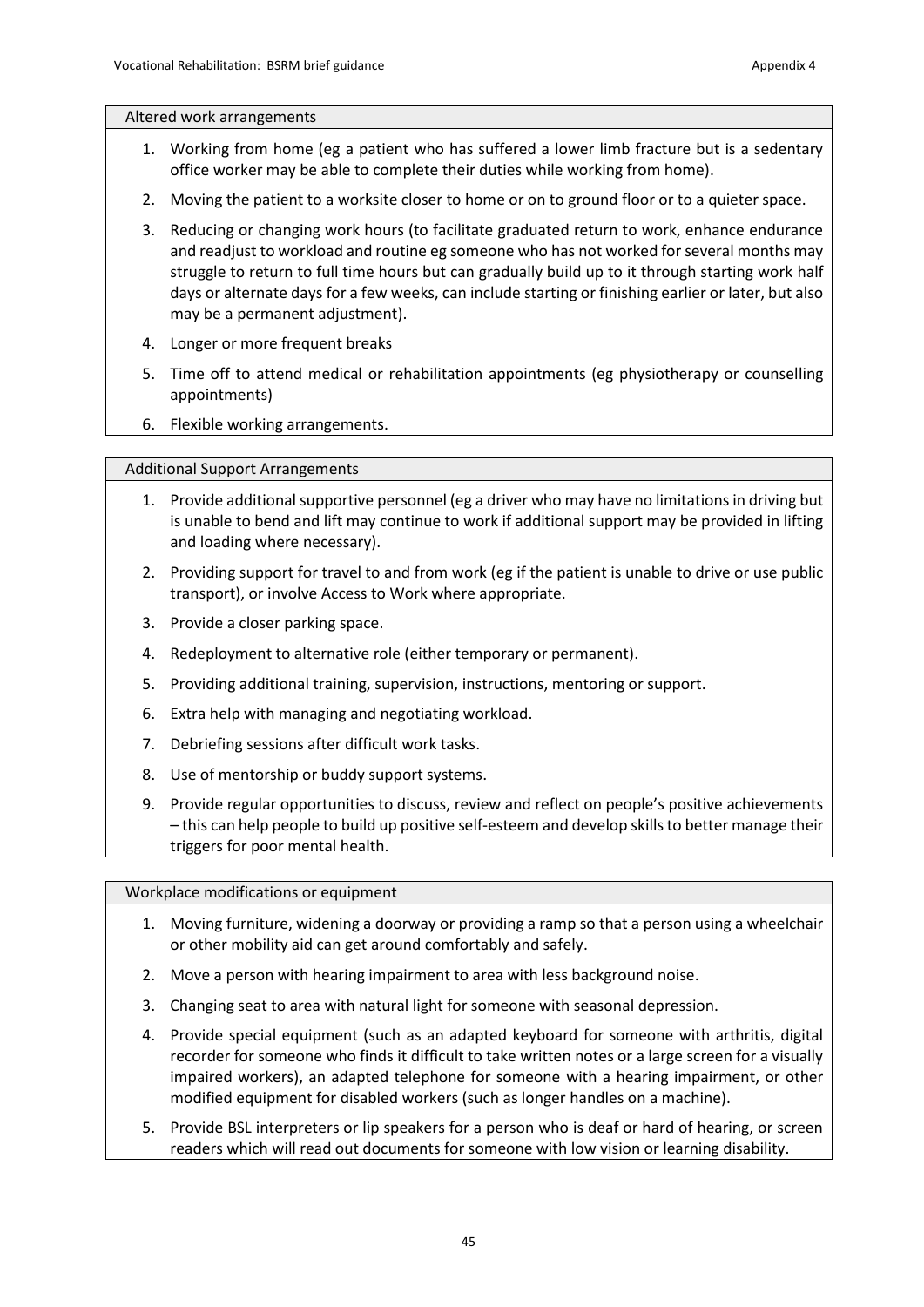These adjustments are provided as a guide to highlight the range of options possible and is not exhaustive. It is anticipated that clinicians/HCPs will utilise this guide to make personalised suggestions within the fit note and then patient and the employer can agree on the recommendations or seek specialist input from an occupational health provider and/or Access to Work.

#### **5 Encourage discussion with line manager**

If the patient has some limitations, but may still be able to continue work, ask the patient if they had a discussion with their line manager about the condition and how it is impacting their job tasks. If they do not have a line manager, then consider who could support their return to work. Patients can also consider if their employer has any employee assistance program (EAP) which would assist in their condition.

"Have you discussed this with your line manager?"

"Could you avoid doing these two (limited) tasks and still carry on working?"

"Can you discuss with your line manager if they can make any accommodations to reduce these problems?"

The patient should ask to talk to their manager/employer about the matter. A meeting can provide them with an opportunity to explain the situation more clearly and suggest possible adjustments. It will help the employer understand how best they can support and help the patient. It may also be helpful for the line manager to include other relevant people such as safety reps or HR in these discussions.

In the fit note, a recommendation for a workplace meeting to discuss adjustments and modified duties may be all that is required for the patient to have such discussion with their line manager and agree on a period of graduated return to work. A member of the VR team can attend such a meeting with the manager if all the parties concerned are in agreement and feel it would be helpful.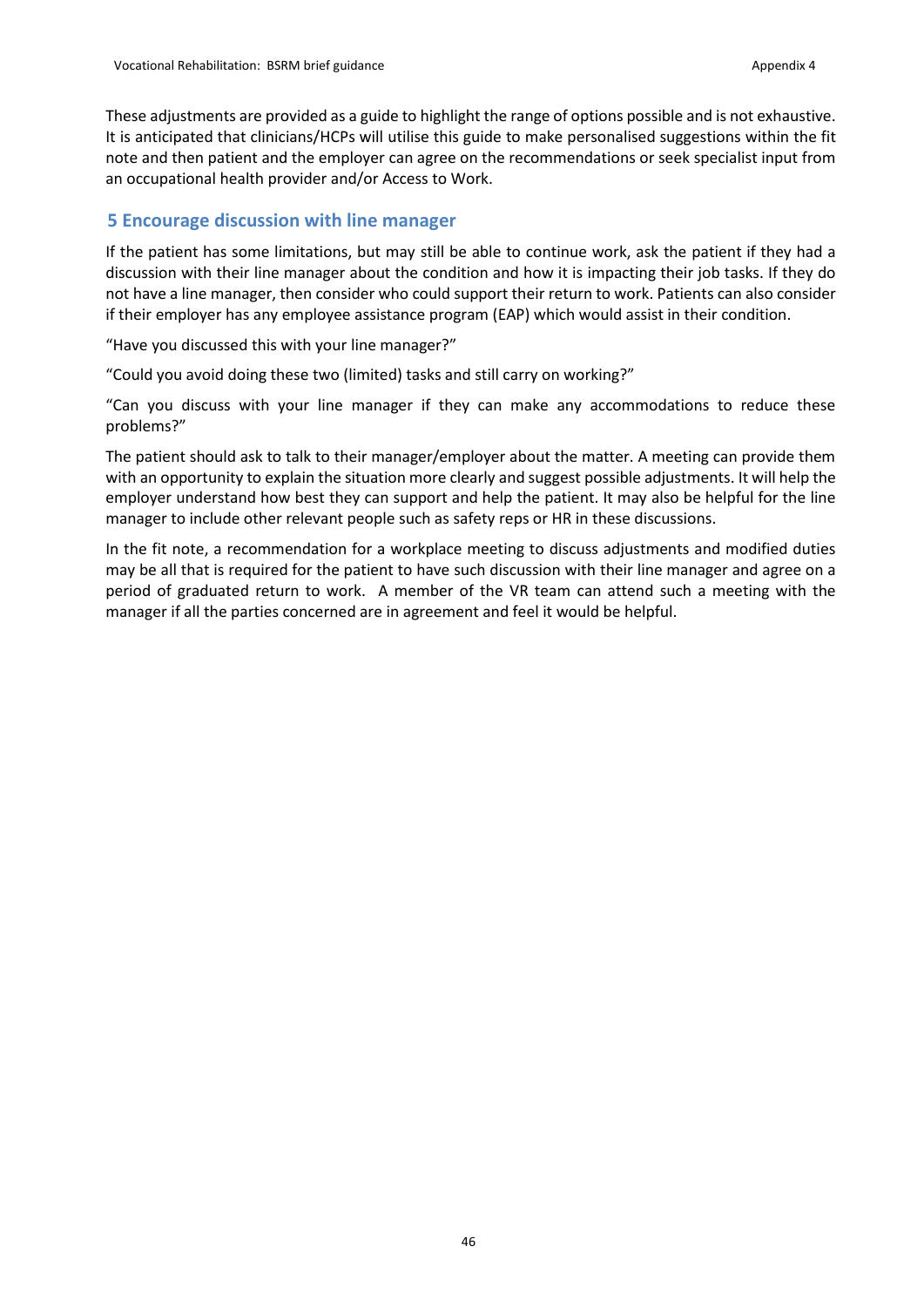### **References**

- 1. Malec JF, Buffington AL, Moessner AM, Degiorgio L. A medical/vocational case coordination system for persons with brain injury: an evaluation of employment outcomes. Arch Phys Med Rehabil. 2000;81(8):1007Y1015
- 2. General Medical Council. Rehabilitation Medicine Curriculum, https://www.gmcuk.org/education/standards-guidance-and-curricula/curricula/rehabilitation-medicine-curriculum accessed 8-3-21
- 3. General Medical Council. Good Medical Practice Working with doctors Working for patients. Manchester: GMC, 2020
- 4. Health & Safety Executive. Health & Safety at Work Act 1974. London: HSE, 1974
- 5. Department of Health & Social Care. Mental Capacity Act (Amendment) 2019. London: DHSC , 2019
- 6. HM Government. Equality Act 2010. London 2010
- 7. HM Government. The Data Protection Act 2018 (General Data Protection Regulations). London: 2018
- 8. Department for Work and Pensions. Working for a healthier tomorrow (Prof Dame Carol Black's review). London: DWP, 2008
- 9. British Society of Rehabilitation Medicine. Vocational Rehabilitation the way forward: Report of a Working Party First edition (Chair Frank AO). London, BSRM, 2000
- 10. Waddell G, Burton AK and Kendall NAS. Vocational Rehabilitation: What works, for whom, and when? London, TSO, 2008
- 11. British Society of Rehabilitation Medicine. Vocational Assessment and Rehabilitation for People with Long-Term Neurological Conditions: Recommendations for Best Practice. London: BSRM, 2010
- 12. British Society of Rehabilitation Medicine. Vocational Rehabilitation: The way forward (2nd edition). London: BSRM, 2003
- 13. Tyerman A and Meehan M. Vocational assessment and rehabilitation after acquired brain injury: interagency guidelines. London: BSRM, DWP and Royal College of Physicians 2004
- 14. Chamberlain MA et al. *Vocational rehabilitation: an educational review*. J Rehabil Med 2009, **41**(11): 856-869
- 15. Kenyon P. Cost Benefit Analysis of Rehabilitation Services Provided by CRS Australia. Curtin University of Technology. Perth, Australia: 2003
- 16. Campolieti et al. The effect of vocational rehabilitation on the employment outcomes of disability insurance beneficiaries: new evidence from Canada. Springer IZA Journal of labor policy: 2014, 3:10
- 17. Kärrholm, J; Ekholm, K; Jakobsson, B; Ekholm, J; Bergroth, A; Schuldt, K (2006). Effects on work resumption of a co-operation project in vocational rehabilitation: Systematic, multi-professional, client-centred and solution-oriented co-operation. Disability and Rehabilitation, 28(7) 457-67
- 18. Kärrholm J, Ekholm K, Ekholm J, Bergroth A, Ekholm KS. Systematic co-operation between employer, occupational health service and social insurance office: a 6-year follow-up of vocational rehabilitation for people on sick-leave, including economic benefits. J Rehabil Med. 2008 Aug;40(8):628-36. doi: 10.2340/16501977-0233. PMID: 19020696.
- 19. [NHS E. Commissioning guidance for rehabilitation. 2016. Available at:](https://www.england.nhs.uk/wp-content/uploads/2016/04/rehabilitation-comms-guid-16-17.pdf)  <https://www.england.nhs.uk/wp-content/uploads/2016/04/rehabilitation-comms-guid-16-17.pdf> [\(Accessed 8-3-2021\)](https://www.england.nhs.uk/wp-content/uploads/2016/04/rehabilitation-comms-guid-16-17.pdf)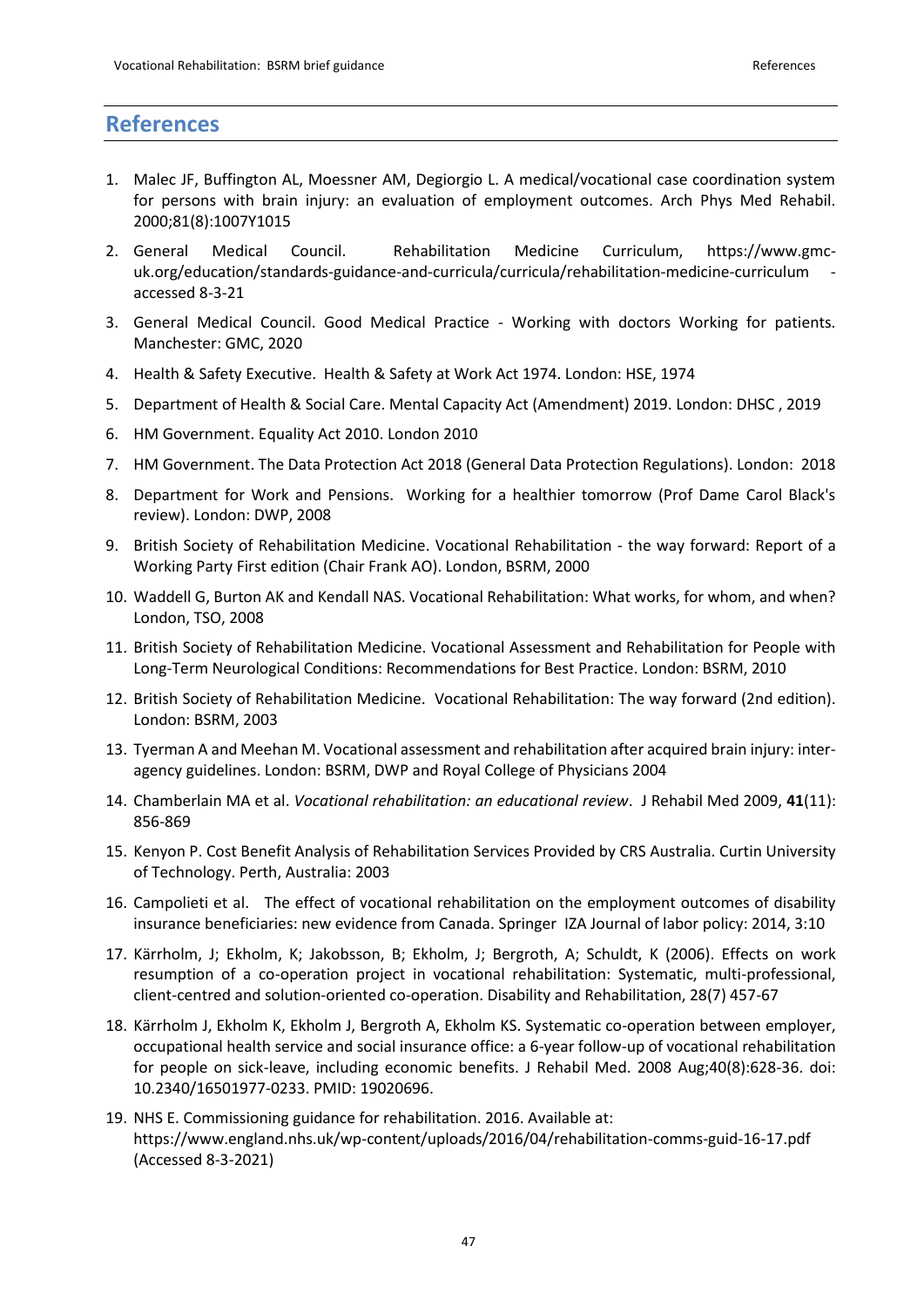- 20. Carroll C et al. Workplace involvement improves return to work rates among employees with back pain on long-term sick leave; a systematic review of the effectiveness and cost-effectiveness of interventions. Disability and Rehabilitation, 2010. 32(8): p. 607-621
- 21. [Loisel P, Lemaire J, Poitras S, et al. Cost-benefit and cost-effectiveness analysis of a disability](https://www.ncbi.nlm.nih.gov/pmc/articles/PMC1763600/pdf/v059p00807.pdf)  [prevention model for back pain management: a six year follow up study.](https://www.ncbi.nlm.nih.gov/pmc/articles/PMC1763600/pdf/v059p00807.pdf) Occup Environ Med 2002; 59 [\(12\): 807-815. doi:10.1136/oem.59.12.807 Available at:](https://www.ncbi.nlm.nih.gov/pmc/articles/PMC1763600/pdf/v059p00807.pdf)  [https://www.ncbi.nlm.nih.gov/pmc/articles/PMC1763600/pdf/v059p00807.pdf \(Accessed 8-3-2021\)](https://www.ncbi.nlm.nih.gov/pmc/articles/PMC1763600/pdf/v059p00807.pdf)
- 22. Hammond A et al. Job retention Vocational Rehabilitation for employed people with inflammatory arthritis (WORK-IA): a feasibility randomized controlled trial. BMC Musculoskelet Disord 2017. 21;18(1):315. doi: 10.1186/s12891-017-1671-5. PMID: 28732491; PMCID: PMC5521067. (Accessed 23- 11-2020)
- 23. Squires H et al. Cost-effectiveness of interventions to return employees to work following long-term sickness absence due to musculoskeletal disorders. Journal of public health (Oxford, England), 2012. 34(1): p 115-124
- 24. Jaeger J et al. Community-based Vocational Rehabilitation: Effectiveness and cost impact of a proposed program model. Australian and New Zealand Journal of Psychiatry, 2006. 40(5): p 452-461
- 25. [Evensen S, Wisløff T, Lystad JU et al. Exploring the potential cost-effectiveness of a Vocational](https://doi.org/10.1186/s12888-019-2130-7)  [Rehabilitation program for individuals with schizophrenia in a high-income welfare society. BMC](https://doi.org/10.1186/s12888-019-2130-7)  [Psychiatry 19, 140 \(2019\). https://doi.org/10.1186/s12888-019-2130-7 \(Accessed 8-3-2021\)](https://doi.org/10.1186/s12888-019-2130-7)
- 26. Dewa CS et al. *Evidence for the Cost-Effectiveness of Return-to-Work Interventions for Mental Illness Related Sickness Absences: A Systematic Literature Review*. Journal of occupational rehabilitation, 2021; 31(1):26-40.
- 27. RCP. National Clinical Guidelines for Stroke. London: RCP, 2016
- 28. NICE. Workplace health: long-term sickness absence and capability to work. London: NICE 2019
- 29. NICE. Stroke rehabilitation in adults. London: NICE, 2013
- 30. NICE. Cerebral palsy in adults. London: NICE, 2019
- 31. NICE. Head injury: assessment and early management. London: NICE, 2019
- 32. NHS. NHS RightCare community rehabilitation toolkit. NHS: 2020 https://www.england.nhs.uk/rightcare/2020/03/12/community-rehabilitation-toolkit/ (accessed on 8-3-2021)
- 33. Institute of Health Equity. Health Equity in England: The Marmot review 10 years on. London: Institute of Health Equity, 2020
- 34. Academy of Medical Royal Colleges, RCN, AHP Federation. Healthcare Professionals' Consensus Statement for Action Statement for Health and Work. 2019 https://www.gov.uk/government/publications/workplace-health-applying-all-our-health/workplacehealth-applying-all-our-health#the-2019-healthcare-professionals-consensus-statement-on-healthand-work (accessed on 8-3-2021)
- 35. Playford ED, Radford KA, Burton C. Mapping Vocational Rehabilitation Services for people with longterm neurological conditions: summary report. NHS Networks, 2011 https://www.networks.nhs.uk/nhs-networks/vocational-rehabilitation/documents/FinalReport.pdf (accessed on 8-3-2021)
- 36. Kendall NAS et al. Tackling musculoskeletal problems: A guide for the clinic and workplace identifying obstacles using the psychosocial flags framework. London: The Stationary Office, 2009.
- 37. Hensing G, Alexanderson K, Allebeck P, Bjurulf P. How to measure sickness absence? Literature review and suggestion of five basic measures. Scand J Soc Med 1998 26:133-144.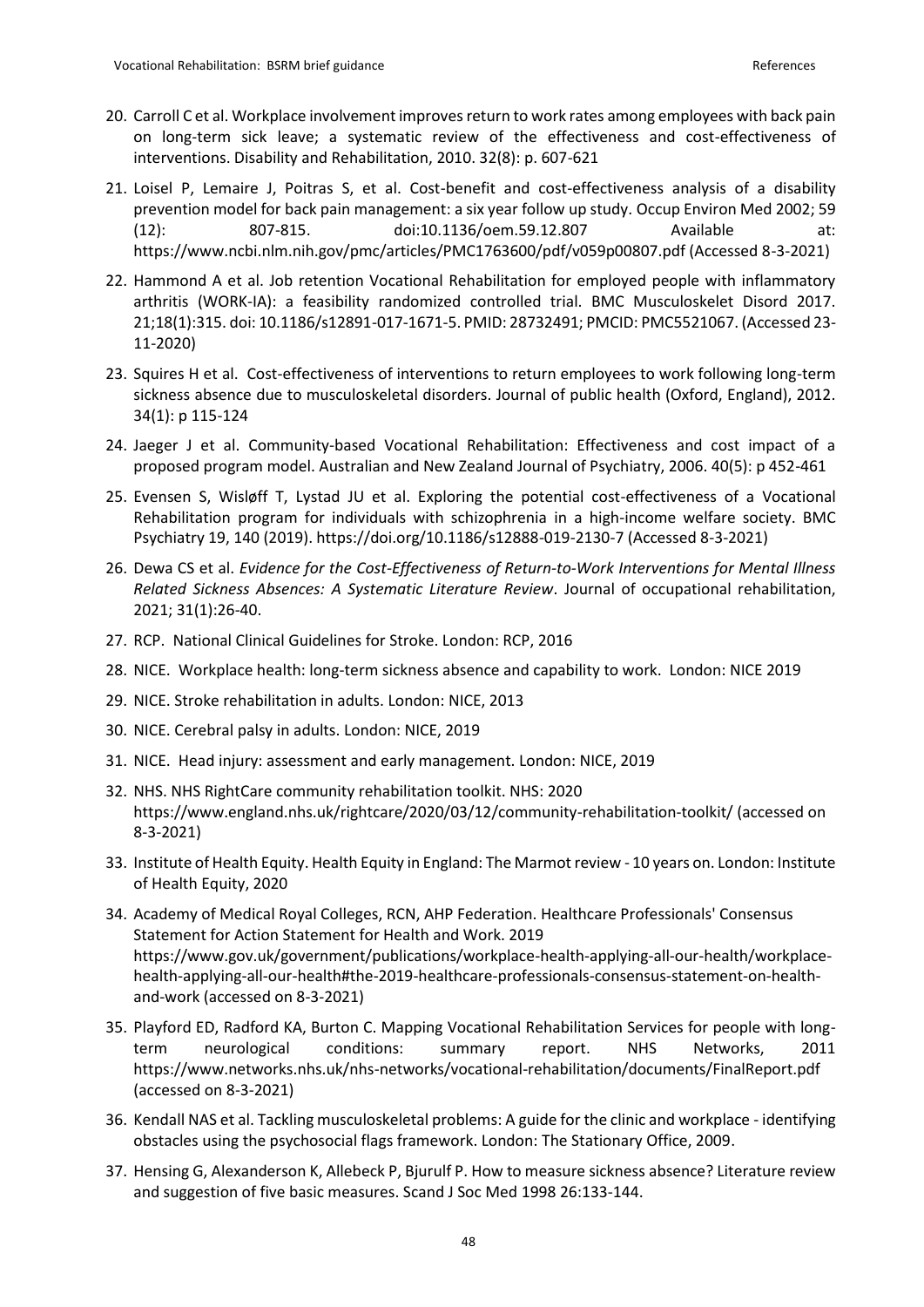- 38. Gilworth G et al. *The development and validation of the Office Work Screen.* Occupational Medicine (Oxford), 2008; **58**(4):289-294.
- 39. Reilly MC, Zbrozek AS, Dukes EM. The validity and reproducibility of a work productivity and activity impairment instrument. PharmacoEconomics 1993; 4(5):353-65.
- 40. GMC. Outcomes for Graduates. London 2018 (updated 2020).
- 41. Health Education England. Health and work in undergraduate medical education 2020 https//:www.elfh.org.uk/programmes/health-and-work-in-undergraduate-medical-education
- 42. Council for Work and Health. *Talking work: A guide for doctors discussing work & work modifications with patients.* 2019: London https://www.councilforworkandhealth.org.uk/work-modifications (accessed on 6-4-2021).
- 43. Verhoef LM, Weenink J, Winters S et al. *The disciplined healthcare professional: a qualitative interview study on the impact of the disciplinary process and imposed measures in the Netherlands.*  BMJ Open 2015;**5**:e009275. Doi: 10.1136/bmjopen-2015-009275.
- 44. Eva G. *Thinking positively about work: delivering work support and vocational rehabilitation for people with cancer.* 2014 London: Macmillan Cancer Support; Department of Health, University College London.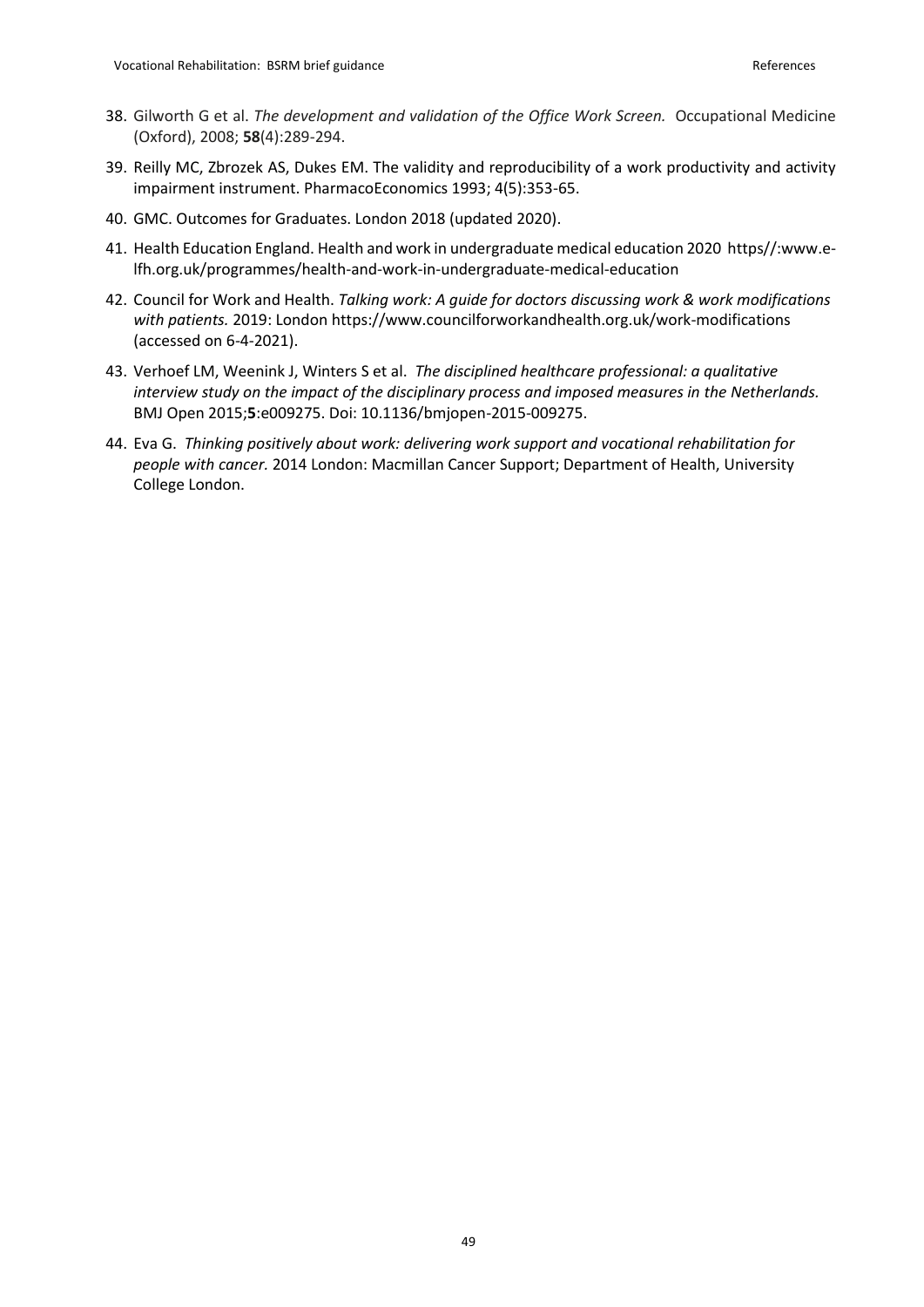### **Further reading**

#### **Disabilities**

Kenyon P, Koshy P, Wills-Johnson N. A Cost Benefit Analysis of Vocational Rehabilitation Services Provided by CRS Australia*. Journal of Contemporary Issues in Business and Government* 2005; 11 (1): 71- 94. Available at:

[https://espace.curtin.edu.au/bitstream/handle/20.500.11937/5279/117902\\_3505\\_CRS%20Australia.pdf](https://espace.curtin.edu.au/bitstream/handle/20.500.11937/5279/117902_3505_CRS%20Australia.pdf?sequence=2&isAllowed=y) [?sequence=2&isAllowed=y](https://espace.curtin.edu.au/bitstream/handle/20.500.11937/5279/117902_3505_CRS%20Australia.pdf?sequence=2&isAllowed=y) (Accessed 22/11/2020)

Campolieti M, Gunderson M K, Smith J A. The effect of Vocational Rehabilitation on the employment outcomes of disability insurance beneficiaries: new evidence from Canada. *IZA J Labor Policy* 2014; 3 (10) Available at: <https://doi.org/10.1186/2193-9004-3-10> (Accessed 22/11/2020)

Department of Health & Social Care. National Service Framework for Long-term Conditions. London 2005.

#### **Log-term sick leave**

Kärrholm, J; Ekholm, K; Jakobsson, B; Ekholm, J; Bergroth, A; Schuldt, K (2006). Effects on work resumption of a co-operation project in Vocational Rehabilitation: Systematic, multi-professional, clientcentred and solution-oriented co-operation. Disability and Rehabilitation, 28(7) 457-67 Kärrholm J, Ekholm K, Ekholm J, Bergroth A, Ekholm KS. Systematic co-operation between employer, occupational health service and social insurance office: a 6-year follow-up of Vocational Rehabilitation for people on sick-leave, including economic benefits. J Rehabil Med. 2008 Aug;40(8):628-36. doi: 10.2340/16501977-0233. PMID: 19020696.

NHS E. Commissioning guidance for rehabilitation. 2016. Available at: [https://www.england.nhs.uk/wp](https://www.england.nhs.uk/wp-content/uploads/2016/04/rehabilitation-comms-guid-16-17.pdf)[content/uploads/2016/04/rehabilitation-comms-guid-16-17.pdf](https://www.england.nhs.uk/wp-content/uploads/2016/04/rehabilitation-comms-guid-16-17.pdf) (Accessed 22/11/2020)

#### **Musculoskeletal conditions**

Carroll C et al. Workplace involvement improves return to work rates among employees with back pain on long-term sick leave; a systematic review of the effectiveness and cost-effectiveness of interventions. *Disability and Rehabilitation*, 2010. 32(8): p. 607-621.

Loisel P, Lemaire J, Poitras S, et al. Cost-benefit and cost-effectiveness analysis of a disability prevention model for back pain management: a six year follow up study. *Occup Environ Med* 2002; 59 (12): 807-815. doi:10.1136/oem.59.12.807 Available at:

<https://www.ncbi.nlm.nih.gov/pmc/articles/PMC1763600/pdf/v059p00807.pdf> (Accessed 22/11/2020) Hammond A, O'Brien R, Woodbridge S, Bradshaw L, Prior Y, Radford K, Culley J, Whitham D, Ruth Pulikottil-Jacob. Job retention Vocational Rehabilitation for employed people with inflammatory arthritis (WORK-IA): a feasibility randomized controlled trial. *BMC Musculoskelet Disord* 2017. 21;18(1):315. doi: 10.1186/s12891-017-1671-5. PMID: 28732491; PMCID: PMC5521067. (Accessed 23/11/2020) NHS E. Commissioning guidance for rehabilitation. 2016. Available at: [https://www.england.nhs.uk/wp](https://www.england.nhs.uk/wp-content/uploads/2016/04/rehabilitation-comms-guid-16-17.pdf)[content/uploads/2016/04/rehabilitation-comms-guid-16-17.pdf](https://www.england.nhs.uk/wp-content/uploads/2016/04/rehabilitation-comms-guid-16-17.pdf) (Accessed 22/11/2020) Squires, H., et al., Cost-effectiveness of interventions to return employees to work following long-term sickness absence due to musculoskeletal disorders. Journal of public health (Oxford, England), 2012. 34(1): p. 115-124.

Tindle A et al. Understanding the provision of occupational health and work-related musculoskeletal services. London, DWP and DHSC, 2020.

45. Mental Health conditions Department of Health & Social Care. National Service Framework for Longterm Conditions. London 2005